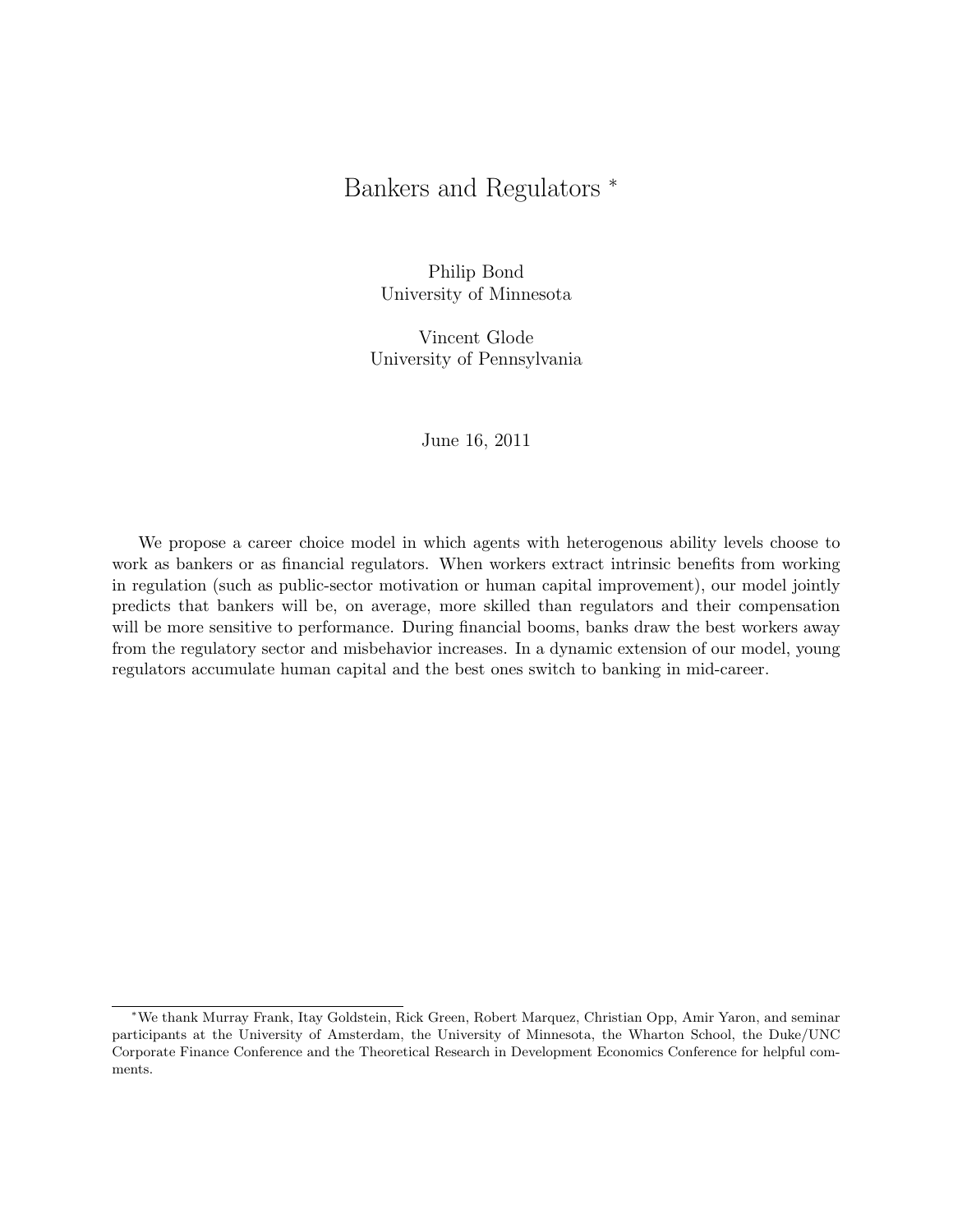" Does it really matter who is in charge of the regulators? The grunt work of supervision depends on more junior staff, who will always struggle to keep tabs on smarter, betterpaid types in the firms they regulate. "

The Economist, September 30th 2010

There is a widespread perception that, on average, financial regulators are not as skilled as the bankers and traders they are charged with overseeing — and moreover, that this discrepancy in ability widens significantly when the financial sector booms, or when regulatory resources shrink. In addition, jobs in financial regulatory agencies offer compensation that is low and insensitive to performance, relative to jobs in the financial sector being supervised.<sup>[1](#page-1-0)</sup> These observations raise a number of questions. Why is the regulatory sector less prepared to pay for skill relative to the private sector? Why does this discrepancy worsen when the financial sector booms and how does this affect the efficacy of regulation? Is this allocation of workers socially inefficient? And why do regulatory agencies make comparatively little use of performance pay?

In this paper we use a unified and parsimonious model to address these questions. Workers with heterogenous ability levels can choose to work in the financial sector, as "bankers" investing in risky projects, or as regulators, monitoring the behavior of bankers. Our model jointly endogenizes the occupational choice of workers and the compensation contracts offered in the two sectors. Bankers are, on average, more skilled than regulators and their compensation is more sensitive to performance. We draw on a recent literature in economics that studies the consequences of public-sector motivation: see, for example, Dewatripont, Jewitt, and Tirole (1999), Francois (2007), and Delfgaauw and Dur (2008, 2010). Drawing on extensive empirical evidence (see Perry and Hondeghem (2008) for a survey), this literature posits that many workers derive utility from working in public service. A former attorney in the SEC investment management division acknowledges the role of public-sector motivation in attracting workers to the SEC as follows:<sup>[2](#page-1-1)</sup>

<span id="page-1-0"></span><sup>&</sup>lt;sup>1</sup>See, for example, Motley Fool's interview of Assistant Treasury Secretary Michael Barr titled "Treasury on Regulatory Failure and 'Too Big to Fail' "where the interviewer, Ilan Moscovitz, mentions related observations. Available at http://www.fool.com/investing/general/2010/08/23/treasury-on-regulatory-failure-and-too-big-to-fail.aspx.

<span id="page-1-1"></span><sup>2</sup>See "Budget battles could crimp SEC's plans" by Mark Schoeff, published on August 29, 2010, in Investment News.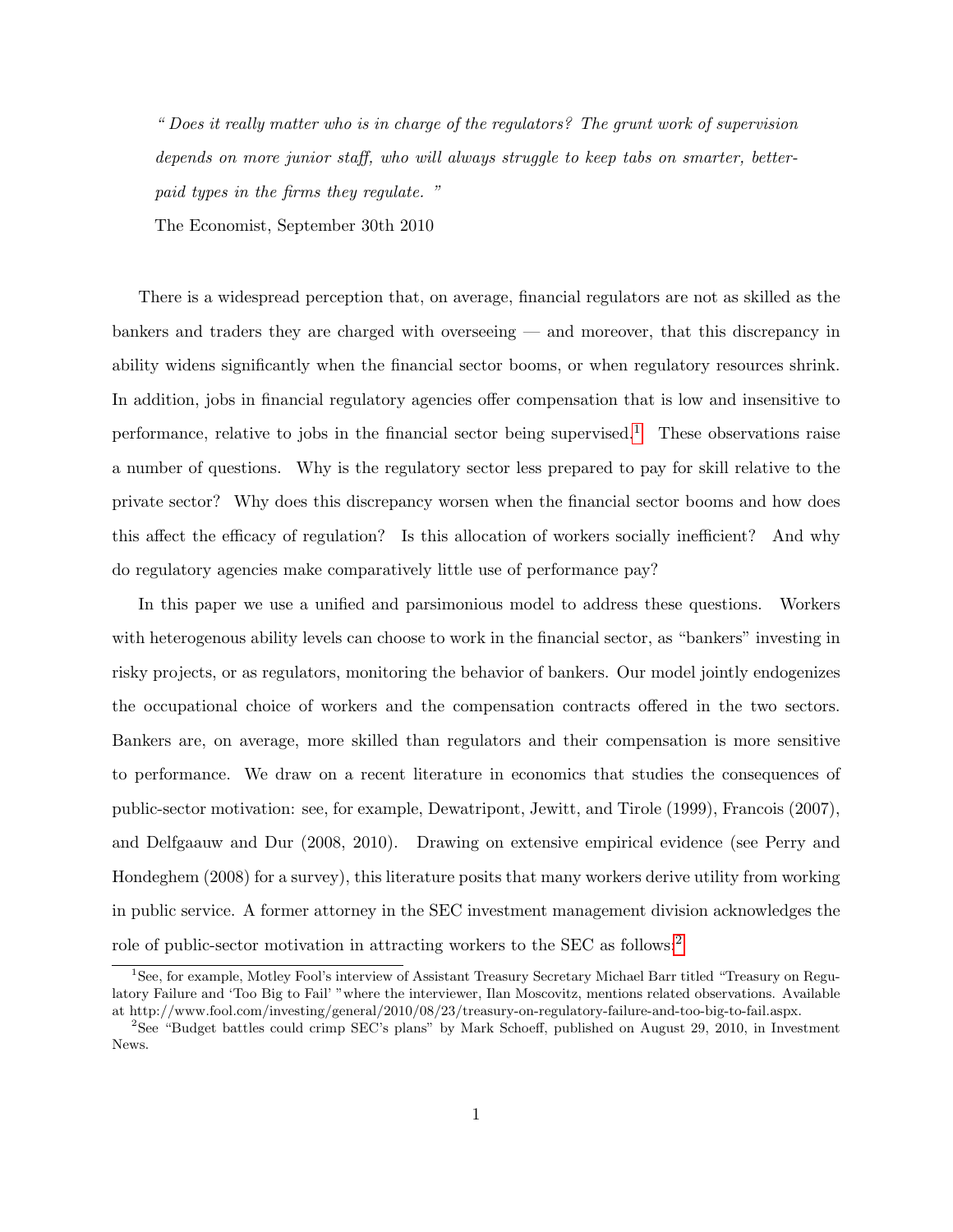" 'These are all people who could be making a lot more money doing something else,' Ms. Corsell said. Working at the SEC 'is an opportunity to make policy and participate in the way in which the financial system works and, at this point in time, is rebuilt. That's a pretty powerful draw to a lot of people.' "

When workers' intrinsic benefit from working in regulation is relatively independent from their skill levels, it is cheaper for a regulatory agency aiming to achieve a given degree of monitoring to hire a group of low-skill workers than a smaller group of high-skill workers. The intrinsic benefit generates a wage discount for regulators, which makes less skilled workers more productive per dollar of compensation than high-skill workers. We show that allocating less skilled workers to regulatory tasks and more skilled workers to banking tasks can be a socially efficient response to the existence of intrinsic benefits for regulatory workers. If given the same regulatory budget, a social planner would allocate workers in exactly the same way as in our decentralized equilibrium under risk-neutrality. Relatedly, our analysis shows that, contrary to the popular view, a highly profitable banking sector and a resource-scarce regulatory sector are neither sufficient nor necessary conditions to generate relatively low skill levels for regulators.

As will be clear, we abstract from any institutional failings of either regulatory agencies or banks that may affect labor market outcomes. While such failings doubtless exist, our main argument in this paper is that intrinsic benefits, by themselves, can account for many of the outcomes we observe.

Note that although the intrinsic benefit we assume in our model may resemble altruism (see, e.g., Becker (1974)), it may also stem entirely from a desire for power; for our purposes, the distinction is unimportant. Moreover, and as we show in Section [5,](#page-23-0) it is possible to reinterpret the intrinsic benefit as an improvement in human capital. We provide an analysis of how human capital considerations affect the allocation of workers between the two sectors when working in regulation improves future career opportunities. In particular, we show that low-skilled workers may start in regulation because it offers the opportunity to build human capital; and that those workers who successfully acquire human capital move to banking later in their careers. This corresponds to the notion that working at the SEC, for example, enhances an individual's future career prospects.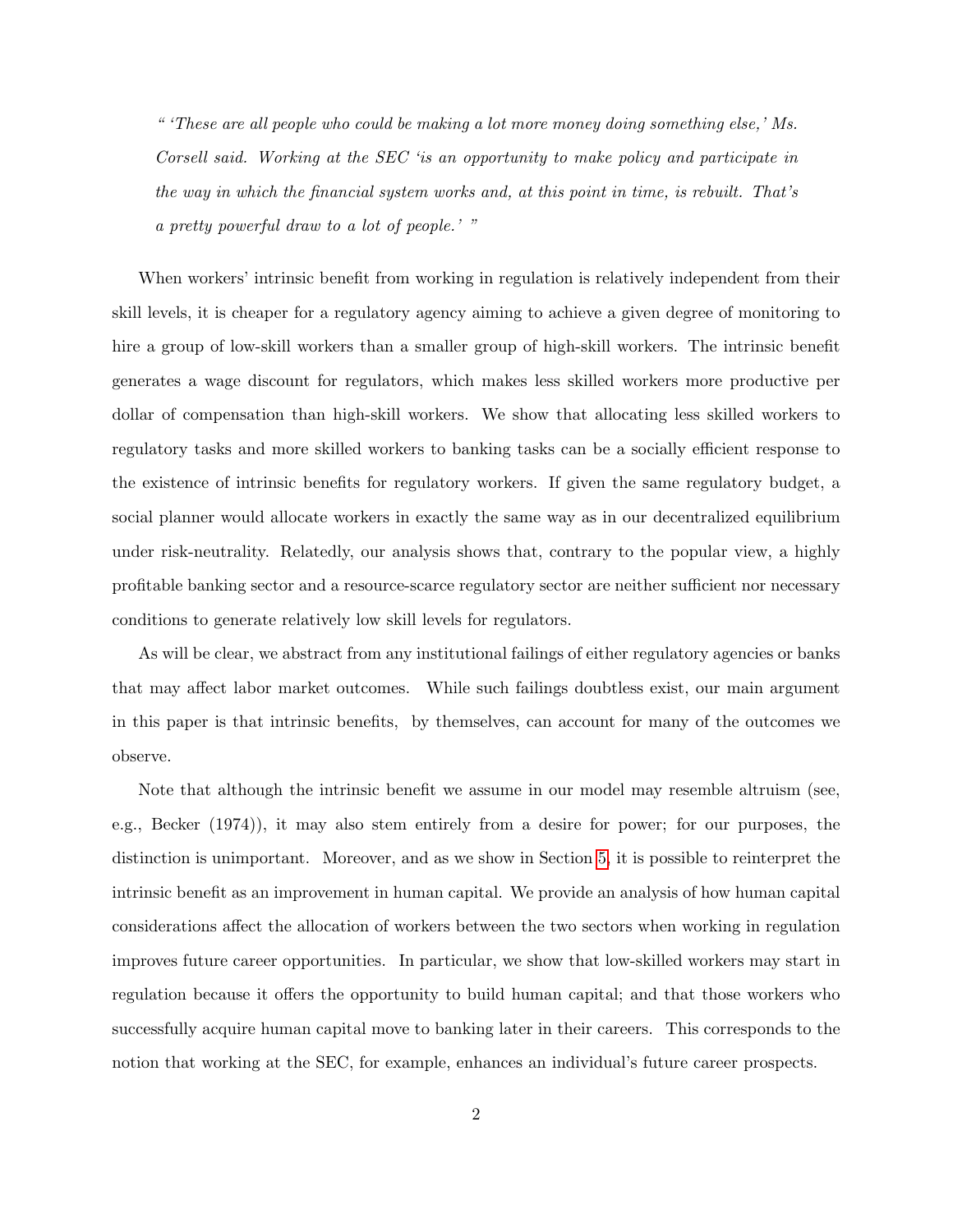It is worth noting that under the interpretation of the intrinsic benefit as human capital accumulation, our model also applies to employees of organizations such as credit rating agencies. In common with regulatory employees, credit rating agency staff are widely perceived to be less skilled than other financial sector workers, and with employment contracts that make less use of incentives.

We use our model of the financial-sector labor market to analyze how equilibrium misbehavior responds to financial-sector booms and to reductions in regulatory resources. In both cases, and as one would expect, the regulatory sector struggles to hire workers, and loses workers to the private sector, consistent with the following excerpt from a recent Financial Times article:<sup>[3](#page-3-0)</sup>

"Staff resignations doubled at the Financial Services Authority in the second quarter as the government announced plans to split up the embattled regulator and as revived private sector recruitment lured away managers and frontline supervisors."

Perhaps less obvious, we show that it is the highest-ability workers that they lose, consistent with Harry Markopolos's memorable description of the Securities and Exchange Commission (SEC) as "a group of 3,500 chickens tasked to chase down and catch foxes which are faster, stronger and smarter than they are."<sup>[4](#page-3-1)</sup> Both effects make regulation less effective: there are fewer regulators, supervising more bankers, and the average regulator is now less skilled. Consequently, equilibrium misbehavior by bankers increases in financial-sector booms.

The paper is organized as follows. In the next section, we compare our paper to closely related papers. Section 2 introduces the general environment and Section 3 develops the model's main implications in a risk-neutral setting. In Section 4, we show that most of these implications are robust when workers are risk averse and derive new predictions about performance-pay in both sectors. We develop a dynamic version of our model and interpret the intrinsic benefit of working in regulation as an improvement in human capital in Section 5. Section 6 concludes and highlights the policy implications that result from the analysis.

<span id="page-3-0"></span><sup>3</sup>See "FSA exodus adds to concern over regulation" by Brooke Masters in the August 8, 2010 issue of the Financial Times.

<span id="page-3-1"></span><sup>4</sup>Harry Markopolos is best known for his (ignored) warnings to the SEC concerning Bernard Madoff. His description of the SEC is from a testimony to the U.S. House of Representatives, available in full at http://www.sec.gov/news/studies/2009/oig-509/exhibit-0269.pdf.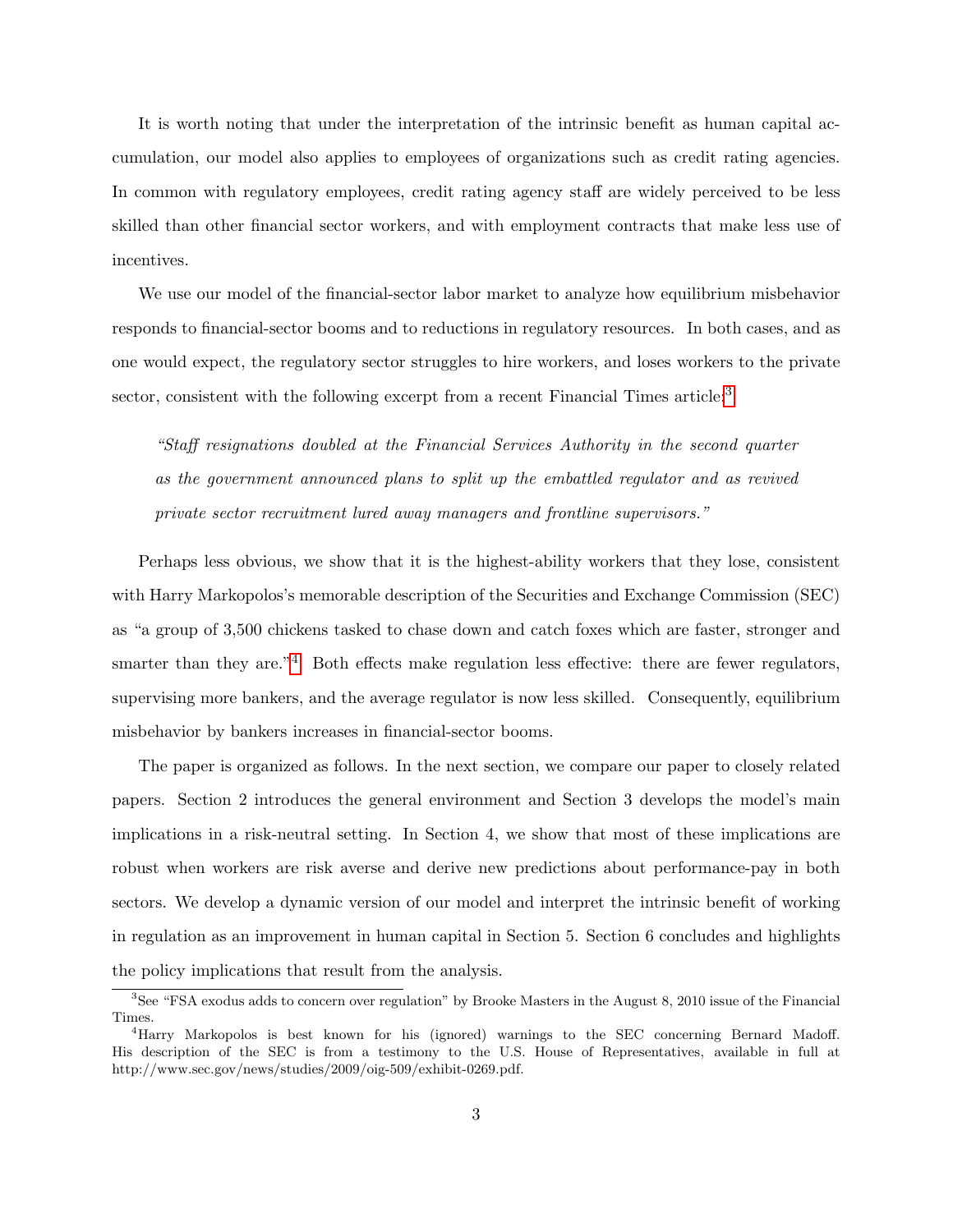# 1 Literature Review

Our paper is related to Povel, Singh and Winton (2007), who also find a relationship between equilibrium misbehavior and business conditions. Their model focuses on firms soliciting capital from investors who are able to monitor the information that firm managers disclose. The overall profitability of the sector affects investors' beliefs about the quantity of (bad) firms that might want to produce fraudulent information in hopes of being financed. The endogenous monitoring of firms by investors then affects whether or not firm managers commit fraud. We instead focus on the labor market for financial workers. In our model, business conditions in the banking sector dictate the compensation that banks offer to potential employees. The better compensation banks offer, the harder it is for regulatory agencies to prevent skilled workers from leaving for the banking sector. As the number and average skill of regulators decrease, the quality of the monitoring also decreases, making the expected cost of misbehaving lower and misbehavior more prevalent in the banking sector.

A small literature studies workers' choices between the financial sector and a "real" sector, and emphasizes the possibility that too many workers end up in the financial sector (see Murphy, Shleifer, and Vishny (1991), or, for a recent example, Bolton, Santos and Scheinkman (2011)). Instead, we study the choice between working in finance and in regulation. Moreover, the equilibrium allocation of workers in our model—namely, higher skilled workers in finance and lower skilled workers in regulation—is (constrained) Pareto efficient.

Although our model focuses on the regulation of the financial sector, our paper also contributes to the broader literature about the effect of non-pecuniary incentives on employment. Brennan (1994) highlights that rational agents may derive utility from being virtuous or altruistic. Carlin and Gervais (2009) focus on work ethic and model a firm's hiring decisions when facing a pool of workers with heterogenous levels of work ethic — some workers are self-interested as in most agency models, while some workers exert effort without the need for extra incentives. Both the type (i.e., egoistic vs. virtuous) and skill (i.e., high vs. low) of workers is unobservable; the authors solve for optimal contracts and show that perfect screening of virtuous agents is never achieved. Carlin and Gervais (2009) assume an exogenously given reservation utility for each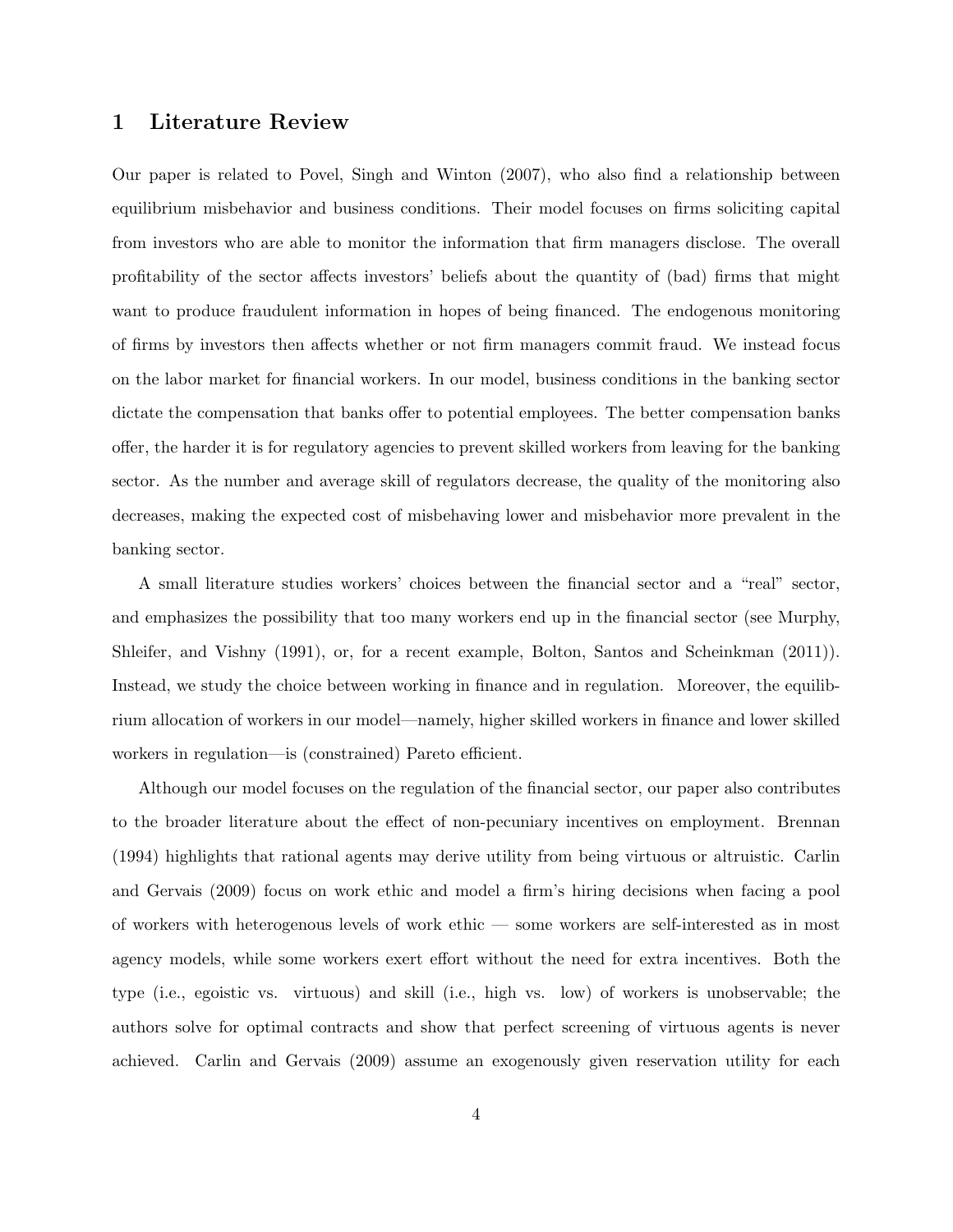worker who considers working for the firm. Our paper instead focuses on the effect of a jobspecific intrinsic motivation on labor matching, when a worker's reservation utility is endogenously determined based on the allocation of workers among jobs. In that sense, our paper contributes to the labor matching literature on public-sector careers in general. Theoretical papers that focus on issues related to working in the public sector include Dewatripont, Jewitt, and Tirole (1999) who study career concerns in organizations with multiple missions and/or a lack of focus, Besley and Ghatak (2005) who analyze the advantages of matching differentially motivated workers to appropriate organizations, Francois (2007) who studies how a free-rider problem in an organization that produces a good valuable to several, but not all, of its employees could lead some employees to "donate" their time to ensure that the good is produced, and Prendergast (2003, 2007) who studies the inefficiencies of bureaucratic organizations and how exploiting workers' biases can reduce these inefficiencies. Unlike our paper, these papers do not study employment in the public and private sectors simultaneously.

To the best of our knowledge, only two other papers propose career choice models with workers of different ability levels choosing between working in the private sector and in the public sector.<sup>[5](#page-5-0)</sup> Delfgaauw and Dur (2008) study a model with three types of worker: a benchmark type, a dedicated type that has a lower cost of effort in the public sector, and a lazy type that has a higher cost. As in the current paper, a worker's type is private information. Dedicated workers display a form of public-sector motivation. As in our model, and others, this implies that they can be paid less. When the public sector needs only a few workers, it hires only dedicated workers. It also demands little work from each of them, since it is cheaper to increase output by hiring more workers than by extracting more effort from existing workers. If instead the public sector needs many workers, it hires a mix of dedicated and lazy workers, since the contract offered to lazy workers is not very tempting for dedicated workers, and so is less distorting. The second case, in which the public sector hires lazy workers, is similar to our result that the public sector hires the worst workers.

<span id="page-5-0"></span><sup>5</sup>Although Jaimovich and Rud (2011) study an economy with heterogeneously-skilled agents, they assume that only high-skill agents are able to choose among occupations—bureaucracy and entrepreneurship—and so cannot say anything about the skill composition of these sectors. Instead, they focus on the existence of multiple equilibria, and in particular on the possibility that an inefficient public sector emerges because inefficiency makes the return from entrepreneurship low, and hence entrepreneurship unattractive. See also Macchiavello (2008) for a related observation.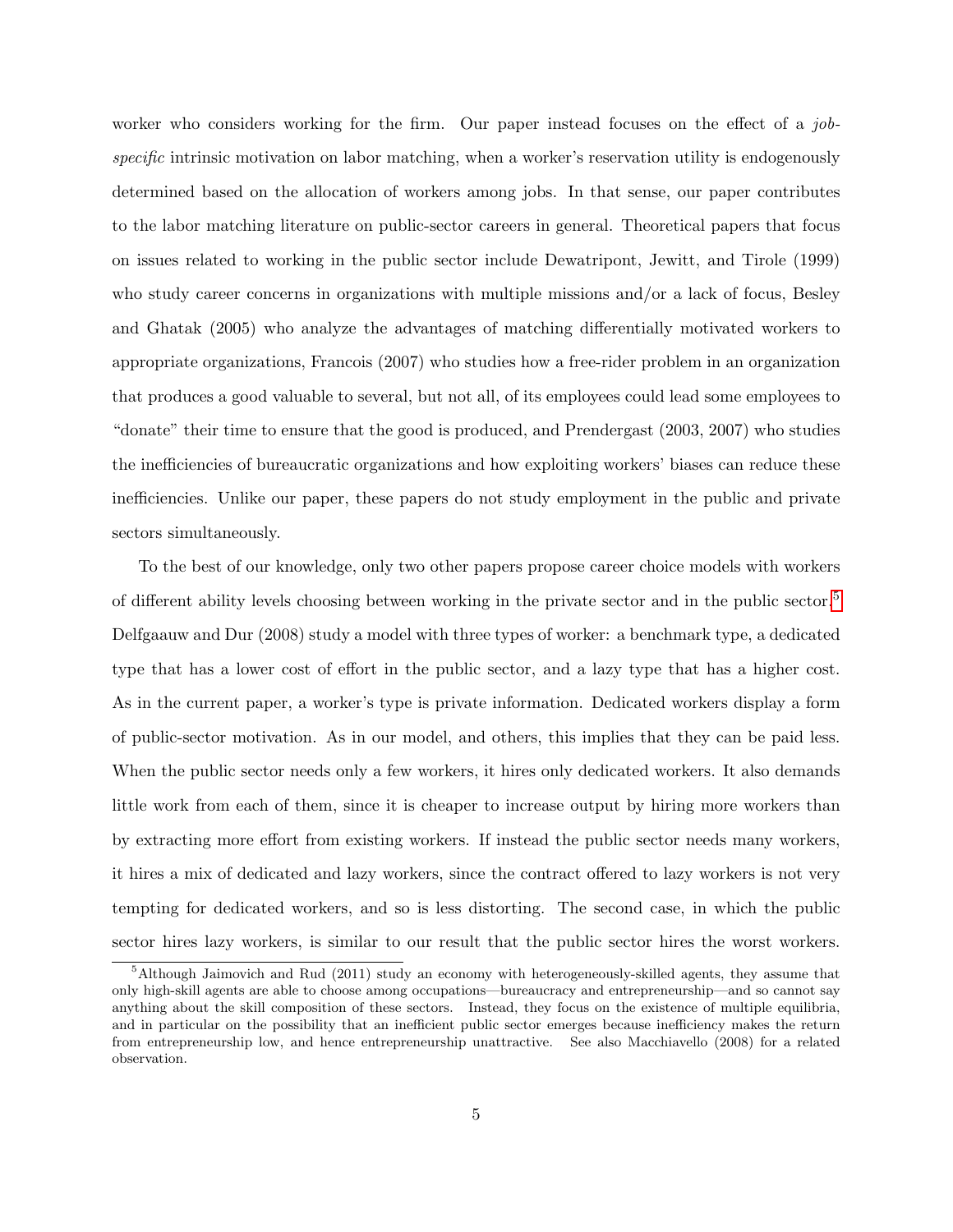However, the model is such that it cannot say anything on why the best workers in the economy end up in the private sector, which is a key prediction of our model. Moreover, the model is silent on incentive pay and human capital formation.[6](#page-6-0)

In a second paper, Delfgaauw and Dur (2010) again study an economy with multiple worker types, which this time are public information. They observe that public-sector motivation essentially lowers the marginal cost of the inputs for the public sector. It then follows that at the social optimum the marginal product in the public sector should be lower. In their model, this in turn implies that the return to skill is lower in the public sector, and hence the most talented workers should work in the private sector. Our paper complements Delfgaauw and Dur (2010) by describing a different mechanism that pushes the most talented workers into the private sector. In contrast to their paper, our mechanism does not rely on the marginal product being higher in the private sector. So in particular, even if regulatory agencies are underfunded, and the marginal product of regulatory resources is consequently high, our results still apply, and regulatory agencies are still best off using their limited resources to employ lower-skilled workers. In addition, this second paper is again silent on incentive pay and human capital formation. In contrast, our model with risk averse workers makes predictions that are consistent with findings by Burgess and Metcalfe (1999) that incentive pay systems are far more widespread in the (British) private sector than in the public sector.

## 2 Model

We assume a continuum of workers who can be employed as bankers or as regulators. There are two types of workers: low-skill and high-skill. There is a mass 1 of low-skill workers and a mass  $\eta$  of high-skill workers. What differentiates these two types of workers is the probability of succeeding in their work-related tasks. To avoid hard-wiring any particular allocation of workers into our model, we assume that the probability of success for each worker type is the same in both jobs:  $q_L$  for the low-skill worker and  $q_H$  for the high-skill worker, where  $q_L < q_H$ . Equivalently, we could allow

<span id="page-6-0"></span> $6$ The authors briefly consider a case in which effort is unverifiable. Since output is deterministic, the contracts in this case are simple forcing contracts, which pay a worker only if output reaches some critical level.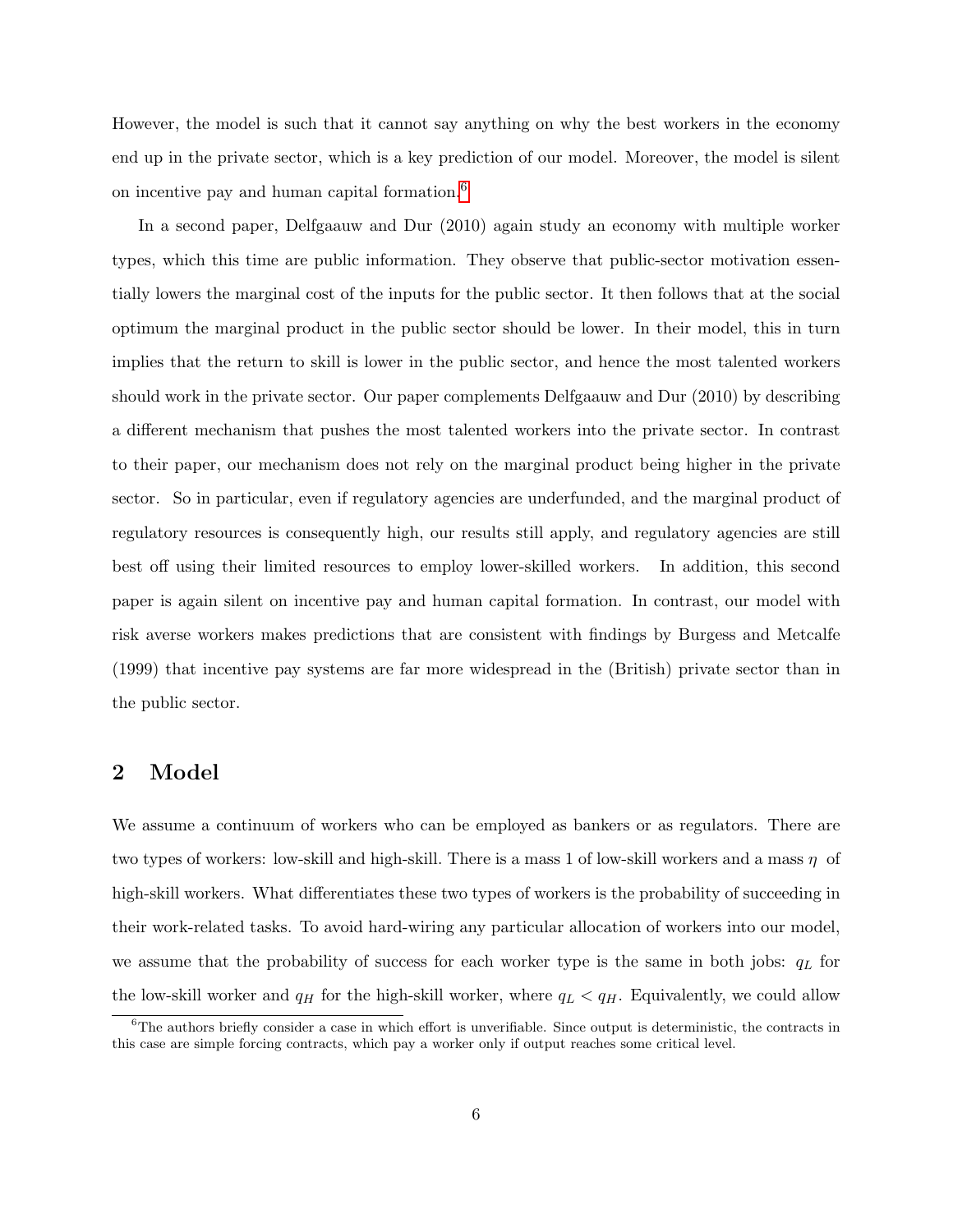these success probabilities to change with the sector as long as the ratio of productivity for the high type over the low type is constant across sectors.

A banker's job is to oversee investments in projects. Each banker deals with one project, and there are  $1 + \eta$  projects in the economy (so there are sufficient projects even if all workers become bankers). Projects are heterogenous. Additionally, a project's outcome depends on how effectively the banker monitors it. For simplicity, we assume that when a project is successful, it generates a net profit to the bank of  $x > 0$ , where x varies across projects and is distributed according to the (continuous) distribution function  $F$ . When a project fails the net profit to the bank is 0. A banker's skill affects his monitoring ability, which in turn affects the probability that the project is successful: projects monitored by high-skill bankers succeed with probability  $q<sub>H</sub>$ , while projects monitored by low-skill bankers succeed with probability  $q_L$ .

We assume a project's success payoff x is publicly observable. Consequently, only the best projects are financed. Specifically, if there are n bankers in total, financing is provided only to the fraction  $\frac{n}{1+\eta}$  of the projects with success payoffs above X (n) defined by  $1-F(X(n))=\frac{n}{1+\eta}$ . When a bank hires a worker, it does not know which project the banker will finance. Consequently, the bank anticipates an average project success payment of  $P(n) \equiv E[x|x \ge X(n)]$ . The average success payoff in equilibrium is denoted  $p$  and it will depend on the equilibrium "size"  $n$  of the banking sector. To ensure that there are some bankers in equilibrium, we assume that  $\lim_{n\to 0} P(n) = +\infty$ . It is worth emphasizing that the results we derive in this paper hold for many other parameterizations or interpretations of banking activities. All we need is that a banker's marginal product is decreasing and continuous in the size of the banking sector. Alternative explanations for such relationship could rely on the competition in the real economy among funded projects or on bankers' bargaining power changing with the search costs faced by borrowers/entrepreneurs.

A worker's skill is only known by the worker himself. Hence, when hired, bankers will be offered a menu of performance-contingent compensation contracts. Given that the realized match between projects and bankers is independent of skill, banks will optimally offer employment contracts that depend only on whether or not a project succeeds, and not on the success payoff  $x$ . Each menu item will be denoted  $w_B = (w_{BS}, w_{BF})$ , where  $w_{BS}$  is the payment when the project is successful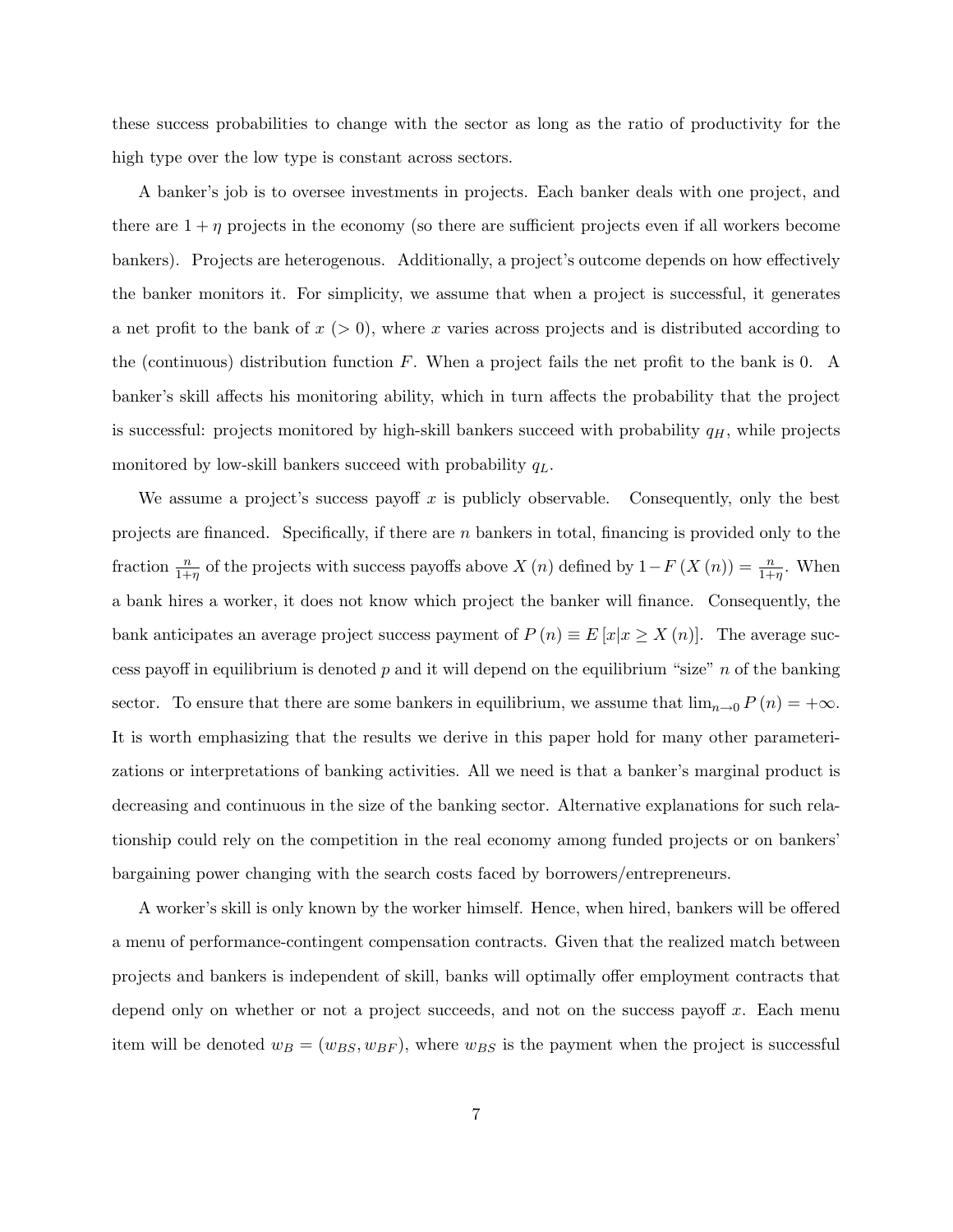and  $w_{BF}$  is the payment if the project is a failure. By standard arguments, we can assume the menu contains just two contracts, one intended for high-skill workers,  $w_B^H$ , and one intended for low-skill workers,  $w_B^L$ .

Bankers can also misbehave. This opportunity represents anything that regulators are responsible for monitoring and preventing, such as defrauding small entrepreneurs, a governmental agency, or the general public. To keep things simple, we model misbehavior as being unrelated to the standard banking activities in the economy.

When a banker misbehaves, we assume that he collects a payoff z, which differs across individuals following a continuous cumulative distribution function. Each individual learns about his opportunities for misbehavior only after deciding whether to become a banker.[7](#page-8-0) It simplifies considerably the algebra in the risk-averse setting to assume, moreover, that an individual learns z only after finding out whether his investment project is successful.

When effectively monitored by a regulator, misbehavior results in a (possibly non-monetary) fine K, which may depend continuously on  $z$  (if, e.g., the fine entails repayment of fraudulent gains). Let  $r$  denote the probability of being effectively investigated, which is determined in equilibrium based on the ratio of bankers to regulators, and the average skill of regulators.

It is worth noting that the details of how we model bankers' misbehavior have little impact on our main results about worker allocation. What really matters is how much the opportunity to misbehave is worth to workers, compared to the intrinsic benefit of working in regulation, when they try to decide on a career.

Our key assumption is that workers who become regulators receive an intrinsic benefit  $\Delta$ , due for example to the social recognition from being a public servant. As we show later,  $\Delta$  can alternatively be interpreted as stemming from the acquisition of human capital while working in regulation. Regulators investigate bankers to check if they misbehaved. With probability  $q_i$  a regulator of skill level  $i \in \{L, H\}$  determines the truth, i.e., whether or not a banker misbehaved. We describe this outcome as a *useful report*, since the information generated can be used to penalize a banker. With probability  $1 - q_i$  the regulator learns nothing.

<span id="page-8-0"></span><sup>7</sup>Consequently, we only need to consider two worker-types, low-skill and high-skill, in the analysis of the labor market.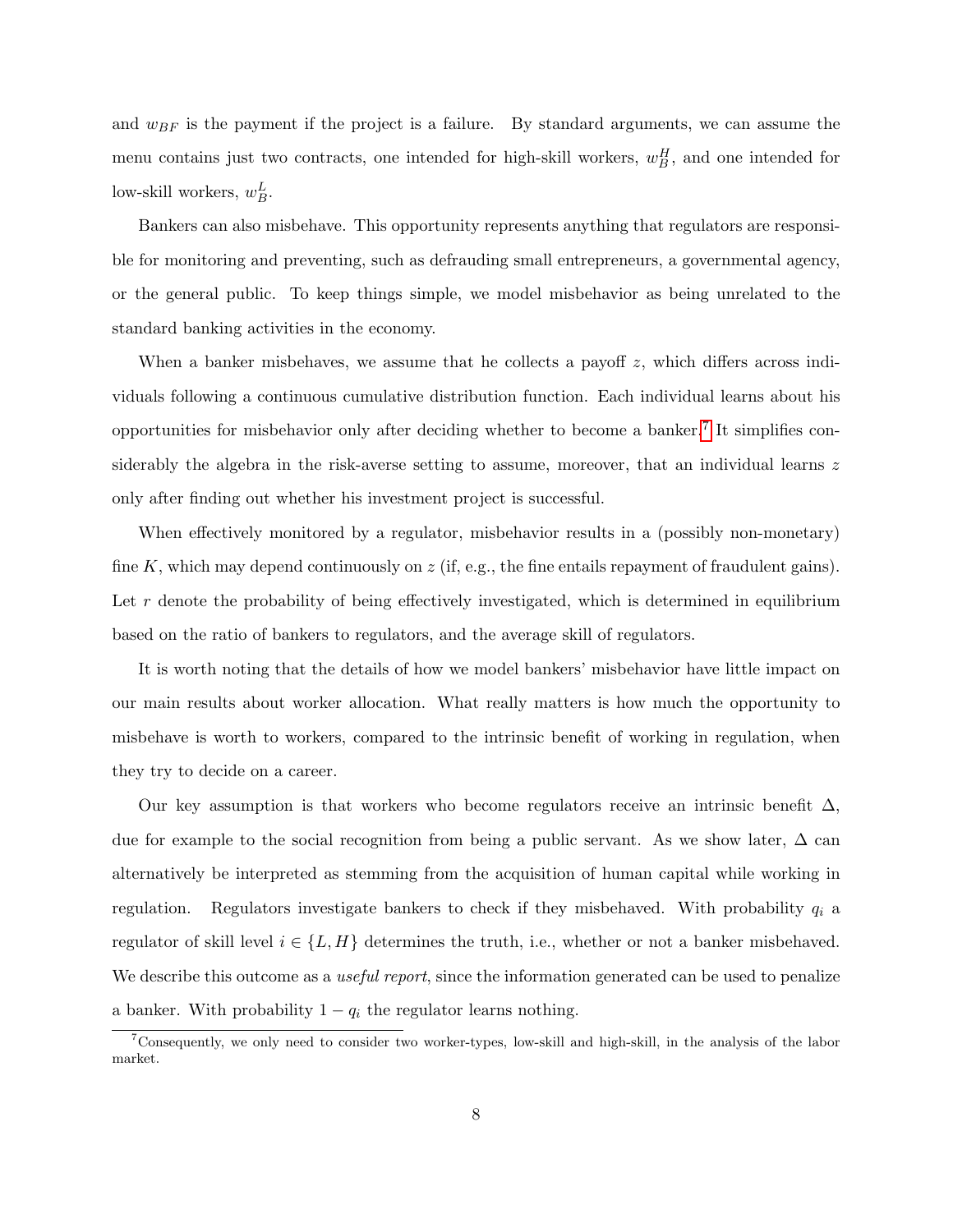Exactly as for bankers, when hired regulators are offered a menu of two performance-contingent compensation contracts  $\{w_R^H, w_R^L\}$ : for  $i \in \{H, L\}$ ,  $w_R^i = (w_{RS}^i, w_{RF}^i)$ , where  $w_{RS}^i$  is the payment for a useful report and  $w_{RF}^{i}$  is the payment otherwise. All regulatory agencies aim to learn as much as they can about the actions of bankers, so they maximize the number of useful reports they can generate using an equal share of the total regulatory budget  $M$ . This total regulatory budget is exogenously given and regulatory agencies cannot change this amount. We discuss later how a central planner, say the federal government, might choose optimally the total regulatory budget  $M$ .

A worker's utility from being a regulator is  $u(w + \Delta)$ . A worker's utility from being a banker is  $u(w + z - K(z))$  if he misbehaves and is caught;  $u(w + z)$  if he misbehaves and is not caught; and  $u(w)$  if he abstains from misbehaving.

Define  $U^i\left(w^j_\mu\right)$  $\begin{pmatrix} j \\ B \end{pmatrix}$  as the expected utility for a worker of type i from accepting the banking contract intended for type j. Likewise, define  $U^i\left(w_i^j\right)$  $\binom{j}{R}$  as the utility for a worker of type i from accepting the regulator contract intended for type  $j$ . Since we assume the misbehavior decision takes place after the banker observes whether he has succeeded or failed,

$$
U^i \left(w_B^j\right) = q_i E_z \left[\max\left\{(1-r) u \left(w_{BS}^j + z\right) + ru \left(w_{BS}^j + z - K\left(z\right)\right), u \left(w_{BS}^j\right)\right\}\right] + (1-q_i) E_z \left[\max\left\{(1-r) u \left(w_{BF}^j + z\right) + ru \left(w_{BF}^j + z - K\left(z\right)\right), u \left(w_{BF}^j\right)\right\}\right] U^i \left(w_R^j\right) = q_i u(w_{RS}^j + \Delta) + (1-q_i) u(w_{RF}^j + \Delta).
$$

We assume that there are at least two regulatory agencies and two banks, and focus on symmetric equilibria in which all regulatory agencies offer the same contracts, and likewise, all banks do also. Having two employers in each sector ensures that if an employer deviates and offers a contract other than the equilibrium contract, the equilibrium contract is still available. When multiple employers offer the same contract, we assume that workers randomize among them with equal probability.

We also assume free-entry into the banking sector, so in equilibrium all banks must make zero profits; other assumptions on the competitive structure of industry would leave our results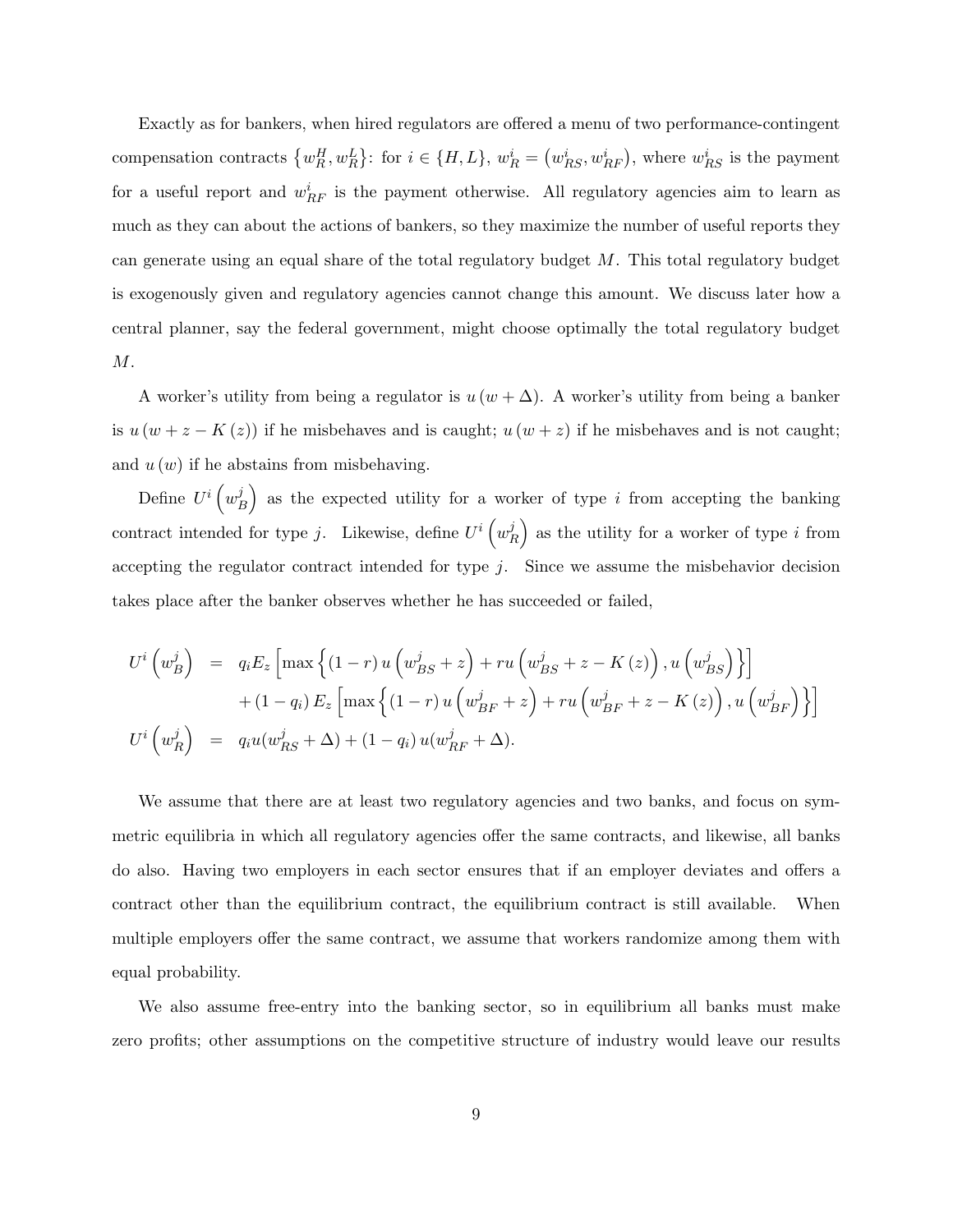qualitatively unchanged, though would generally complicate the analysis.

Labor market outcomes are summarized by the fraction of workers of each skill level who enter each of the two sectors. For  $i \in \{H, L\}$ , let  $\alpha^i$  denote the fraction of workers with skill level i who become bankers; hence a fraction  $1 - \alpha^i$  become regulators.

To close the model, we need to relate labor-market outcomes to the efficacy of regulators, that is, to the equilibrium probability  $r$  of misbehavior detection. Assume that each regulator can monitor a measure  $\lambda > 0$  of bankers and that monitoring occurs successively, so that two useful reports are never produced on the same banker (unless the number of regulators is so large that a useful report is produced on every banker). So the regulatory sector collects useful information about min  $\{\lambda \left[ \left(1-\alpha^L\right) q_L + \eta \left(1-\alpha^H\right) q_H \right], \alpha^L + \eta \alpha^H \}$  of the  $\alpha^L + \eta \alpha^H$  bankers. Hence the probability that a given misbehaving banker will be penalized is

$$
G\left(\left(1-\alpha^L\right)q_L+\eta\left(1-\alpha^H\right)q_H, \alpha^L+\eta\alpha^H\right) \equiv \min\left\{1, \lambda \frac{\left(1-\alpha^L\right)q_L+\eta\left(1-\alpha^H\right)q_H}{\alpha^L+\eta\alpha^H}\right\}.
$$

It is worth stressing that our results hold for many other parameterizations of the misbehaviordetection function  $G$ ; all we require is that  $G$  is continuous in its two arguments, weakly increasing in the total number of useful reports, and weakly decreasing in the total number of bankers.

Define  $\Pi^{i}(w_{B})$  as a bank's per-worker profits from employing a type-i worker using contract  $w_{B}$ . Define  $\rho^i(w_R) = \frac{q_i}{q_i w_{RS} + (1-q_i) w_{RF}}$  as a regulatory agency's productivity (i.e., the ratio of the number of useful reports to wage bill) from employing a type i worker using contract  $w_R$ . For a regulatory agency that employs both types of worker, specifically,  $k^i > 0$  workers of type i using contract  $w_R^i$ , define  $\mu^i = k^i (q_i w_{RS}^i + (1 - q_i) w_{RF}^i) / \sum_{j=L,H} k^j (q_j w_{RS}^j + (1 - q_j) w_{RF}^j)$  as the fraction of the compensation paid to workers of type  $i$ ; the regulatory agency's overall productivity is then  $\sum_{i=L,H}\mu^i\rho^i\left(w^i_R\right).$ 

An equilibrium of our economy is defined as follows:

**Definition 1** An equilibrium is vector  $(w_B^H, w_B^L, w_R^H, w_R^L, \alpha^H, \alpha^L, p, r)$  satisfying:

• Labor market: utility maximization by workers among contracts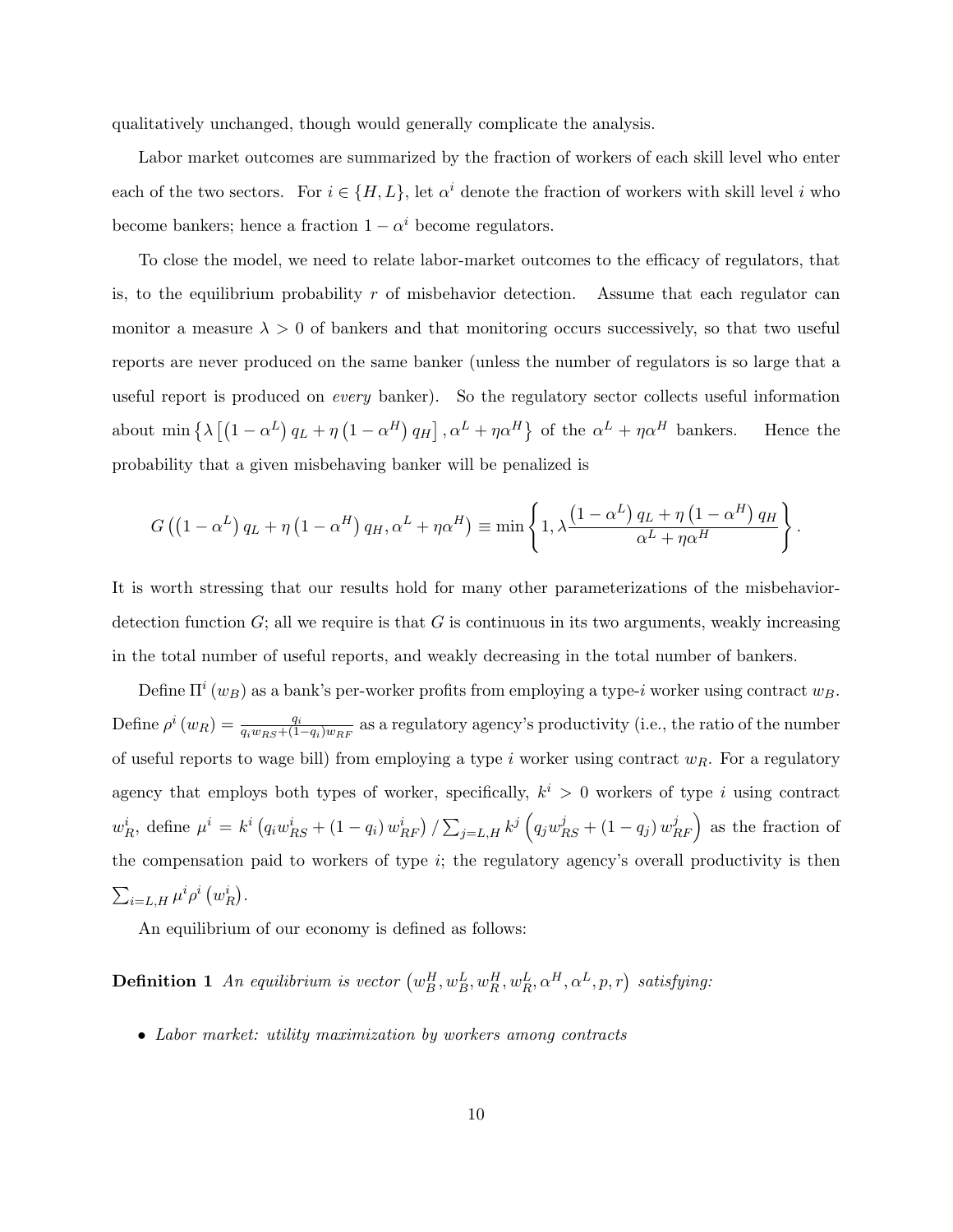$-If \alpha^i > 0$  (i.e., some workers of type i become bankers), then:

$$
U^{i}\left(w_{B}^{i}\right) \ge \max\left\{U^{i}\left(w_{B}^{j}\right),U^{i}\left(w_{R}^{i}\right),U^{i}\left(w_{R}^{j}\right)\right\}
$$

 $-If \alpha^{i} < 1$  (i.e., some workers of type i become regulators), then:

$$
U^{i}\left(w_{R}^{i}\right) \geq \max \left\{U^{i}\left(w_{R}^{j}\right),U^{i}\left(w_{B}^{i}\right),U^{i}\left(w_{B}^{j}\right)\right\}
$$

- For banks: There is no deviation  $\{\tilde{w}_B^H, \tilde{w}_B^L\}$  such that, taking all other contracts as fixed, a fraction  $\tilde{\alpha}^i$  of skill level i accepts contract  $\tilde{w}_B^i$ , and the bank strictly increases its profits.
- For regulatory agencies: There is no deviation  $\{\tilde{w}_R^H, \tilde{w}_R^L\}$  such that, taking all other contracts as fixed, a fraction  $1-\tilde{\alpha}^i$  of skill level i accepts contract  $\tilde{w}_R^i$ , and the regulatory agency strictly increases its productivity.
- Payoffs in the banking sector are consistent with the size of the sector, i.e.,  $p = P(\alpha^L + \eta \alpha^H)$ ; total regulatory expenditure equals the budget,  $M = (1 - \alpha^L) (q_L w_{RS}^L + (1 - q_L) w_{RF}^L) +$  $(1 - \alpha^H) \eta (q_H w_{RS}^H + (1 - q_H) w_{RF}^H)$ ; and the probability r that misbehavior is detected is consistent with the labor market outcome,  $r = G((1 - \alpha^L) q_L + \eta (1 - \alpha^H) q_H; \alpha^L + \eta \alpha^H)$ .

The following result, which is standard from models of competition and adverse selection, helps simplify the analysis. Unless otherwise stated, proofs are relegated to the Appendix.

<span id="page-11-0"></span>Lemma 1 In equilibrium, banks extract zero profits from each type of worker employed and requlatory agencies extract the same productivity from each type of worker employed. Consequently, the expected compensation of a banker of type i is  $q_i p$ ; and there exists s such that the expected compensation of a regulator of type i is  $q_i$ s.

### <span id="page-11-1"></span>3 Risk-Neutral Workers

In this section, we assume all agents are risk neutral. Under this assumption, the unobservability of skill has no effect on equilibrium outcomes. In particular, bankers can simply be paid their marginal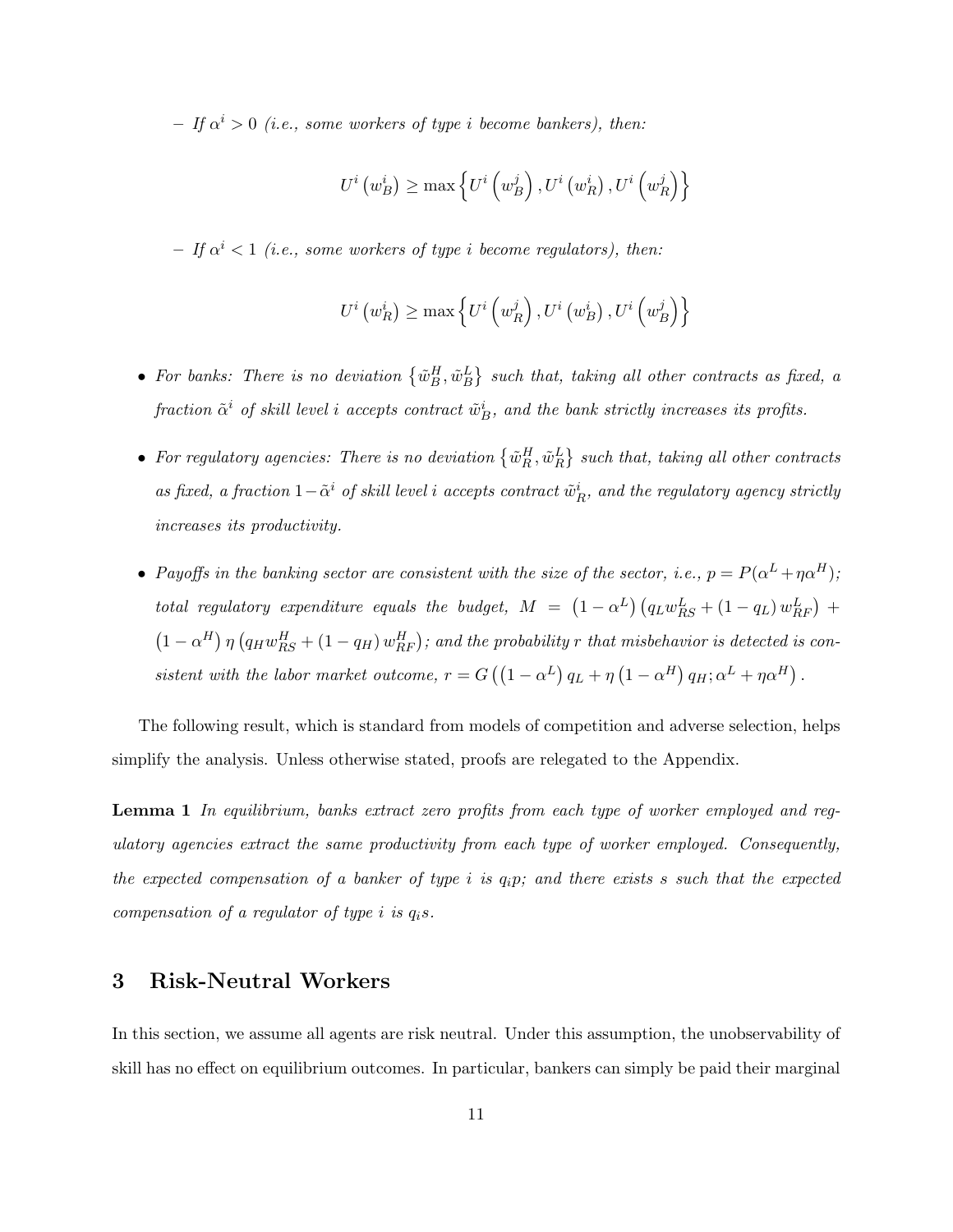product using a contract that pays the average investment profit  $p$  in the case of success, and nothing in the case of failure. Similarly, without loss of generality we can assume that regulators are paid only when their reports are useful. In the next section, we will allow for risk-averse workers and the private information about skill levels will generate sensible predictions about the performance sensitivity of contracts.

In the risk-neutral setting, the workers who misbehave once they become bankers are simply the workers whose payoff z is greater than  $rK(z)$ , which is the expected penalty (recall, r is the equilibrium probability of being caught when misbehaving). The aggregate incidence of misbehavior in the economy is then  $(\alpha^L + \eta \alpha^H) Pr(z > rK(z))$ , since  $\alpha^L + \eta \alpha^H$  represents the total number of bankers in equilibrium. To ease notation, we define  $\phi(r) \equiv E_z \left[ \max (z - rK(z), 0) \right]$ , representing a banker's expected payoff from the opportunity to misbehave.

How are workers allocated between the two sectors? A worker of type  $i$  is paid his marginal product in banking (see Lemma [1\)](#page-11-0). Given risk-neutrality and the possibility of fraudulent gains, his total expected utility from becoming a banker is  $q_i p + \phi(r)$ . Consequently, a regulatory agency must offer a worker of type i an expected compensation of at least  $q_i p - (\Delta - \phi(r))$  in order to attract that worker.

Our main observation is that, whenever the benefit of regulation,  $\Delta$ , is larger than the net gain from misbehavior,  $\phi(r)$ , regulators will hire high-skill workers only after they have completely exhausted the supply of low-skill workers and some regulatory budget remains. Slightly more formally, low-skill bankers and high-skill regulators cannot coexist.

To see this, suppose to the contrary that low-skill bankers and high-skill regulators coexist in equilibrium. Note that (by above) a high-skill regulator must receive expected compensation of at least  $q_H p - (\Delta - \phi(r))$ , and so the regulatory agency's productivity from this worker is at most  $\frac{q_H}{pq_H-(\Delta-\phi(r))}$ . Instead, a regulatory agency could poach low-skill bankers by offering a contract paying just above  $\frac{q_L p - (\Delta - \phi(r))}{q_L}$  in the case of success, and nothing after failure. Low-skill bankers will accept this contract, and the regulatory agency's productivity from these poached workers is  $\frac{q_L}{q_L p - (\Delta - \phi(r))}$ .<sup>[8](#page-12-0)</sup> Whenever  $\Delta > \phi(r)$ , this productivity level exceeds the upper-bound on the

<span id="page-12-0"></span><sup>&</sup>lt;sup>8</sup>Because workers are only rewarded for success, a regulatory agency's productivity from any high-skill workers who accept the contract is exactly the same.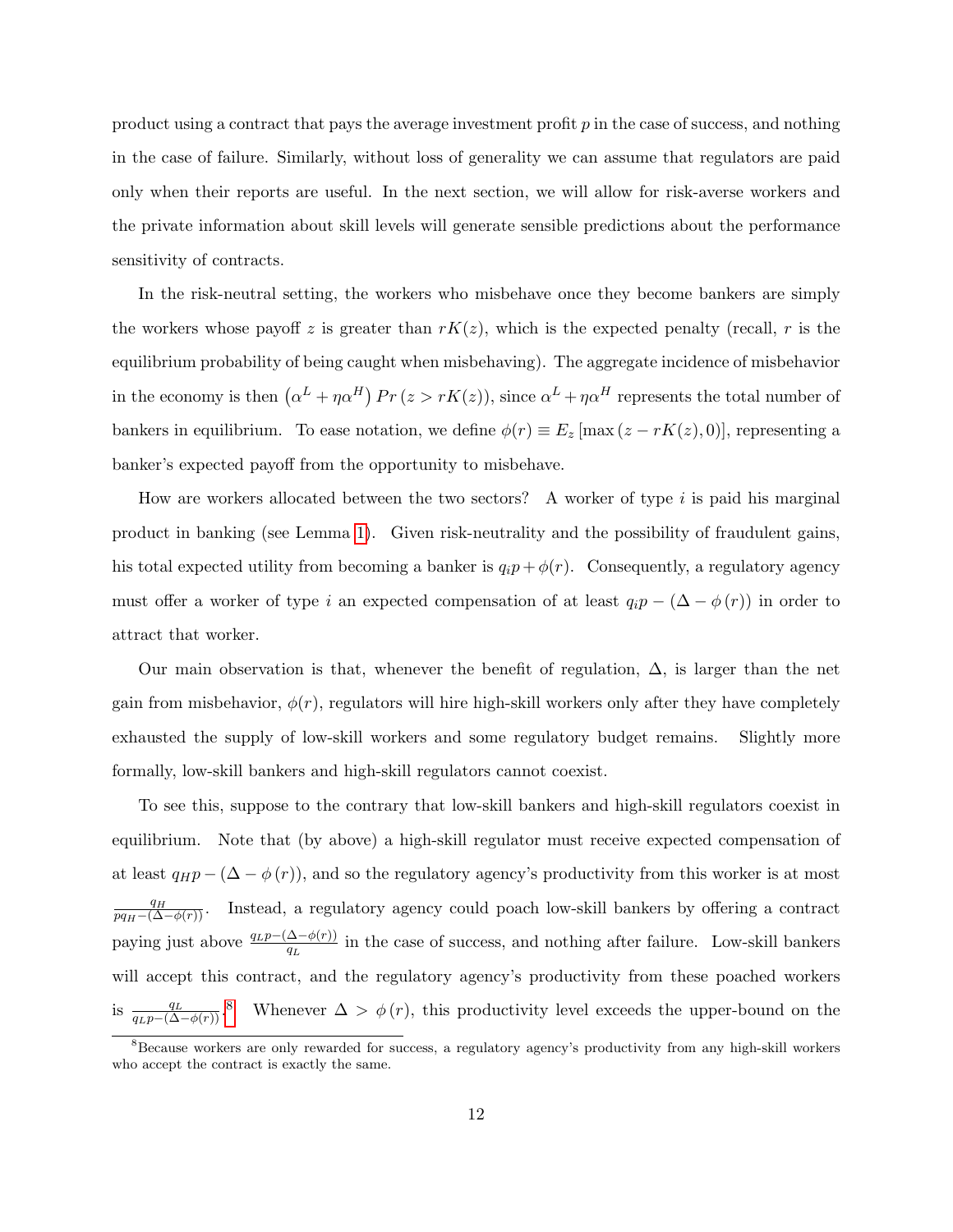productivity of existing high-skill regulators, implying that regulatory agencies would benefit from poaching low-skill bankers (and firing some of their existing high-skill workers). This contradicts the equilibrium assumption and establishes:

<span id="page-13-0"></span>**Proposition 1** In any equilibrium with  $\Delta > \phi(r)$ , bankers are more skilled than regulators. Formally, there is no equilibrium in which some high-skill agents are regulators  $(\alpha^H < 1)$  and some low-skill agents are bankers  $(\alpha^L > 0)$ .

A simple numerical example may help to illustrate Proposition [1.](#page-13-0) Suppose high-skill workers are twice as productive per unit of effort as low-skill workers, with  $q_H = 2/3$  and  $q_L = 1/3$ ; the average profit from investing in a successful project is  $p = 300$  in equilibrium; and net utility gain from regulatory work,  $\Delta - \phi(r)$ , is 50. In this case, expected compensation for the two types in banking is 200 and 100 respectively. In particular, the high-skill worker receives twice as much, reflecting his higher productivity. In contrast, a regulatory agency needs to pay an expected wage of at least 150 and 50 to attract each of the two types. Since high-skill workers must be paid three times as much, but are only twice as productive, as low-skill workers, then some high-skill workers can become regulators in equilibrium only if regulatory agencies have exhausted the whole supply of low-skilled workers and some budget remains.

It is worth highlighting that although intrinsic benefits  $\Delta > \phi(r)$  lead to an equilibrium allocation of less-skilled workers to regulation, it does not follow that regulatory agencies would wish to reduce the attractiveness of regulatory jobs by reducing ∆. Doing so simply increases the compensation they have to offer workers, and reduces their productivity, as measured by the number of successful investigations per dollar of expected wage.

If some regulatory budget remains unused after the supply of low-skill workers is exhausted, regulatory agencies hire high-skill workers. In this case, the compensation of high-skill regulators is determined by competition with the banking sector, so that high-skill workers are indifferent between the two jobs. In contrast, regulatory agencies bid up the compensation of low-skill workers until they have the same productivity per dollar of expected compensation as high-skill workers, but low-skill workers strictly prefer working in regulation to banking.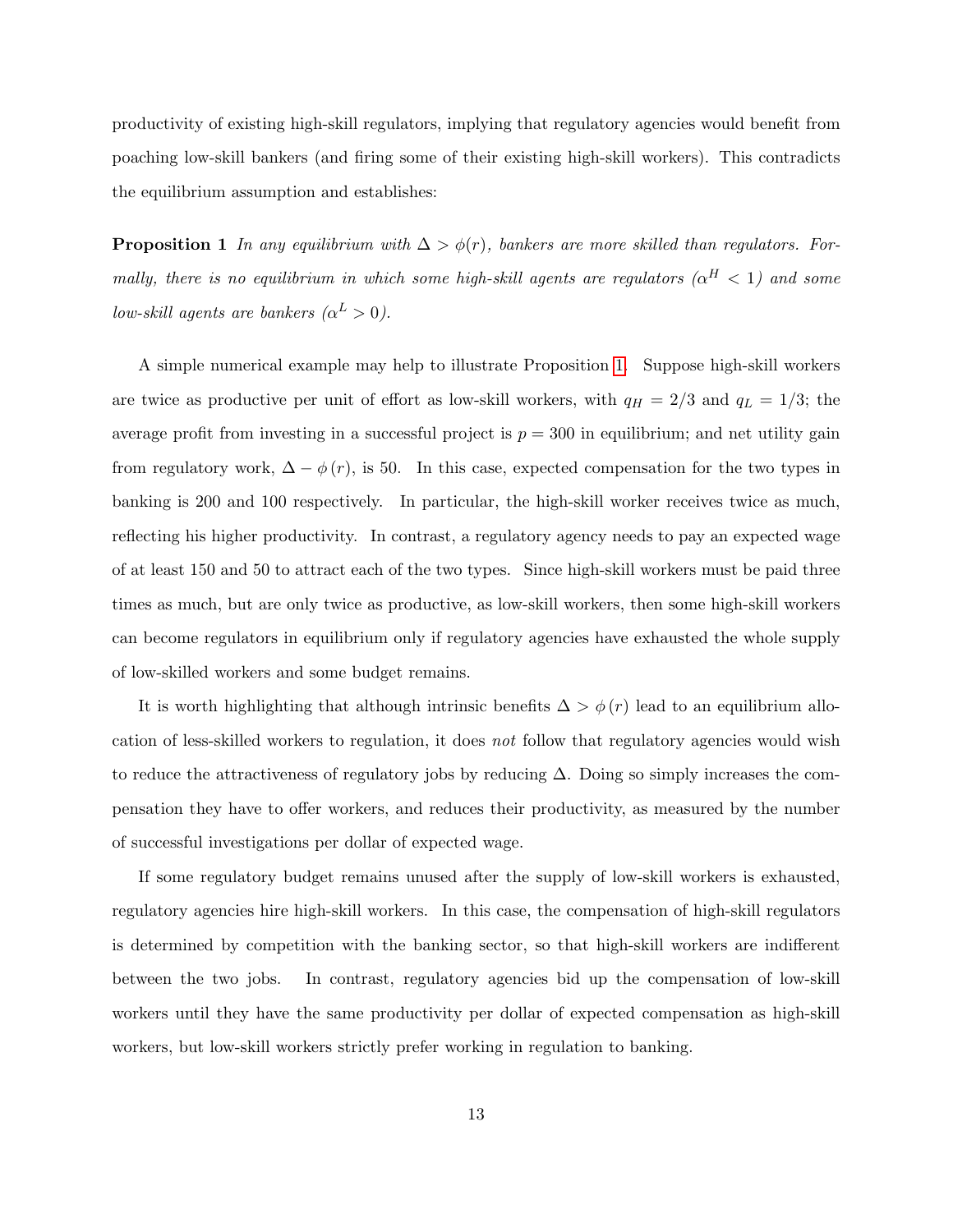The proposition above formally shows that an equilibrium where the average regulator is at least as skilled as the average banker cannot exist when the intrinsic benefit of being a regulator is greater than the net payoff from misbehavior. This result arises because all agents extract the same intrinsic benefit from working in regulation, but high-skill workers produce more than lowskill workers. Instead of hiring one high-skill worker, it is cheaper for a regulatory agency to hire a mass  $\frac{q_H}{q_H}$  $\frac{q_H}{q_L}$  of low-skill workers. The cost savings due to the positive net intrinsic benefit from working in regulation are greater when hiring  $\frac{q_H}{q_L}$  low-skill workers than one high-skill worker. The precise size of the budget M determines how many low-skill workers, and sometimes high-skill workers, the regulatory sector can employ. Workers who cannot be hired by regulatory agencies because M is too small enter the banking sector, which makes them indifferent.

Here, we take the total regulatory budget  $M$  as exogenously given. It would, however, be straightforward to solve for the optimal  $M$  in a setting where the central planner, say the federal government, attempts to maximize the total value created by bankers, net of penalty functions for the incidence of misbehavior and the use of public funds.

Although it contributes to making low-skill workers more attractive to regulatory agencies than high-skill workers, a large  $\Delta$  makes the regulatory sector more productive per dollar spent. As we show later, allocating less skilled workers to regulatory tasks and more skilled workers to banking tasks can be the socially-efficient (as well as the privately-efficient) response to the presence of a positive (net) intrinsic benefit of working in regulation.

In equilibrium, the allocation of skilled workers is tilted towards the banking sector and, contrary to the popular view, a high-value banking sector and a resource-scarce regulatory sector are neither sufficient nor necessary conditions for this outcome. It is not necessary because in our model, bankers are more skilled than regulators even when regulatory budgets are large compared to profits in the banking sector. It is not sufficient because if instead the expected gain from misbehavior is larger than the intrinsic benefit  $\Delta$ , then in equilibrium the most skilled workers become regulators; this follows from a straightforward adaption of the proof of Proposition [1.](#page-13-0) (Consequently, a small perturbation in parameter values such that the sign of  $\Delta - \phi(r)$  is reversed would generate drastic changes in the allocation of workers.)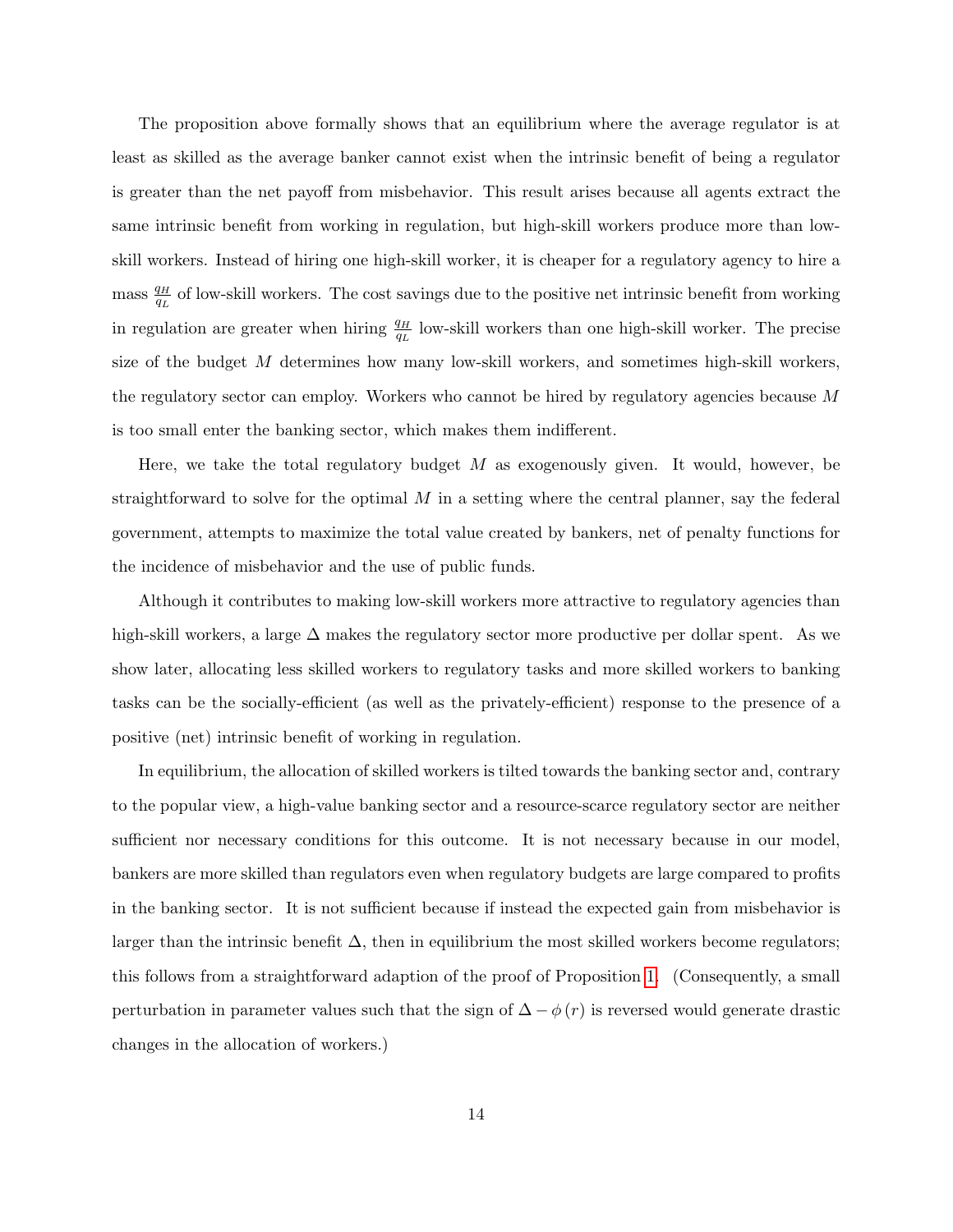For the remainder of the section we make the following assumption, which we believe is the empirically relevant case:

<span id="page-15-0"></span>Assumption 1 The intrinsic benefit of regulation exceeds the expected gain from misbehavior (even with zero probability of punishment),  $\Delta > \phi(0)$ .

Assumption [1](#page-15-0) ensures that  $\Delta > \phi(r)$  and so any equilibrium is of the form of Proposition [1.](#page-13-0) The reader should note that this assumption is stronger than what we really need, since for most parameter configurations the equilibrium detection probability  $r$  is strictly positive in any equilibrium and the average gain from misbehavior is smaller than  $\phi(0)$ .

<span id="page-15-3"></span>Next, we prove the existence of an equilibrium along the lines described prior to Proposition [1.](#page-13-0)

#### Proposition 2 At least one equilibrium exists.

The proof of equilibrium existence consists conjecturing a number of bankers  $n$ , and then using Proposition [1](#page-13-0) to construct a candidate equilibrium satisfying all equilibrium conditions except for budget-balancing for regulatory agencies. This gives a mapping,  $W$ , from a candidate number of bankers to a wage bill for regulatory agencies. Any number of bankers n such that  $W(n)$  matches the regulatory budget M constitutes an equilibrium. Clearly  $W(1 + \eta) = 0$ , since in this case all workers are bankers and so the regulator wage bill is 0. At the opposite extreme,  $W(n) \to \infty$  as  $n \to 0$ , since in this case the NPV of bank projects explodes, leading both banker and regulator wages to explode as well. By the mean-value theorem, there exists at least one level of  $n$  such that the regulatory wage bill  $W(n)$  matches the budget M, and hence an equilibrium exists.<sup>[9](#page-15-1)</sup>

Given this proof of equilibrium existence, comparative statics follow easily. An improvement in the distribution of banking projects leads to an increase in banker compensation for any conjectured number of bankers, and hence to an increase in regulator compensation also. So the function W increases everywhere, giving the following corollary:

<span id="page-15-2"></span><span id="page-15-1"></span><sup>&</sup>lt;sup>9</sup>In a little more detail, W is a correspondence, but is single-valued everywhere except for  $n = \eta$  (i.e., all highskilled workers are bankers and all low-skilled workers are regulators). We use a straightforward extension of the mean-value theorem: see John (1999).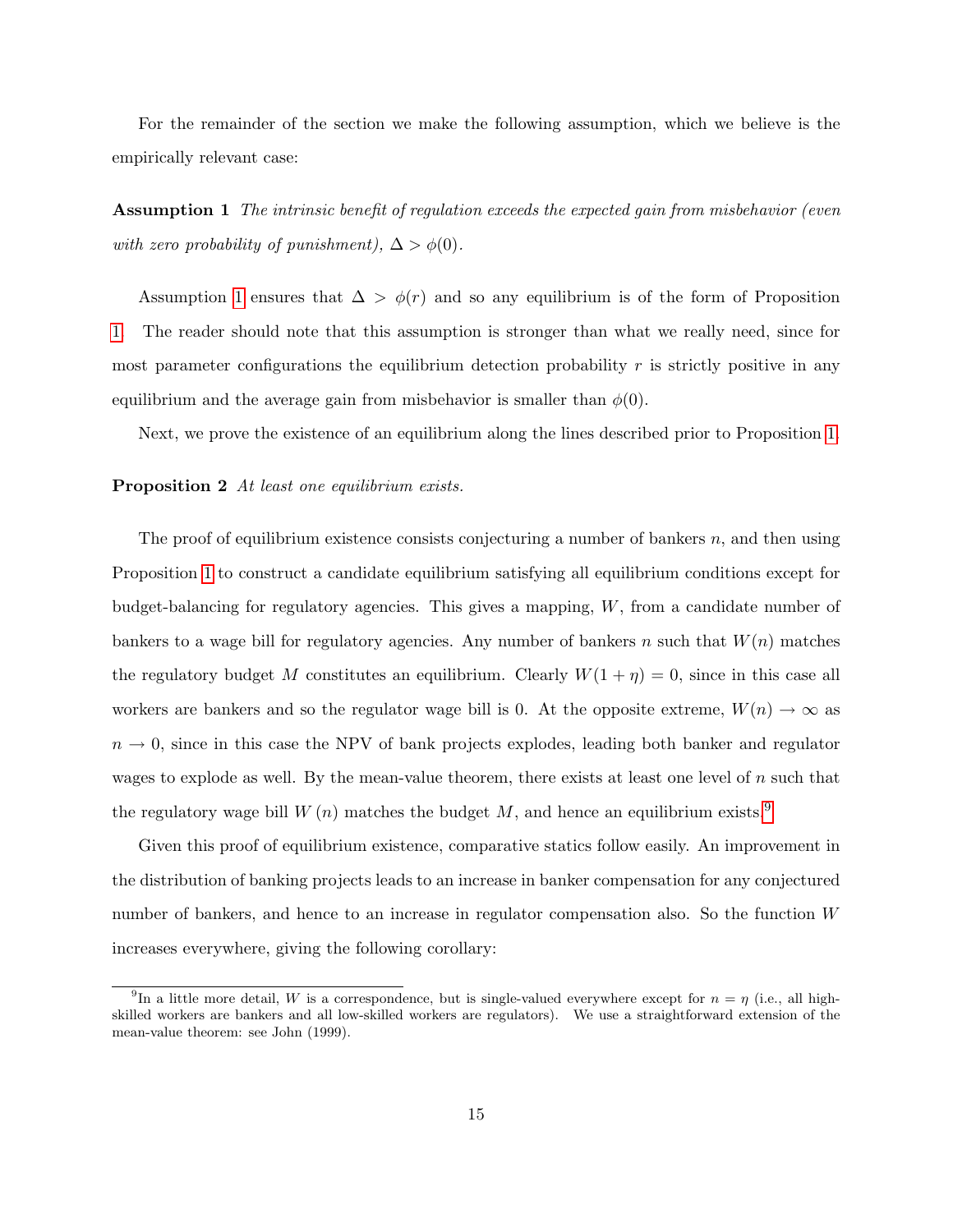**Corollary 1** As either the underlying distribution of banking projects  $F$  improves (in the sense of first-order stochastic dominance), or the regulatory budget M available decreases:

 $(a)$  the banking sector grows and the regulatory sector shrinks,

(b) the average skill of either bankers or regulators falls while the average skill in the other sector remains unchanged,

 $(c)$  the probability that misbehavior is detected (weakly) falls,

(d) the incidence of misbehavior (weakly) increases.<sup>[10](#page-16-0)</sup>

If there is complete segregation of types (i.e., the number of bankers exactly equals  $\eta$ ) both before and after the change, all statements hold only weakly. If there are multiple equilibria,  $11$  these statements are all true for at least the equilibria with the smallest and largest banking sectors.

When banking becomes more profitable or the regulatory budget decreases, a smaller number of workers can be attracted away from the banking sector by the regulatory sector. Since the workers transferring from regulation to banking are either less skilled than the average initial bankers and/or more skilled than the average remaining regulators, the average skill of workers in both jobs weakly falls.

Also, the equilibrium probability of misbehavior being detected falls for two reasons. First, the number of bankers increases while the number of regulators decreases. Second, the workers moving

<span id="page-16-0"></span> $10$ An improvement in the underlying distribution of banking projects F leads to pointwise increase in the function  $P(\cdot)$ , as follows. By definition,  $P(n) = \int_{x \geq X(n)} x dF(x) / \int_{x \geq X(n)} dF(x)$ , where recall that  $1 - F(X(n)) = \frac{n}{1+n}$ . Under the change of variables  $F(x) = t$ , we obtain  $P(n) = \int_{1-\frac{n}{1+\eta}}^{1} F^{-1}(t) dt / \int_{1-\frac{n}{1+\eta}}^{1} dt$ . First-order stochastic dominance leads to a pointwise increase in  $F^{-1}$ , giving the result.

<span id="page-16-1"></span> $11$ Multiple equilibria may arise as follows. The labor market equilibrium is determined by the regulatory agencies' budget constraint. Fix an equilibrium, and consider an exogenous increase in the number of regulators. This has three effects on a regulatory agency's expenditure. First, the regulatory agency must spend more to employ the extra workers. Second, because the extra workers come from the banking sector, the equilibrium profits from investing in a successful project rises, which feeds through to an increase in the equilibrium wage that must be offered to regulators. This second effect also increases the regulatory agency's total expenditure. The third effect, however, operates in the opposite direction: the increase in the number of regulators decreases a banker's potential gains from misbehaving. This effect acts to reduce the equilibrium wage that must be offered to regulators. If this third effect is strong enough to be the dominant one, an exogenous increase in the number of regulators may actually decrease a regulatory agency's total expenditure. In this case, one can show that there exists an interval of regulatory budgets  $M$  such that multiple equilibria exist. Conversely, one can show that the equilibrium is unique whenever the regulatory budget  $M$  is either sufficiently high; or sufficiently low; or if the the misbehavior detection function G is sufficient unresponsive to changes in the pools of bankers and regulators. Finally, it is worth noting that a standard consequence of equilibrium multiplicity is that the equilibrium correspondence is discontinuous in the regulatory budget  $M$  and the banking payoff function, implying that small changes may have very large effects on equilibrium outcomes.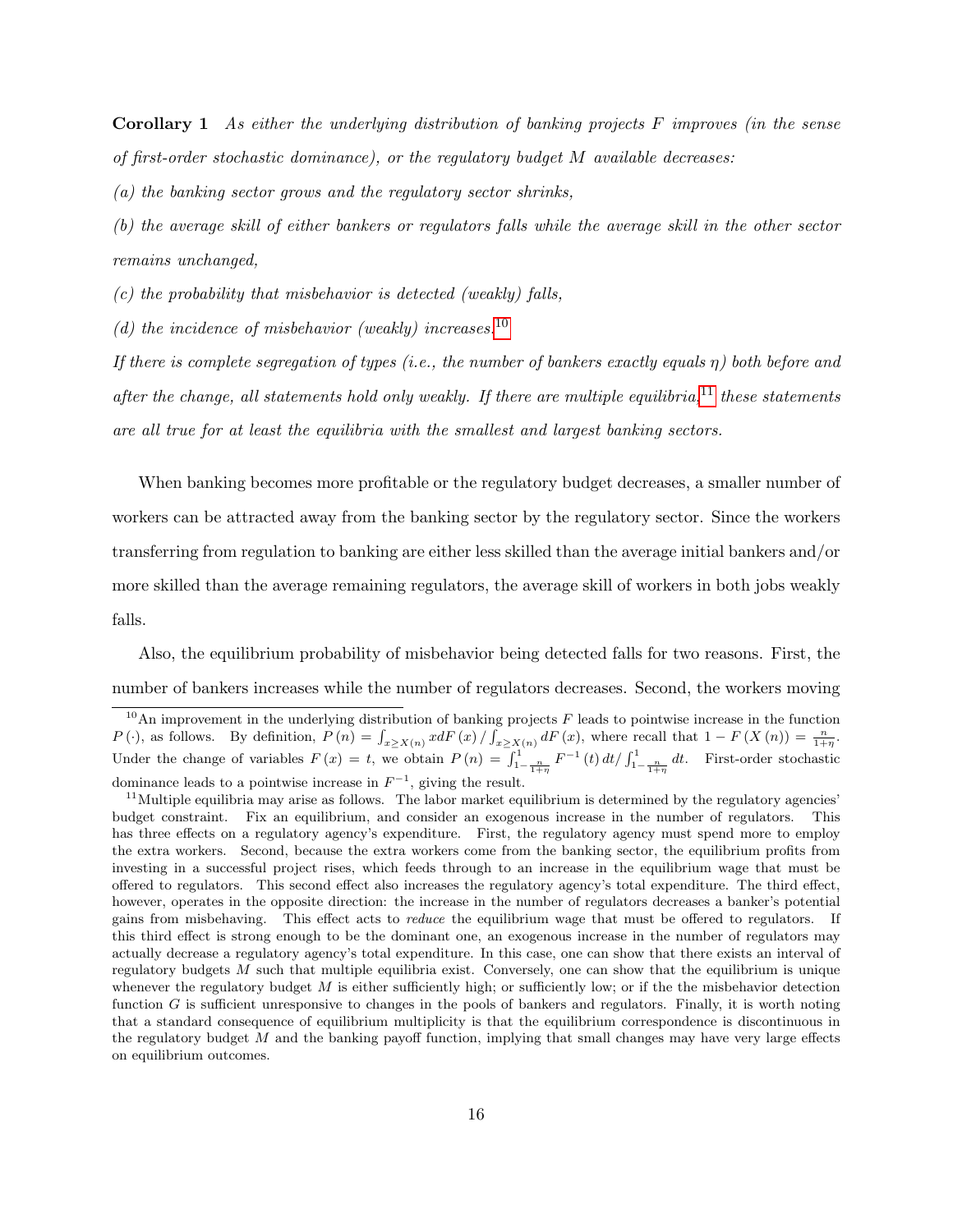from the regulatory sector to the banking sector are weakly more skilled than the remaining regulators, hence the average skill of regulators decreases. And unless the remaining regulators are still numerous enough to successfully monitor all bankers, misbehavior is then detected less often than before, implying that the equilibrium level of misbehavior increases with the overall profitability of banking tasks. Banking booms are then associated with periods of increased misbehavior.

We conclude this section with a discussion of the efficiency of equilibrium outcomes. We start by observing that, because of worker risk-neutrality, asymmetric information has no effect on equilibrium outcomes. The reason is that it is always possible for an employer to offer a contract that only type  $i \in \{L, H\}$  accepts, without imposing any inefficiency. Formally:

<span id="page-17-0"></span>**Lemma 2**  $(w_B^H, w_B^L, w_R^H, \alpha^H, \alpha^L, p, r)$  is an equilibrium if and only if there is an equilibrium of the full-information economy with the same allocation of workers and the same utility levels.

We next establish a form of the first welfare theorem, i.e., that the decentralized equilibria of our economy are Pareto efficient. Recall that, in establishing our results, we have imposed no restrictions on the total budget  $M$  of regulatory agencies. Consequently, our equilibrium characterization holds regardless of whether society spends too much, or too little, on regulation. Accordingly, the appropriate notion of Pareto efficiency is constrained Pareto efficiency, where the planner is constrained to allocations in which payments to regulators sum to exactly  $M$ . Otherwise, the planner is able to freely allocate workers to be either bankers or regulators, after observing worker types, and to stipulate any transfers to and from both workers and consumers (who are the victims of banker misbehavior). The planner cannot directly stipulate a level of banker misbehavior: instead, this is determined exactly as described above, and in particular, by the detection probability function G.

Finally, we make the following assumption about the social value of banking:

Assumption 2 (A) Banks appropriate all surplus of successful investments, which is then equal to  $P(n)$ . (B) The cost of misbehavior in banking exceeds the banker's gain, i.e., the net cost is positive.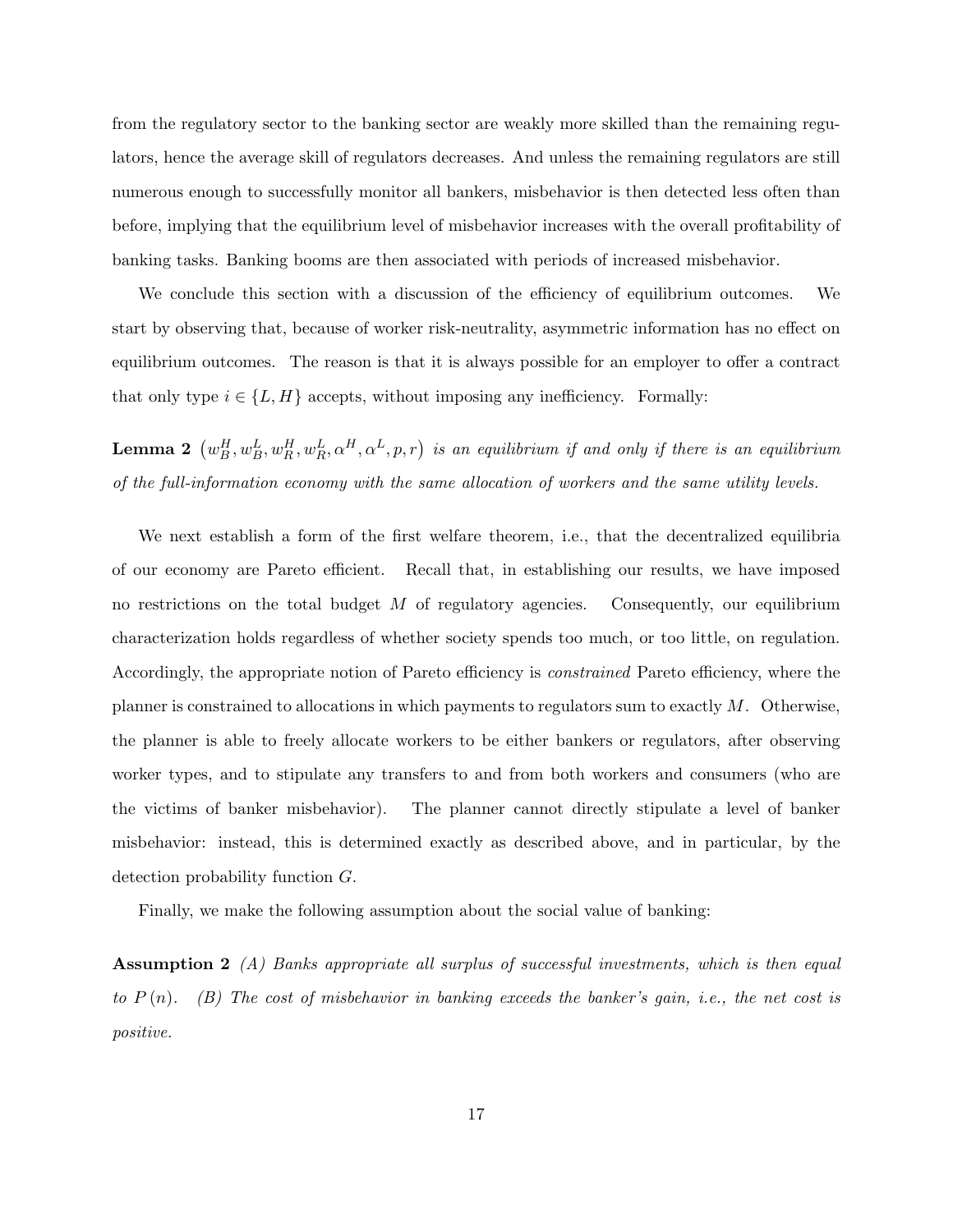Part (A) ensures that any inefficiency we may uncover in the decentralized equilibrium would result from the allocation of workers, the focus of this paper, rather than from the more obvious channel of distorted investment policies by banks. Part (B)'s assumption that banker misbehavior is, on net, socially costly is natural: if this were not the case, it is hard to see why society would be interested in regulation in the first place.

#### <span id="page-18-0"></span>**Proposition 3** Any decentralized equilibrium is constrained Pareto efficient.

If given the same resources  $M$ , a social planner who observes workers' types and wants to maximize the total surplus in the economy will find optimal to allocate workers just like in our decentralized equilibrium. Allocating less skilled workers to regulatory tasks and more skilled workers to banking tasks is a socially efficient response to the existence of intrinsic benefits in the regulatory sector.

Note that Proposition [3](#page-18-0) is not an immediate consequence of standard welfare results because regulatory agencies have a fixed budget, and related, do not maximize profits. In brief, the argument behind Proposition [3](#page-18-0) is the following. Consider a decentralized equilibrium. Because, by Proposition [1,](#page-13-0) regulatory agencies employ the cheapest—i.e., lower-skilled—workers, a social planner's only option—given the fixed budget  $M$ —is to decrease the size of the regulatory sector and increase the size of the banking sector. But we know that, in equilibrium, banks cannot profitably expand, even when they do not internalize the social cost of banker misbehavior. Internalizing the cost of misbehavior only reinforces this observation, and implies that no increase in total social welfare is possible.

### 4 Risk-Averse Workers

In this section, we relax the risk-neutrality assumption and verify that the main results from the risk-neutral setting still hold. More interestingly, risk aversion also generates the additional implication that regulators receive less performance pay than bankers, which is consistent with widely held perception. Importantly, note that we obtain this prediction without making any assumption about the comparative observability (or contractibility) of output in the two sectors.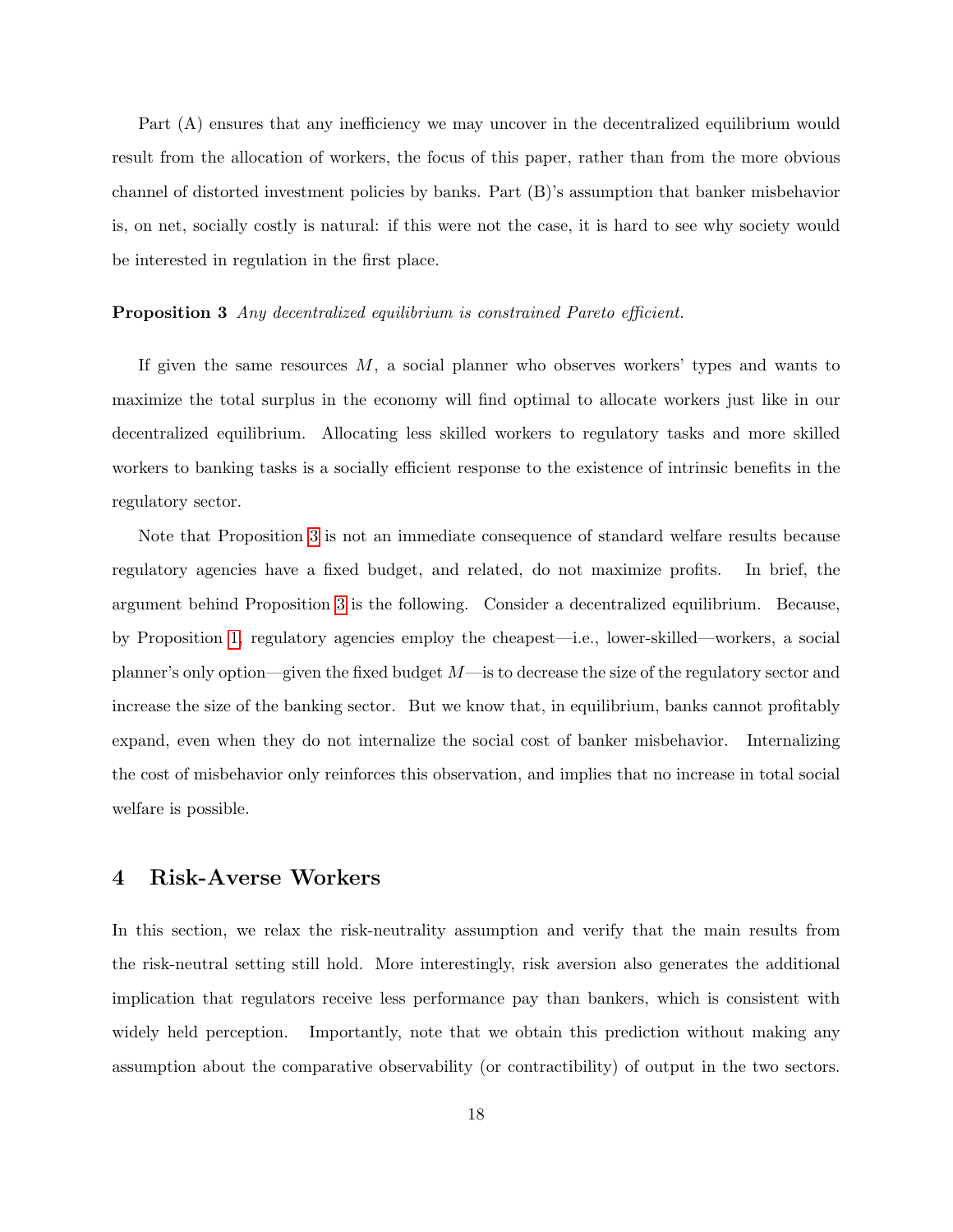Related, if regulatory output is more difficult than banking output to accurately measure — and we should emphasize this is not obvious to us — then this would reinforce the result.

A banker who receives compensation w and has an opportunity to gain z will misbehave if and only if:

$$
(1 - r) u (w + z) + ru (w + z - K (z)) > u (w).
$$

To eliminate wealth effects in a banker's decision of whether to misbehave or not, which are tangential to our main analysis, we assume that workers have constant absolute risk aversion (CARA), i.e.,  $u(c) \equiv -e^{-\gamma c}$ , where  $\gamma$  is the coefficient of absolute risk aversion. The decision rule reduces to

$$
\left(1 - r + re^{-\gamma K(z)}\right)e^{-\gamma z}u(w) > u(w).
$$

Since u is negative, this inequality says that the banker misbehaves if and only if  $z$ , the gain from doing so, exceeds some critical level. Moreover, by defining

$$
\Phi(r) \equiv E_z \left[ \min \left\{ 1, e^{-\gamma z} \left( 1 - r + r e^{\gamma K(z)} \right) \right\} \right].
$$

we can write a worker's utility from banking,  $U^i\left(w_i^j\right)$  $\binom{j}{B}$ , as<sup>[12](#page-19-0)</sup>

$$
U^i \left( w_B^j \right) = \left( q_i u \left( w_{BS}^j \right) + \left( 1 - q_i \right) u \left( w_{BF}^j \right) \right) \Phi \left( r \right).
$$

Likewise, a worker's utility from regulation,  $U^i\left(w^j_\mu\right)$  $_{R}^{j}\Big),\,\mathrm{is}% \,\,\left( 2\,\lambda_{0}\right) \equiv\sum_{k=0}^{L}\left( \lambda_{0}\,\left\vert \lambda_{0}\right\vert \right) ^{k}\left( \lambda_{0}\right) ^{k}\left( \lambda_{0}\right) ^{k}\left( \lambda_{0}\right) ^{k}\left( \lambda_{0}\right) ^{k}\left( \lambda_{0}\right) ^{k}\left( \lambda_{0}\right) ^{k}\left( \lambda_{0}\right) ^{k}\left( \lambda_{0}\right) ^{k}\left( \lambda_{0}\right) ^{k}\left( \lambda_{0}\right) ^{k}\left( \lambda_{0}\right) ^{k}\left( \lambda_{0}\right) ^$ 

$$
U^{i}\left(w_{R}^{j}\right)=\left(q_{i}u\left(w_{RS}^{j}\right)+(1-q_{i})u\left(w_{RF}^{j}\right)\right)e^{-\gamma\Delta}.
$$

Because of the CARA utility assumption, the utility the worker extracts from his job can be written as the expected utility from consuming the chosen wage contract times a multiplier that either adjusts for the extra benefits from misbehaving as a banker or from working as a regulator.

<span id="page-19-0"></span><sup>&</sup>lt;sup>12</sup>Note that the ability to write  $U^i(w_B^j)$  in this way is a consequence of our assumption that the misbehavior decision is taken after a banker observes whether he has succeeded or failed. While this assumption facilitates our analysis and exposition in the risk-averse setting, it is not required for any of our derivations in the risk-neutral setting.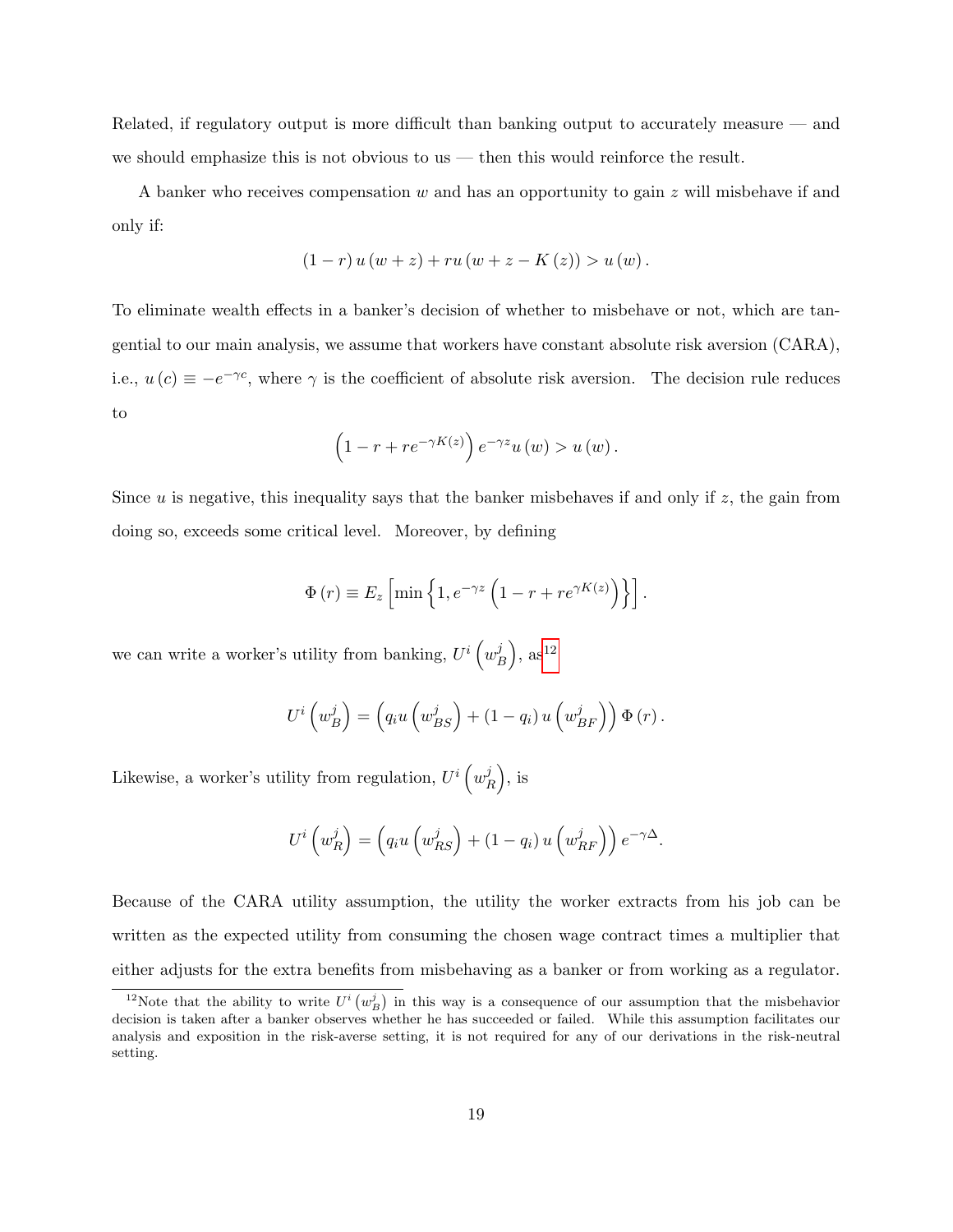Our first main result for the risk-averse setting is that whenever the intrinsic benefit of working in regulation  $\Delta$  is sufficiently large compared to the net payoff from the opportunity to misbehave, it is the least skilled workers who become regulators. The following proposition is the analog of Proposition [1](#page-13-0) for the risk-averse setting.

<span id="page-20-0"></span>**Proposition** 4 In any equilibrium with  $\Delta > -\frac{1}{\gamma}$  $\frac{1}{\gamma} \ln \Phi(r)$ , bankers are more skilled than regulators. Formally, there is no equilibrium in which  $\Delta > -\frac{1}{\gamma}$  $\frac{1}{\gamma}\ln\Phi\left(r\right)$ , some high-skill workers are regulators  $(\alpha^H < 1)$ , and some low-skill workers are bankers  $(\alpha^L > 0)$ .

Proposition [4](#page-20-0) is identical to Proposition [1,](#page-13-0) but for the risk-averse setting. As before, it would be straightforward to adapt the proof to establish the parallel result; if instead the average gain from misbehavior is larger, then in equilibrium the most skilled workers become regulators. But for the remainder of the section, we assume:

<span id="page-20-1"></span>Assumption 3 The intrinsic benefit of regulation exceeds the expected gain from misbehavior (even with zero probability of punishment),  $-e^{-\gamma \Delta} > E_z \left[ -e^{-\gamma z} \right]$ .

Assumption [3](#page-20-1) is equivalent to  $\Delta > -\frac{1}{\gamma}$  $\frac{1}{\gamma} \ln \Phi(0)$ , and hence ensures that  $\Delta > -\frac{1}{\gamma}$  $\frac{1}{\gamma} \ln \Phi(r)$  and so any equilibrium is of the form of Proposition [4.](#page-20-0) The reader should note, again, that Assumption [3](#page-20-1) is stronger than what we really need, since for most parameter configurations the equilibrium detection probability r is strictly positive in any equilibrium.

We now derive a result that is new to the risk-averse setting, namely that the adverse selection problem forces banks to offer wage contracts that are more sensitive to performance than those regulatory agencies offer. Because workers are strictly risk-averse, by a standard argument any equilibrium must entail full-insurance for the low-skill workers. Focusing on regulation contracts, suppose to the contrary that in equilibrium a low-skill worker is not fully insured, i.e.,  $w_{RS}^L \neq w_{RF}^L$ . Then a regulatory agency could offer a new full-insurance contract,  $\tilde{w}_{RS} = \tilde{w}_{RS} = q_L w_{RS}^L +$  $(1 - q_L) w_{RF}^L - \varepsilon$ , where  $\varepsilon > 0$ . Provided  $\varepsilon$  is chosen sufficiently small, a low-skill worker strictly prefers this new contract to the equilibrium contract. Moreover, the contract strictly improves the regulatory agency's productivity when accepted by low-skill workers; and productivity is even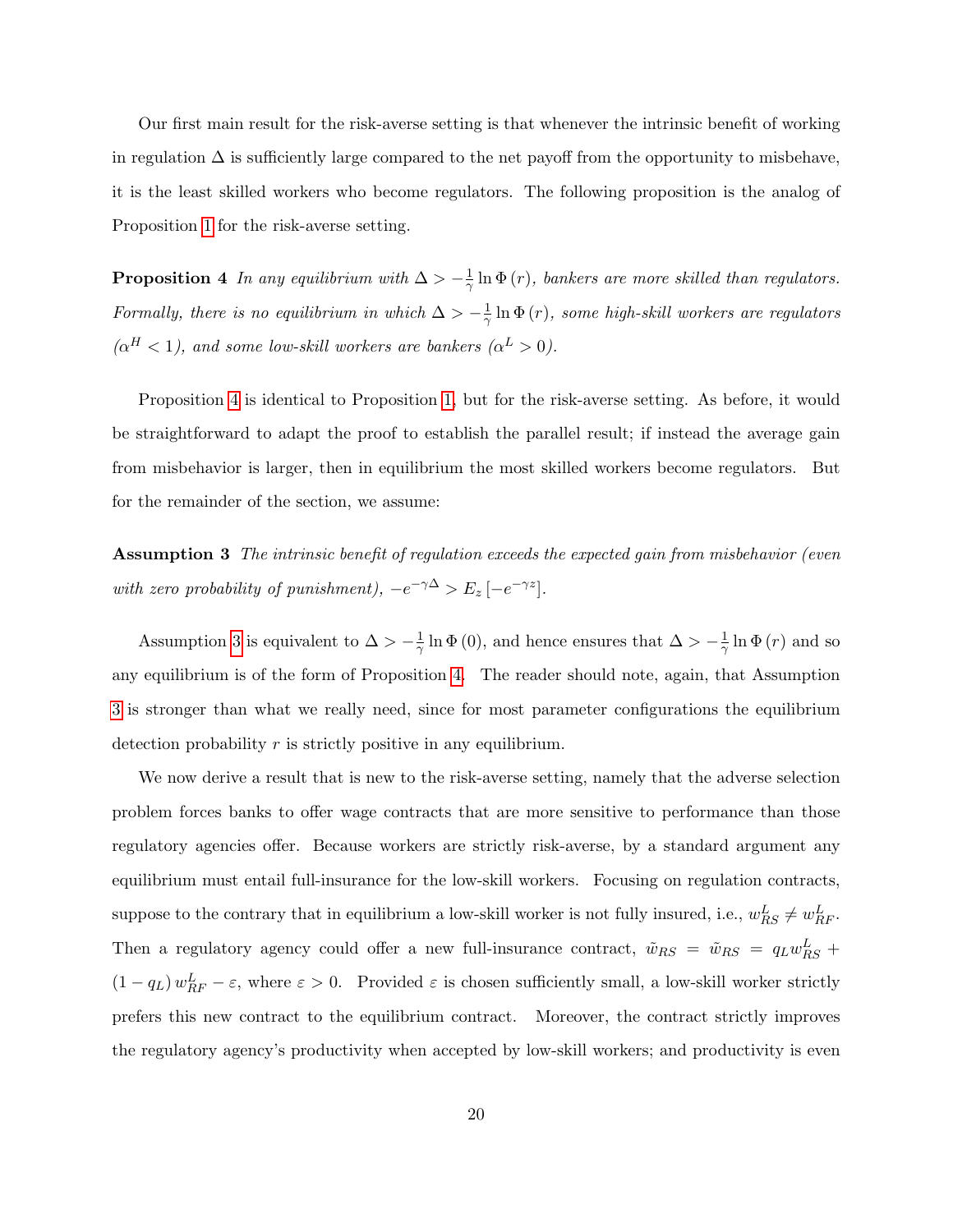higher if it is accepted by high-skill workers. But this contradicts the supposition that the original contract is part of an equilibrium. A parallel proof applies to banking contracts.

Given that low-skill workers are completely insured in equilibrium, high-skill workers cannot be — that is, high-skill workers must receive some degree of performance-based pay  $(w_S \neq w_F)$ . For the case in which both high- and low-skill workers are bankers, this is easy to see. If highskill workers were fully insured, they would receive exactly the same contract as low-skill workers working in the same sector, since otherwise all workers would opt for the more attractive of the two fixed-wage contracts. But then profits would not be zero for both types of workers in banking. An identical argument applies in the case in which both high and low skill workers are employed by regulators.

<span id="page-21-1"></span>The following result is then easily obtained:<sup>[13](#page-21-0)</sup>

**Proposition 5** In any equilibrium, compensation for regulation jobs is safer than for banking jobs: either all regulators receive riskless compensation while some bankers do not, or all bankers receive performance-based compensation while some regulators do not.

Here, the safer compensation contracts for regulation jobs is a direct consequence of the allocation of skilled workers in equilibrium. When the intrinsic benefit of working in regulation exceeds the expected misbehavior gain, regulatory agencies employ workers who are not as skilled as those that banks employ. We also know that workers' risk aversion coupled with adverse selection ensures that low-skill workers receive safer compensation contracts. Consequently, compensation in regulation is, on average, safer than compensation in banking as regulators are, on average, less skilled than bankers.

This result is different from the mechanism that Dixit (2002) suggests where the intrinsic benefit is increasing in effort. In that case, the more agents derive utility from exerting effort, the less sensitive to performance compensation has to be to secure a given level of effort. In our model, agents derive utility from being regulators, not from exerting effort, per se. Yet, regulators receive compensation that is less sensitive to performance than bankers because of a job selection mecha-

<span id="page-21-0"></span><sup>&</sup>lt;sup>13</sup>The only case not handled in the text immediately above is that in which all high-skill workers become bankers and all low-skill workers become regulators. This case is dealt with in the appendix.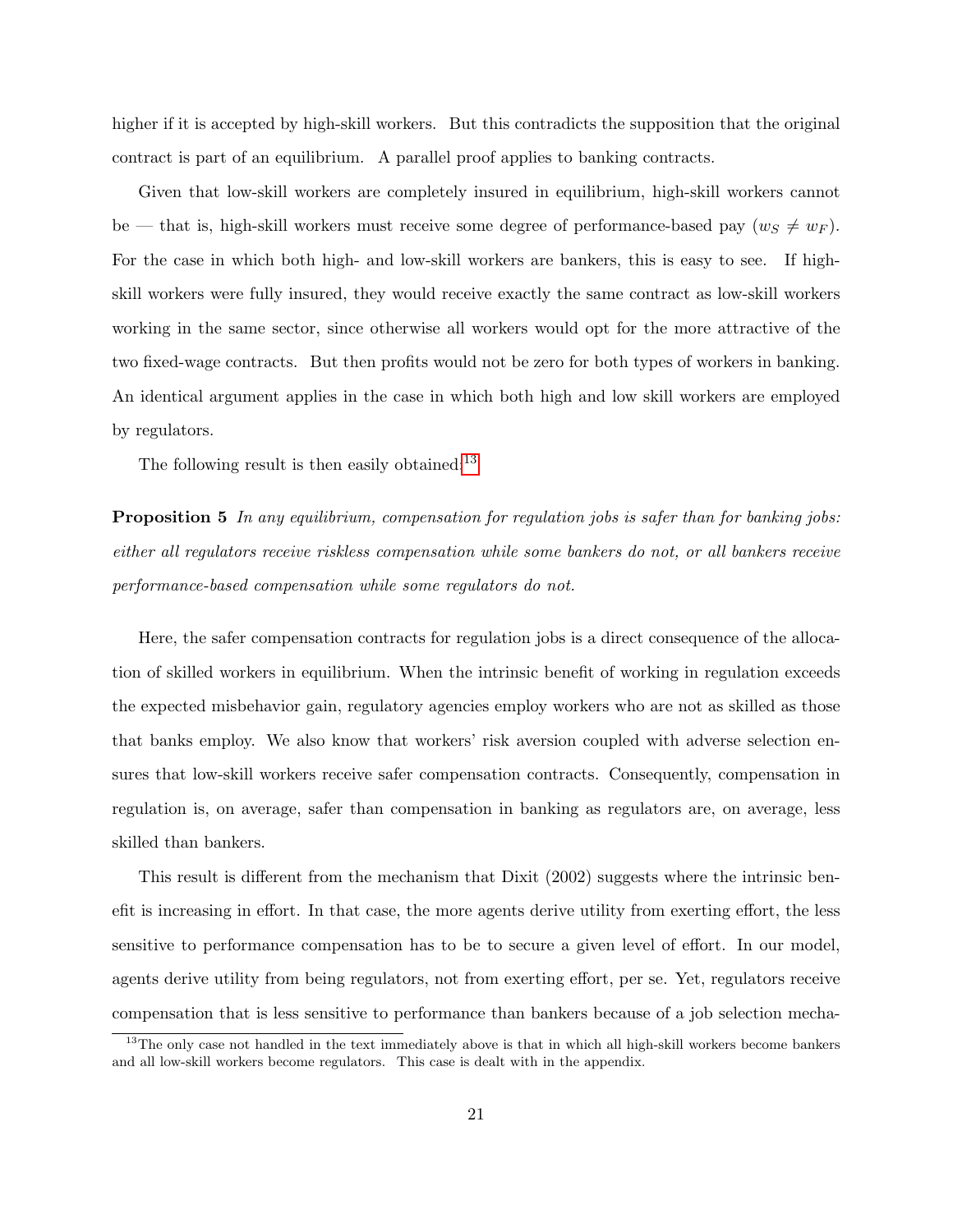nism. On average, regulators are less skilled than bankers. This result originates from the incentive compatibility condition for high-skill workers (bankers) and the risk-aversion of low-skill workers (regulators).

Both Propositions [4](#page-20-0) and [5](#page-21-1) are predicated on an equilibrium actually existing. We show that this is indeed the case, and at the same time, derive comparative statics. We relegate most of the details to the Appendix. However, one point that is worth describing in more detail is the determination of the level of compensation for regulatory workers.

The level of a banker's compensation is easy to describe—by Lemma [1,](#page-11-0) expected wage simply equals the profit a banker is expected to generate for his employer. For the case in which the banking sector is relatively large, regulator compensation follows easily: only low-skill workers are employed by regulatory agencies, and their expected compensation is determined by the indifference condition with the contract for low-skill bankers, which is a simple contract offering guaranteed pay.

The case in which the banking sector is small—relative to the supply of high-skill workers—is more complicated. Again, low-skill regulatory worker compensation is determined by the indifference condition with banking contracts. The complication is that now the indifference condition entails the banking contract for high-skill workers, which, as discussed above, is distorted and features performance-based compensation. However, the size of the distortion depends on the employment conditions of low-skill regulators. Lemma [5](#page-30-0) in the Appendix establishes that it is possible to simultaneously (and uniquely) determine the level of regulator compensation and the extent to which high-skill banking contracts are distorted.

Our formal result is that an equilibrium exists whenever the number of high-skill workers  $\eta$  is sufficiently low (as in Rothschild and Stiglitz  $(1976)$ ).<sup>[14](#page-22-0)</sup>

<span id="page-22-1"></span><span id="page-22-0"></span><sup>&</sup>lt;sup>14</sup>The requirement that there are not too many high-skill workers is standard to the literature on competition under adverse selection: see, for example, Rothschild and Stiglitz (1976). In brief, the issue is that any candidate equilibrium entails different contracts for high- and low-skill workers, and the contracts for high-skill workers offer less than full insurance. So if most workers are high-skill, the following deviation is profitable: offer a contract that reduces the expected compensation of high-skill workers, but in return, features full insurance. All workers accept this contract, and provided that there are enough high-skill workers, the increase in profits from these workers more than offsets the losses from low-skill workers. As discussed by, for example, Bolton and Dewatripont (2005), there is some dissatisfaction with this equilibrium non-existence result that arises when there are the high-skill type is numerous, and a number of authors have offered possible solutions; see Guerrieri, Shimer, and Wright (2010) for a recent example.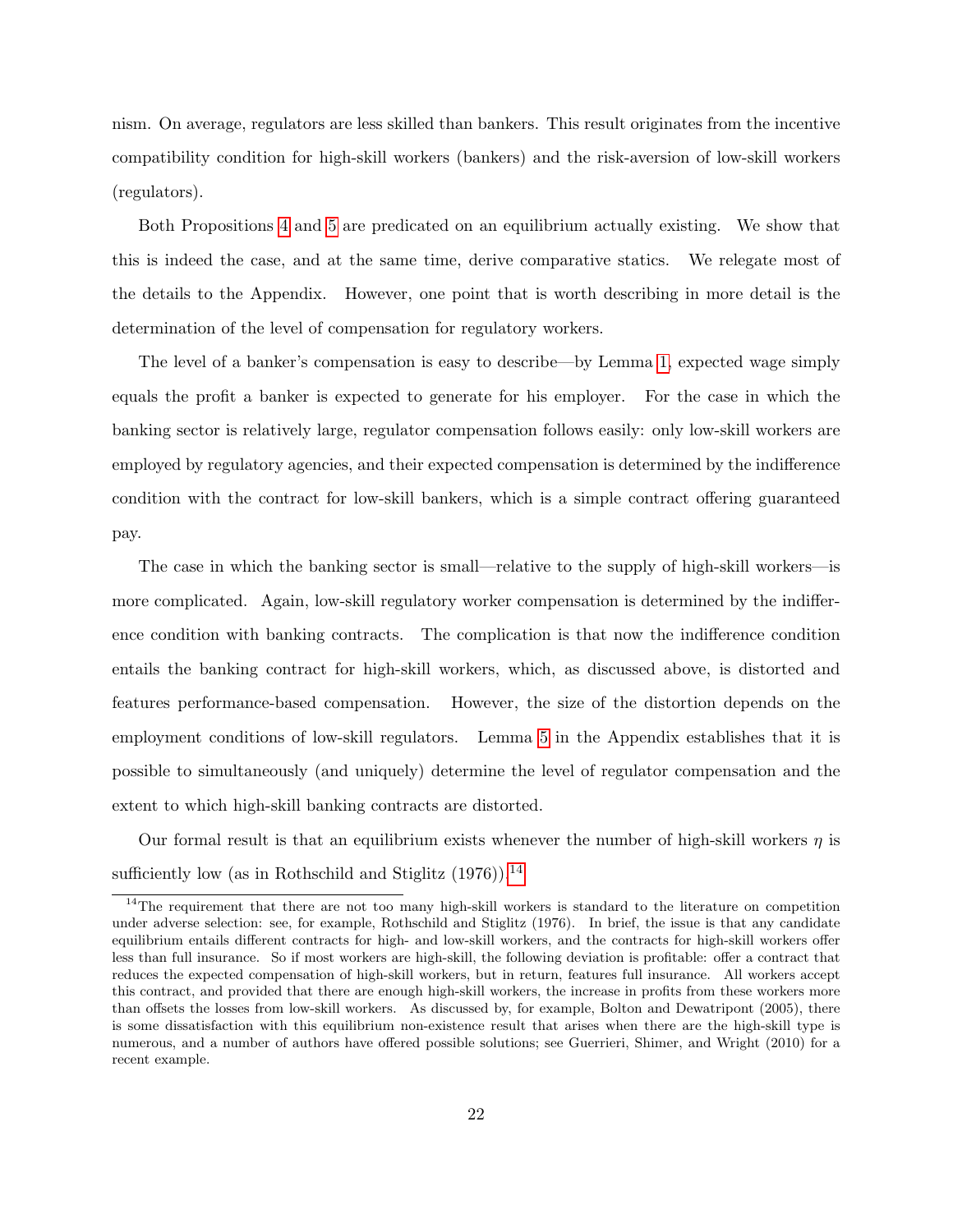**Proposition 6** Provided the ratio of high-skill to low-skill workers  $\eta$  is not too large, at least one equilibrium exists.

The comparative statics are immediate from the proof of Proposition [6:](#page-22-1)

Corollary 2 The comparative statics identified in Corollary [1](#page-15-2) for the risk-neutral setting also hold in the risk-averse setting.

The intuition behind the comparative statics for the risk-averse setting is identical to that for the risk-neutral setting.

# <span id="page-23-0"></span>5 Human Capital Formation in a Two-period OLG Model

So far we have assumed that workers enjoy an exogenous gain from working in regulation. In this section, we impose more structure and analyze a two-period overlapping generation (OLG) model in which the gains ∆ from working in regulation stem from the accumulation of human capital. As we noted in the introduction, this interpretation of  $\Delta$  has the added benefit of making our model applicable to non-regulatory contexts, such as credit-rating agencies, where one might be sceptical about the existence of direct utility benefits. In this extension of our basic model, lower-skilled young workers enter regulation, while higher-skilled young workers immediately become bankers. Some of the workers starting in regulation acquire human capital, and then move to banking when old, consistent with the existence of a "revolving door" leading from government to the private sector.<sup>[15](#page-23-1)</sup>

As in Section [3,](#page-11-1) we assume that workers are risk neutral. This greatly simplifies the algebra and allows us to focus on worker allocation issues at the cost of losing predictions about the sensitivity of pay to performance.

Switching occupations in mid-career—i.e., moving from regulation to banking, or vice versa carries some cost. For example, the worker's productivity may be negatively impacted; some human capital may be lost, or the worker may simply suffer some direct disutility from moving.

<span id="page-23-1"></span><sup>&</sup>lt;sup>15</sup>As will become clear below, our model cannot easily account for movements from the private sector into government.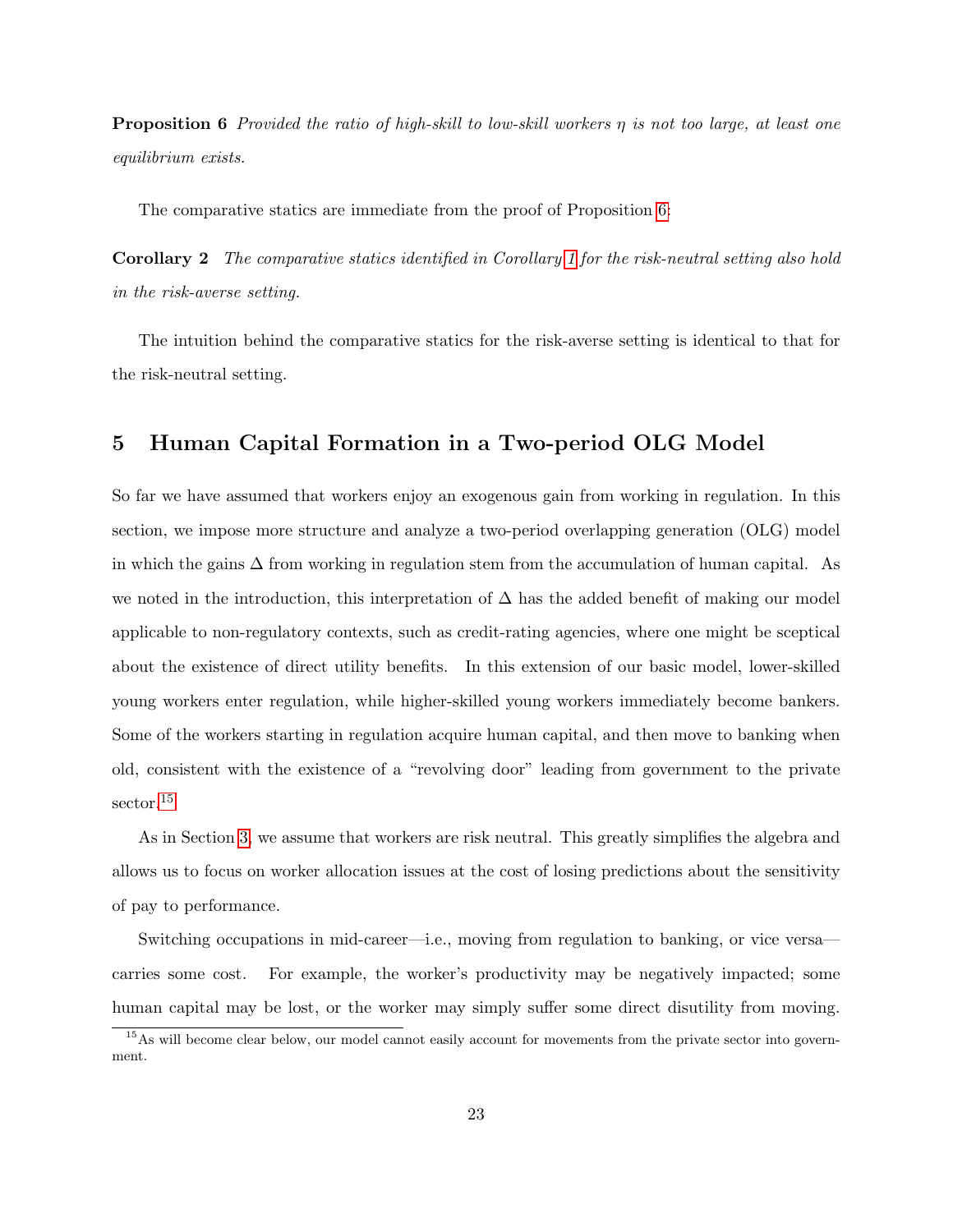The exact form of the cost is unimportant for our analysis, and so we assume simply that the worker bears a cost  $c \geq 0$  from switching occupations in mid-career.

There are a number of ways in which working in regulation may add to a worker's human capital. For example, a worker might develop political connections, learn about regulators' practices, or acquire knowledge useful for later stages of his career. To capture human capital accumulation while preserving our convenient two-type model, we assume that all workers have some probability of being high-skill when old, and some probability of being low-skill when old. Working in regulation when young increases by  $\theta$  (> 0) the probability of being high-skill when old. For now, we assume that a worker's skill levels when young and old are uncorrelated: all workers who start as bankers have a probability  $\alpha$  of being high-skill when old, while all workers who start in regulation have a probability  $\alpha + \theta$  of being high-skill when old. We return to this point in detail at the end of this section.

The gain from working in regulation when young, which we denote  $\Delta_y$ , can then be expressed as follows. Write  $V_i^R$  and  $V_i^B$  for the expected utility of an old worker with skill  $i \in \{L, H\}$  who worked when young in regulation and, respectively, banking. (A worker's occupation when young has a direct effect on utility when old because of the switching cost  $c$ .) Hence:

<span id="page-24-0"></span>
$$
\Delta_y = \theta \left( V_H^R - V_L^R \right) + \alpha \left( V_H^R - V_H^B \right) + (1 - \alpha) \left( V_L^R - V_L^B \right). \tag{1}
$$

That is, the effect of starting work as a regulator is a combination of the increased probability  $\theta$ of being high-skill when old (the first term of [\(1\)](#page-24-0)), capturing human capital accumulation; and the consequences of switching costs on a worker's occupation when old (the last two terms of [\(1\)](#page-24-0)). Note that because old workers are at the end of their careers and do not benefit from human capital accumulation, they do not benefit from working in regulation, i.e.,  $\Delta_o = 0$ .

Given our focus on human capital accumulation, our main purpose in this section is to show how an equilibrium with  $\Delta_y > 0$  and with young workers entering both sectors (consistent with reality) easily emerges. We first conjecture that a banker's expected gain from misbehavior is dominated by human capital accumulation, i.e.,  $\Delta_y > \phi(r)$ . Of course, this is an equilibrium relation; we show below how it arises.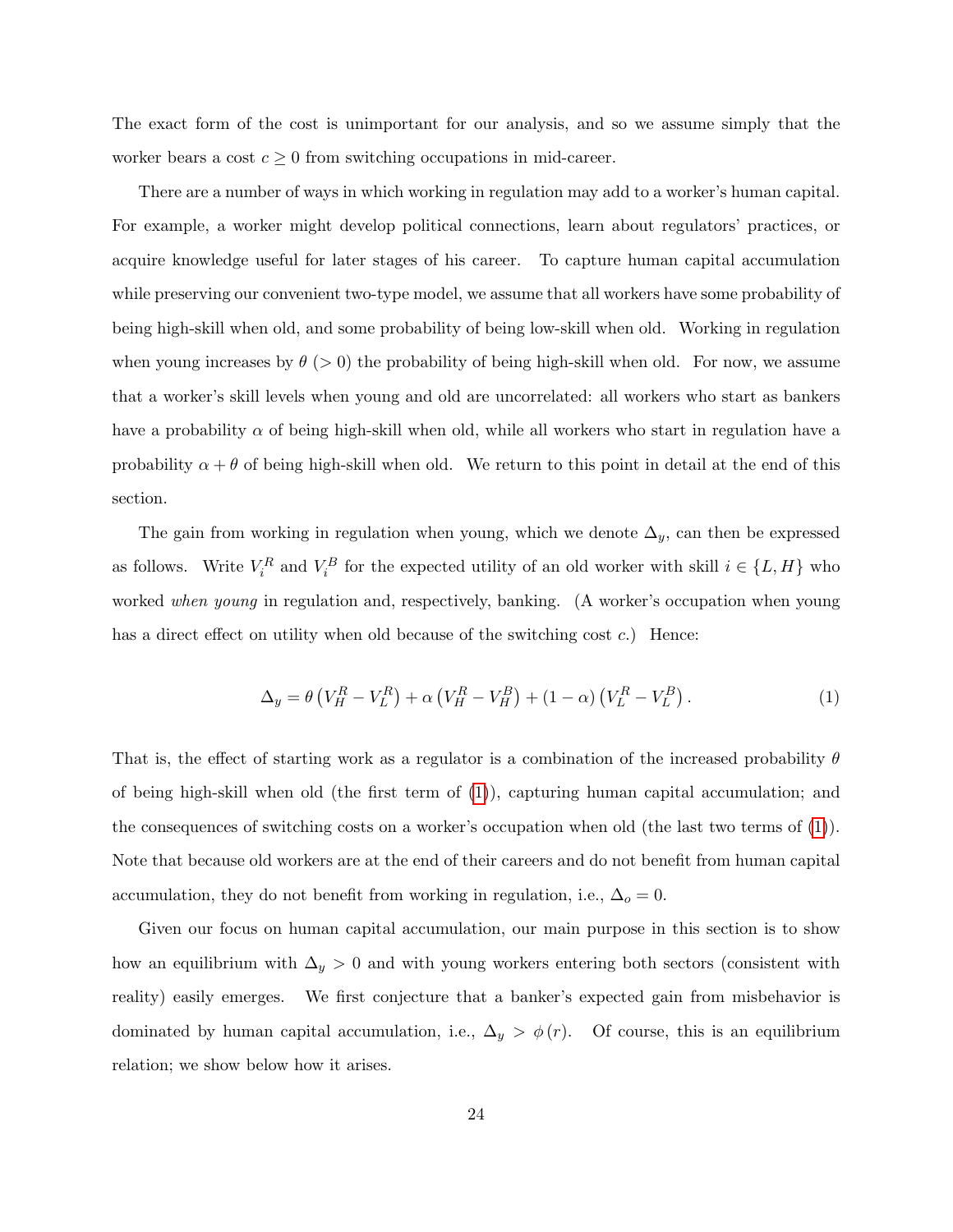Exactly as before, competition among employers implies that there exists an s such that a worker of skill i earns  $q_i$ s per period when employed in regulation, and  $q_i p$  when employed in banking (see Lemma [3\)](#page-11-1). The conjecture  $\Delta_y > \phi(r)$  then has two immediate but significant implications. First, young regulators are less skilled than young bankers: this is just Proposition [1.](#page-13-0) Second, conditional on some young workers being bankers, it must be the case that  $s < p$ .

Given  $s < p$ , all old workers would earn more as bankers: the gain, including the additional benefits from misbehavior as a banker, is  $pq_i + \phi(r) - sq_i$  for a worker of skill *i*. However, the switching cost c means that workers who started in regulation may prefer to remain there. Conversely, no old worker would switch from banking to regulation. Note that high-skill old workers have a larger incentive to switch to banking than do low-skill workers. The economically interesting case is when at least some workers switch occupations, which occurs if the switching cost c takes an intermediate level given by

<span id="page-25-0"></span>
$$
pq_H + \phi(r) - sq_H \ge c \ge pq_L + \phi(r) - sq_L,\tag{2}
$$

i.e., if high-skill old workers switch from regulation to banking, but low-skill workers do not.

Given inequality [\(2\)](#page-25-0), the gain to working in regulation when young, [\(1\)](#page-24-0), becomes

<span id="page-25-3"></span>
$$
\Delta_y = \theta (pq_H + \phi (r) - c - sq_L) - \alpha c - (1 - \alpha) (pq_L + \phi (r) - sq_L). \tag{3}
$$

Finally, regulator compensation s is determined by the condition that the marginal regulator is indifferent between regulation and banking. Since we are looking at the case in which some young workers start in each of the two sectors, the marginal regulator is young, and the indifference condition is

<span id="page-25-2"></span>
$$
s = p - \frac{\Delta_y - \phi(r)}{\tilde{q}},\tag{4}
$$

where  $\tilde{q} = q_H$  if the marginal regulator is high-skill, and  $\tilde{q} = q_L$  otherwise.<sup>[16](#page-25-1)</sup> Substitution of [\(4\)](#page-25-2) into [\(3\)](#page-25-3) gives the benefit of regulation  $\Delta_y$  in terms of p,  $\phi(r)$ , and the underlying parameters of

<span id="page-25-1"></span><sup>&</sup>lt;sup>16</sup>For conciseness, we ignore the case in which all high-skill young workers are bankers and all low-skill young workers and regulators.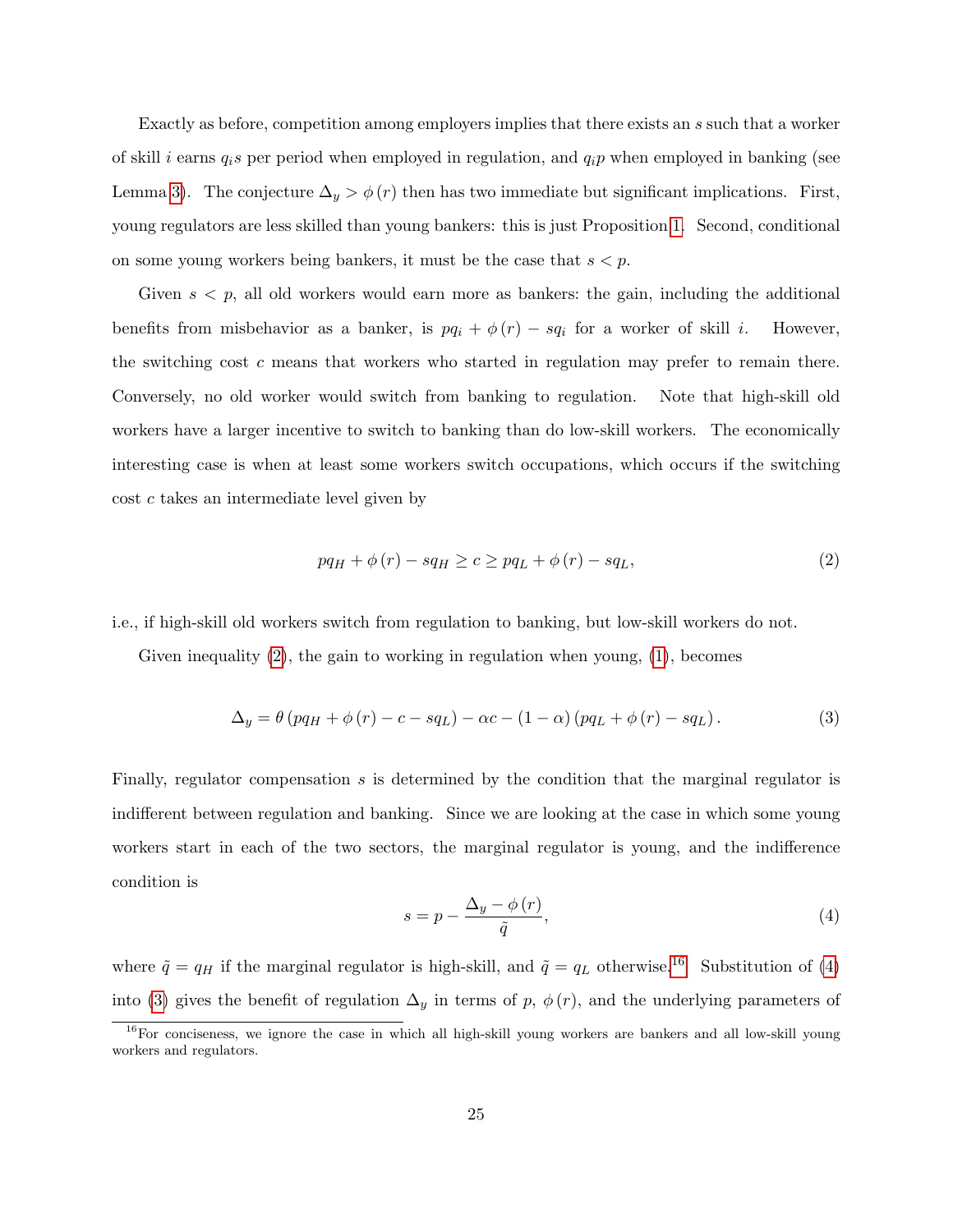the model.<sup>[17](#page-26-0)</sup> A large enough human capital gain  $\theta$  ensures that  $\Delta_y$ , the benefit of starting in regulation, is positive. Moreover, a large enough  $\theta$  and a small enough benefit from misbehaving,  $\phi(r)$ , satisfy our conjecture that  $\Delta_y > \phi(r)$ .

Equations [\(3\)](#page-25-3) and [\(4\)](#page-25-2) yield the comparative statics

$$
\begin{array}{rcl}\n\frac{\partial \Delta_y}{\partial p} & = & \theta (q_H - q_L) \\
\frac{\partial \Delta_y}{\partial \theta} & = & \frac{pq_H + \phi(r) - c - sq_L}{1 + \frac{q_L}{\tilde{q}} \left(1 - \alpha - \theta\right)}\n\end{array}
$$

.

Since  $\Delta_y$  is positive only if  $pq_H + \phi(r) - c - sq_L$  is, the gain  $\Delta_y$  to starting in regulation is then increasing in both the profitability of banking (in the sense of Corollary [1\)](#page-15-2) and the skill-gain  $\theta$ associated with starting in regulation.

We conclude by revisiting our initial assumption that a worker's skill level is uncorrelated over time. Now, assume instead that workers who are high-skilled when young have a higher probability,  $\alpha_H$  say, of being high-skilled when old. From expression [\(3\)](#page-25-3), one can see that this assumption would result in  $\Delta_y$  varying with the worker's type when young. The assumption that  $\alpha_H > \alpha$  implies that high-skill young workers would benefit less from working in regulation than before. To see this, observe that [\(3\)](#page-25-3) is decreasing in  $\alpha$  by inequality [\(2\)](#page-25-0): the cost of switching to banking when an old-worker is high-skilled exceeds the wage disadvantage of a low-skill old-worker remaining in regulation. (Note that regulatory compensation s is independent of a worker's type.) Consequently, a positive correlation of skill over time would actually reinforce our results relating to the allocation of low-skill workers to regulation, though at the cost of moving us away from the baseline model in which the benefit of working in regulation is independent of type.

Finally, as noted we have analyzed the dynamic model under the assumption of risk-neutrality, where adverse selection has no impact. However, it is worth noting that the combination of riskadverse workers and unobservable skills might generate a partially countervailing effect in which starting in regulation is a negative signal, making promotion to banking more difficult; we leave a fuller exploration of this effect for future research.

<span id="page-26-0"></span><sup>&</sup>lt;sup>17</sup>Evaluating,  $\Delta_y = \frac{\theta p (q_H - q_L) - (\alpha + \theta)c - (1 - \alpha - \theta) (1 - \frac{q_L}{\tilde{q}}) \phi(r)}{1 + \frac{q_L}{\tilde{q}} (1 - \alpha - \theta)}.$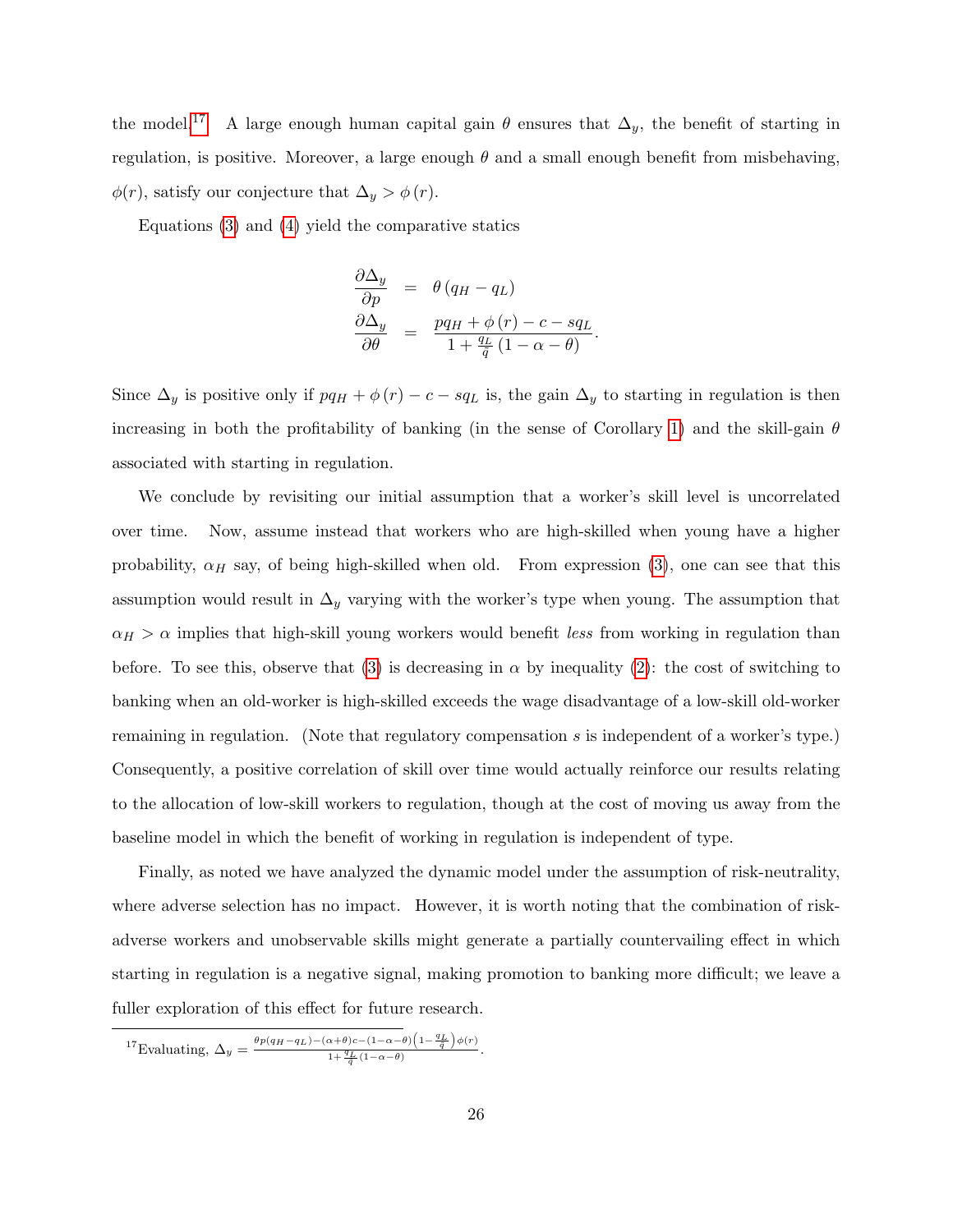## 6 Discussion

We propose a career choice model in which workers with heterogenous ability levels can choose to work as bankers, investing in projects with risky payoffs, or as regulators, monitoring the behavior of bankers. The model allows us to shed some light on the interactions between the financial labor markets, the profitability of the financial sector, and its degree of misbehavior. We assume that the intrinsic benefit from working as a regulator (e.g., recognition for being a social servant) is greater than the ex ante benefit a banker can expect to extract through fraud or other types of misbehavior. Our model jointly endogenizes the occupational choice of workers and the compensation contracts offered in the two sectors. Bankers are, on average, more skilled than regulators and their compensation is more sensitive to performance. We show that during financial booms banks draw the best workers away from the regulatory sector and equilibrium misbehavior by bankers increases. We also provide an analysis of how human capital considerations might affect the allocation of workers between the two sectors when working in regulation improves future career opportunities.

For transparency and analytical tractability, we have made the simplifying assumptions that there are just two skill levels and that workers are homogeneous with respect to the intrinsic benefit of working in regulation. The assumption of two skill levels is easily relaxed under either riskneutrality or full-observability of skill, and our results generalize exactly as one would expect, but generate no significant new insights: there is a cutoff skill-level above which workers are bankers, and below which they work for regulatory agencies. Similarly, the assumption of homogeneity of the intrinsic benefit is easily relaxed in these same cases: what matters is then the intrinsic benefit of the worker who is indifferent between the two occupations, and provided this "marginal-type" intrinsic benefit is positive, our results are qualitatively unchanged.<sup>[18](#page-27-0)</sup> Economically, the intrinsic benefit of the marginal worker is positive whenever the number of workers in the economy who derive an intrinsic benefit from regulation exceeds the equilibrium number of regulators. When this condition is met, regulators have relatively low skill, as in the homogenous benefit case. Moreover,

<span id="page-27-0"></span><sup>&</sup>lt;sup>18</sup>Generalizing our model in the case of risk-aversion and asymmetric information about skill is considerably harder. In particular, establishing equilibrium existence for more than two skill levels becomes significantly harder; while dealing with two dimensions of unobserved type—i.e., both skill and intrinsic benefit—would introduce substantial extra complexity.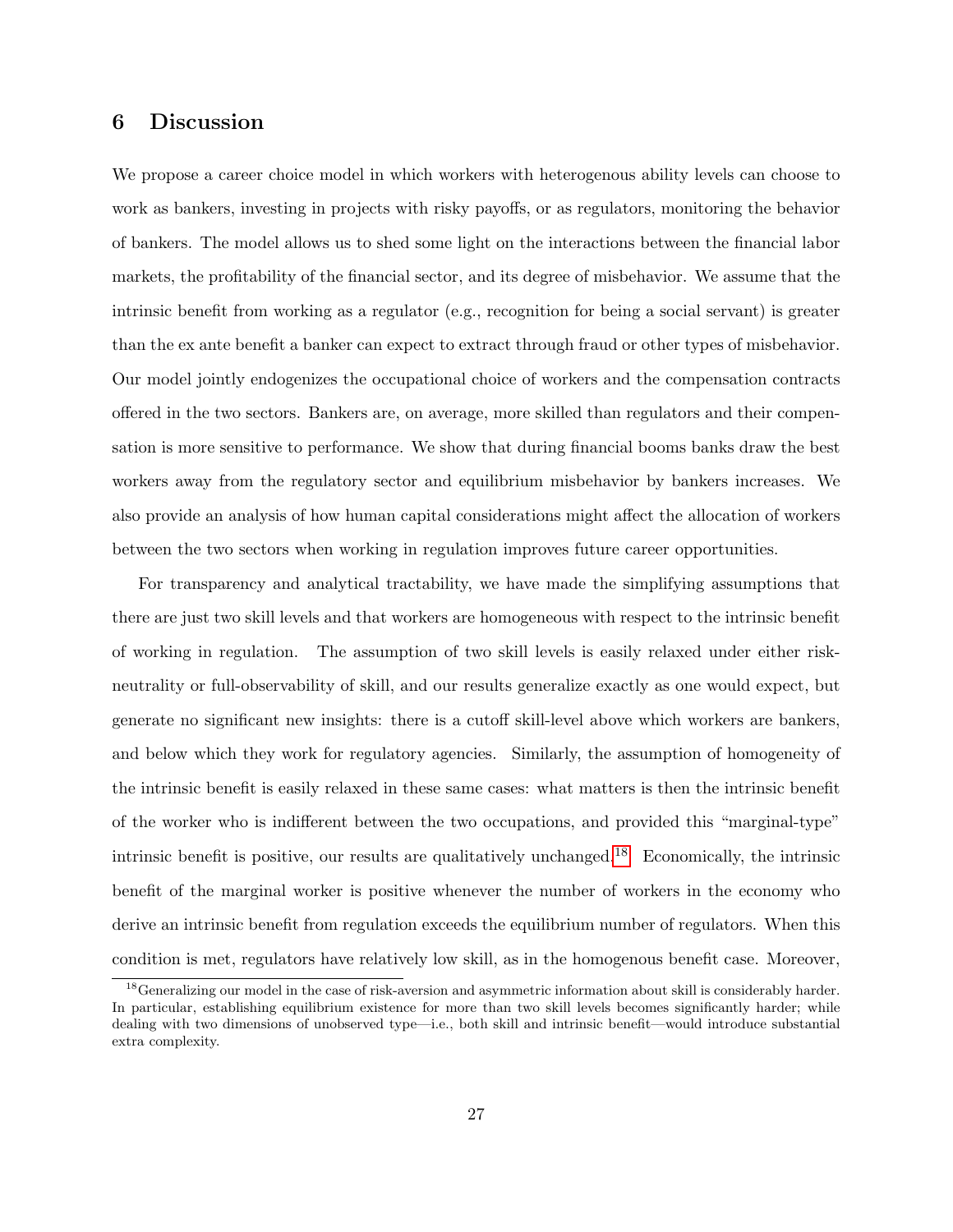heterogeneity implies that, in equilibrium, most regulators strictly prefer their job to working in banking, since their intrinsic benefit exceeds that of the marginal type.

Note that our results rely on some substitutability between workers of different skill levels. Clearly if no such substitution is possible, then the skill mix in the two occupations is essentially technologically determined. For analytical convenience we have assumed perfect substitutability, but this is not essential for our results.

Our analysis provides insights for policy makers in the government and in financial regulatory agencies about the competitive labor market forces at play. Our model shows that increasing the budget of regulatory agencies will not prevent a situation where bankers are, on average, more skilled than regulators. Allocating more resources to these regulatory agencies would allow them to increase the quantity of supervision they provide as they would hire away from banks some of their less skilled workers. These workers, when considering the compensation regulatory agencies need to pay them, would be the most productive workers to hire away from the banking sector and consequently the skill inequality between the regulatory sector and the banking sector would persist despite the larger regulatory budgets. Regulatory agencies prioritizing the hiring of low-skill workers is socially efficient in our model when the intrinsic benefits from working in regulation are large enough. It is, however, important to highlight that the intrinsic benefits that trigger this skill inequality improve the productivity of the regulatory sector, thanks to the resulting savings in labor costs, and regulatory agencies should not try to eliminate them.

The appropriate regulation of financial markets has long been a topic of considerable importance. This paper adds to the existing literature by analyzing what worker skill levels are best suited to financial regulation, both positively and normatively. It is worth noting that although we have focused on financial regulation, our results potentially apply to other sectors of the economy where regulation and the primary activity being monitored require broadly similar knowledge and training.[19](#page-28-0) Regulation of offshore oil production is one obvious and important example.

<span id="page-28-0"></span><sup>&</sup>lt;sup>19</sup>For example, for the most part we do *not* think our model applies well to police and house burglars.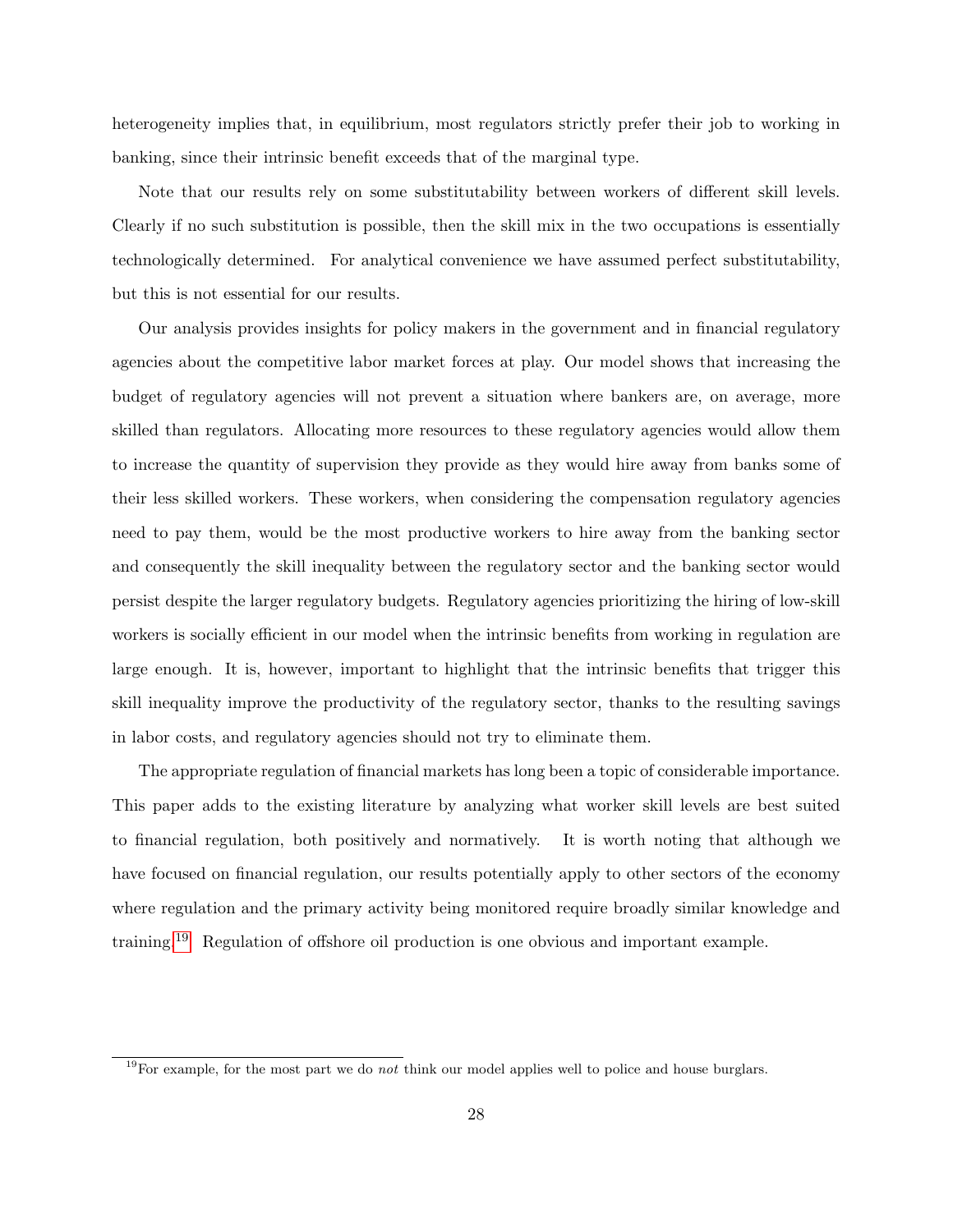# A Appendix

#### A.1 Results omitted from main text

The following result is standard to the analysis of competition subject to adverse selection. Note that the lemma is written so that it applies to case in which both types work in banking, or both types work in regulation.

<span id="page-29-0"></span>**Lemma 3** Let  $w_S^L = w_F^L$ . Consider the problem:

$$
\sup_{w_S, w_F} q_H u\left(w_S^H\right) + \left(1 - q_H\right) u\left(w_F^H\right)
$$

subject to the employer and incentive compatibility constraints

$$
\frac{q_H}{q_H w_S^H + (1 - q_H) w_F^H} \geq \frac{q_L}{w^L}
$$
  
 
$$
q_L u \left( w_S^H \right) + (1 - q_L) u \left( w_F^H \right) \leq u \left( w^L \right).
$$

This problem has a solution. At the solution, both constraints hold with equality,  $w_S^H > w_F^H$ , and

$$
q_{H}u\left(w_{S}^{H}\right)+\left(1-q_{H}\right)u\left(w_{F}^{H}\right)>u\left(w^{L}\right).
$$

**Proof of Lemma [3:](#page-29-0)** Observe that  $w_S^H = w_F^H = w^L$  satisfies both constraints, and so utility  $u(w^L)$ is obtainable. From the employer constraint, for any given  $w_F^H$  we know  $w_S^H$  is bounded above by  $w^L$  $\frac{w^L}{q_L} - \frac{1-q_H}{q_H}$  $\frac{-q_H}{q_H} w_F^H$ , and so utility is bounded above by  $q_H u \left(\frac{w^L}{q_L}\right)$  $\frac{w^L}{q_L} - \frac{1-q_H}{q_H}$  $\left(\frac{-q_H}{q_H}w_F^H\right) + (1-q_H) u \left(w_F^H\right)$ . This expression goes to  $-\infty$  as  $w_F^H \to \pm \infty$ ; so without loss we can restrict attention to values of  $w_F^H$ drawn from some closed interval. A parallel argument implies that we can likewise without loss restrict attention to values of  $w_S^H$  drawn from some closed interval. Consequently, the problem has a well-defined maximum. Given this, both constraints must bind, as follows. Clearly at least one constraint must bind. If the employer constraint is non-binding, there is clearly some perturbation of the contract  $w^H$  that strictly increases utility while leaving the incentive compatibility constraint binding. Suppose instead that the employer constraint binds but the incentive compatibility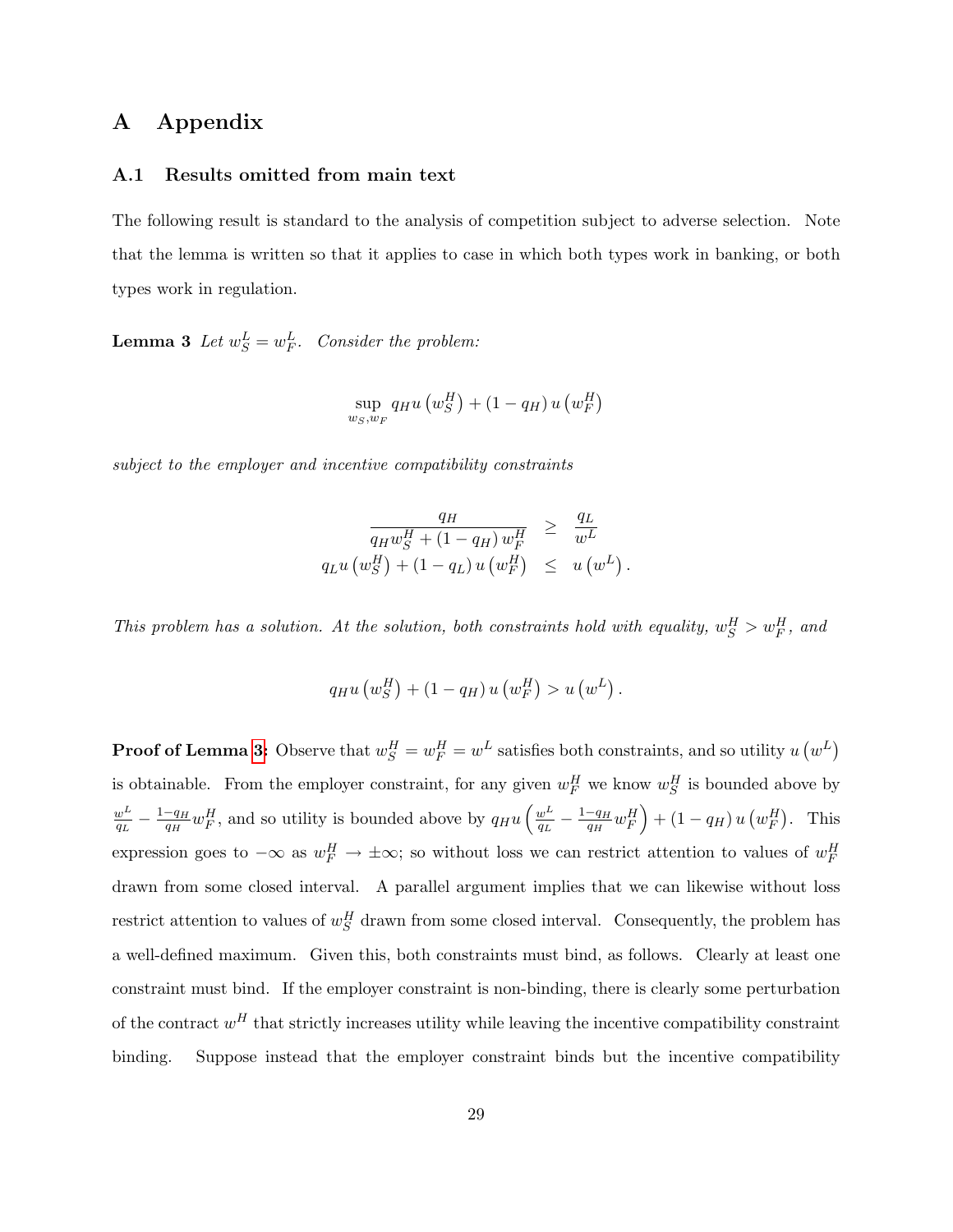constraint does not. If  $w_S^H = w_F^H$ , then both must equal  $\frac{q_H w^L}{q_L} > w^L$ , but then the incentive compatibility constraint is violated. If instead  $w_S^H \neq w_F^H$ , there is a contract perturbation that strictly increases utility but leaves the incentive compatibility constraint satisfied: move the two payments  $w_S^H$ ,  $w_F^H$  closer to each other, while leaving  $q_H w_S^H + (1 - q_H) w_F^H$  unchanged.

The similar argument to the one at the start of the proof implies that there are at least two contracts  $w<sup>H</sup>$  that satisfy both the employer and incentive compatibility constraints at equality, and at least one such contract has  $w_S^H > w_F^H$ . It is straightforward to show that, since  $q_H > q_L$ , the solution with the highest value of  $w_S^H$  (and hence the lowest value of  $w_F^H$ ) is the one that maximizes the objective. Hence  $w_S^H > w_F^H$ . The final strict inequality follows easily from  $w_S^H > w_F^H$ ,  $q_H > q_L$ , and the incentive constraint at equality.

The following result replicates Lemma [3](#page-29-0) for the case in which all low-skill workers work for regulators and all high-skill workers are bankers.

<span id="page-30-1"></span>**Lemma 4** Let  $w_{RS}^L = w_{RF}^L$ . Consider the problem:

$$
\sup_{w_B^H} U^H \left(w_B^H\right)
$$

subject to the employer and incentive compatibility constraints

$$
\Pi^H (w_B^H) \geq 0
$$
  

$$
U^L (w_B^H) \leq U^L (w_R^L).
$$

This problem has a solution. At the solution, either  $w_{BS}^H = w_{BF}^H$ ; or both constraints hold with equality,  $w_{BS}^H > w_{BF}^H$ , and  $U^H(w_B^H) > U^H(w_R^L)$ .

<span id="page-30-0"></span>Proof of Lemma [4:](#page-30-1) Parallel to the proof of Lemma [3.](#page-29-0)

Lemma 5 The following system of equations :  $w_{RS}^L = w_{RF}^L;$  $\max_{w_R^H} U^H (w_R^H)$  such that  $U^L (w_R^H) = U^L (w_R^L)$  and  $\rho^H (w_R^H) = \rho^L (w_R^L)$ ;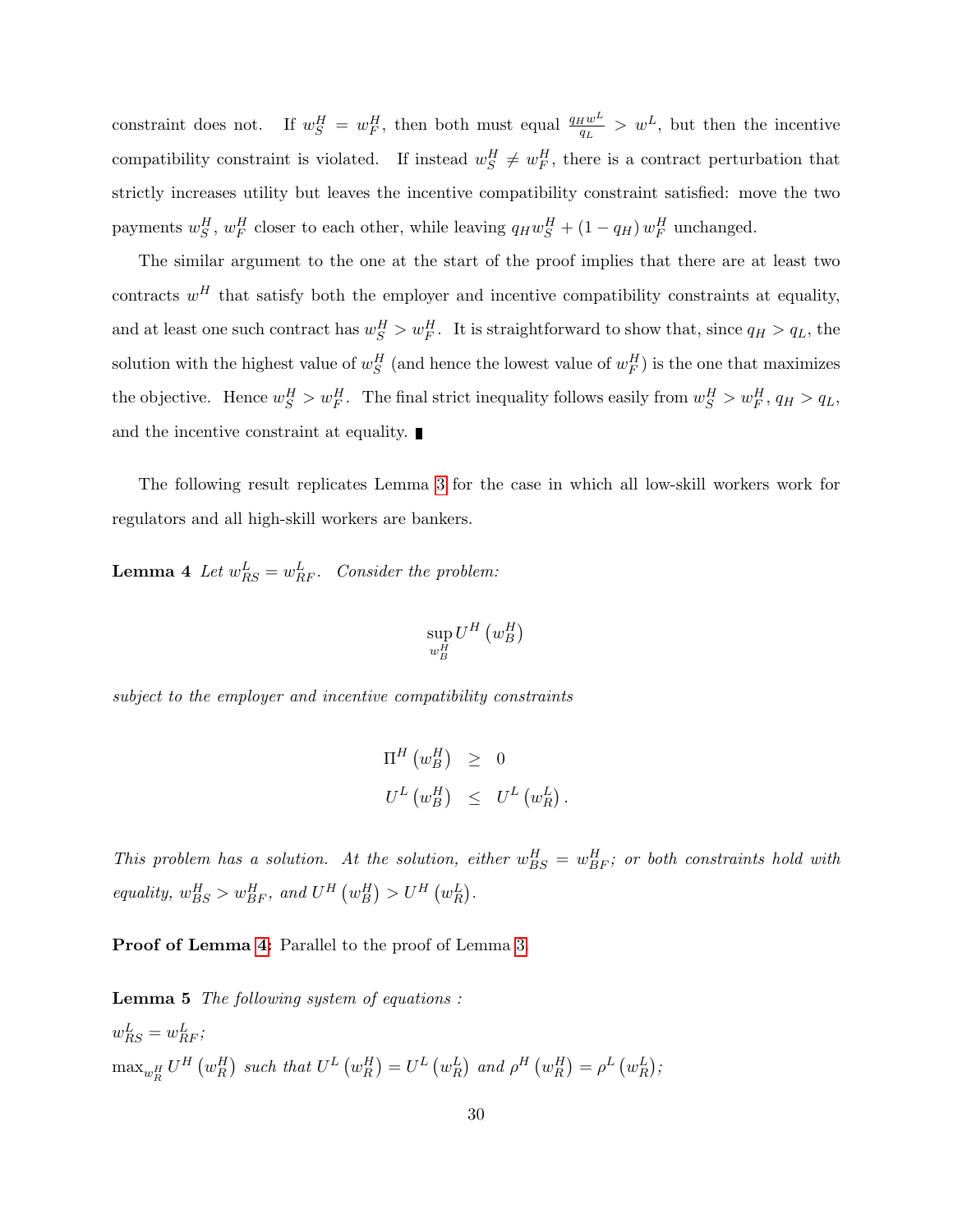$\max_{w_B^H} U^H \left(w_B^H\right)$  such that  $U^L \left(w_B^H\right) = U^L \left(w_R^L\right)$  and  $\Pi^H \left(w_B^H\right) = 0$ ;  $U^H (w_R^H) = U^H (w_B^H),$ 

has a unique solution.

**Proof of Lemma [5:](#page-30-0)** Throughout, we write  $w_R^L$  for  $w_{RS}^L = w_{RF}^L$ . First, we use the pair of equations  $U^L(w_R^H) = U^L(w_R^L)$  and  $\rho^H(w_R^H) = \rho^L(w_R^L)$ , together with the fact that  $w_R^H$  is chosen to maximize  $U^H(w_R^H)$ , to solve for  $w_R^H$  in terms of  $w_R^L$ . Note that as  $w_R^L \to -\infty$ ,  $U^H(w_R^H) \to -\infty$ since  $U^H(w_R^H)$  is bounded above by its value under the full-insurance contract  $\left(\frac{q_H}{q_L}\right)$  $\frac{q_H}{q_L} w_R^L, \frac{q_H}{q_L}$  $\left. \frac{q_H}{q_L} w_R^L \right);$ while as  $w_R^L \to +\infty$  then  $U^H(w_R^H) \geq U^L(w_R^H) \to 0$ .

Next, we show that  $U^H(w_R^H)$  is globally strictly increasing as a function of  $w_R^L$ . Note first that  $w_{RS}^H > w_{RF}^H$  (see the proof of Lemma [3\)](#page-29-0). Differentiation of  $U^L(w_R^H) = U^L(w_R^L)$  and  $\rho^H(w_R^H) = \rho^L(w_R^L)$  implies

$$
q_L u' \left( w_{RS}^H \right) dw_{RS}^H + \left( 1 - q_L \right) u' \left( w_{RF}^H \right) dw_{RF}^H = u' \left( w_R^L \right) dw_R^H
$$
  

$$
q_H dw_{RS}^H + \left( 1 - q_H \right) dw_{RF}^H = \frac{q_H}{q_L} dw_R^L.
$$

So, it is possible to transform these two equations into the following two equations:

$$
\left((1-q_H) q_L u' \left(w_{RS}^H\right) - q_H \left(1-q_L\right) u' \left(w_{RF}^H\right)\right) dw_{RS}^H = \left((1-q_H) u' \left(w_R^L\right) - (1-q_L) u' \left(w_{RF}^H\right) \frac{q_H}{q_L}\right) dw_R^H
$$
\n
$$
\left(q_H \left(1-q_L\right) u' \left(w_{RF}^H\right) - (1-q_H) q_L u' \left(w_{RS}^H\right)\right) dw_{RF}^H = \left(q_H u' \left(w_R^L\right) - q_L u' \left(w_{RS}^H\right) \frac{q_H}{q_L}\right) dw_R^L.
$$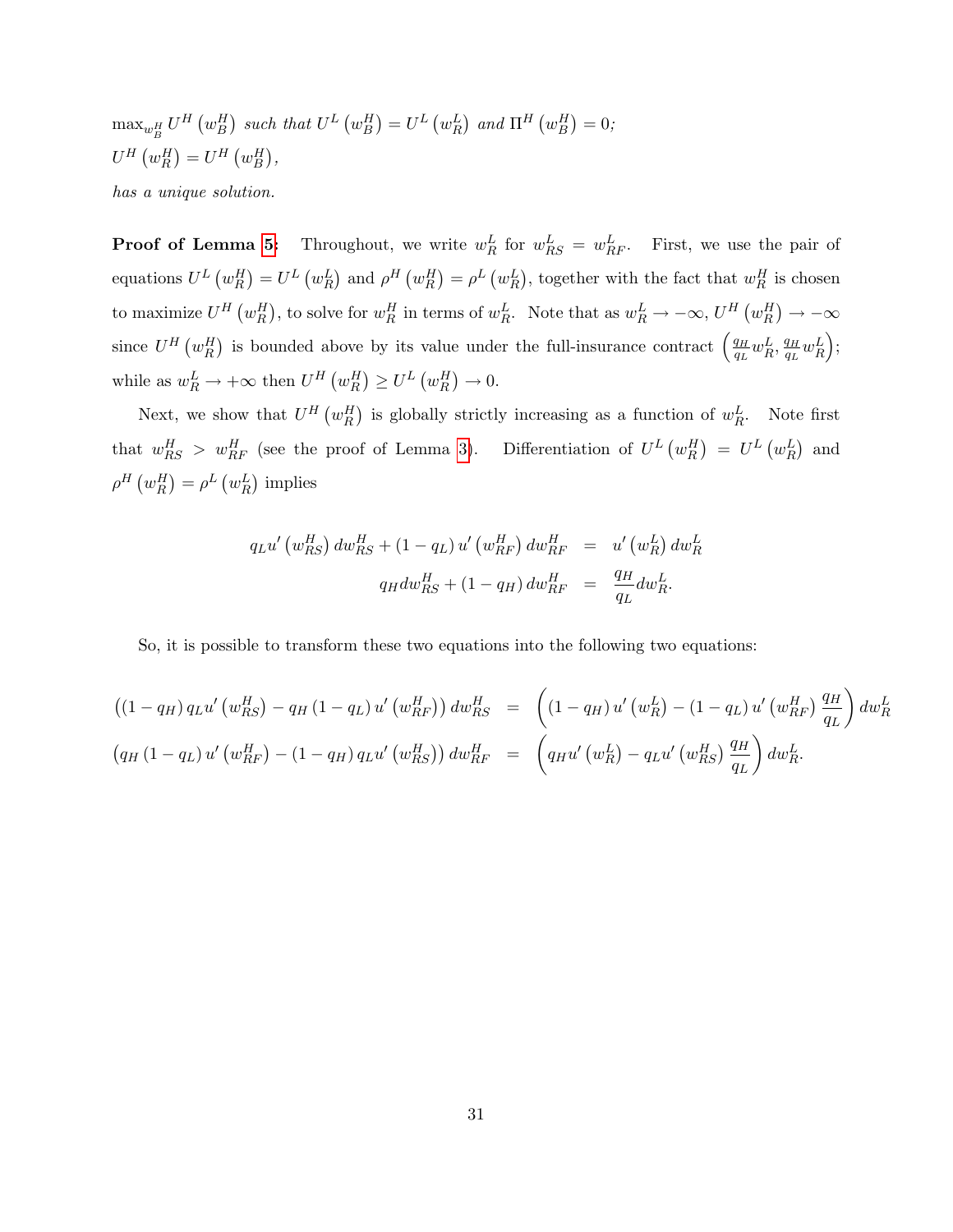Define:  $D = q_H (1 - q_L) u' (w_{RF}^H) - (1 - q_H) q_L u' (w_{RS}^H)$ , and note that  $D > 0$ . Hence, the change in  $u^H(w^H_R)$  is given by:

$$
q_{H}u'(w_{RS}^{H}) dw_{RS}^{H} + (1 - q_{H}) u'(w_{RF}^{H}) dw_{RF}^{H}
$$
\n
$$
= \frac{1}{D} (1 - q_{H}) u'(w_{RF}^{H}) \left( q_{H}u'(w_{R}^{L}) - q_{L}u'(w_{RS}^{H}) \frac{q_{H}}{q_{L}} \right) dw_{R}^{L}
$$
\n
$$
- \frac{1}{D} q_{H}u'(w_{RS}^{H}) \left( (1 - q_{H}) u'(w_{R}^{L}) - (1 - q_{L}) u'(w_{RF}^{H}) \frac{q_{H}}{q_{L}} \right) dw_{R}^{L}
$$
\n
$$
= \frac{1}{D} (1 - q_{H}) q_{H} (u'(w_{RF}^{H}) - u'(w_{RS}^{H})) u'(w_{R}^{L}) dw_{R}^{L}
$$
\n
$$
+ \frac{1}{D} \left( q_{H} (1 - q_{L}) \frac{q_{H}}{q_{L}} - (1 - q_{H}) q_{H} \right) u'(w_{RS}^{H}) u'(w_{RF}^{H}) dw_{R}^{L}
$$
\n
$$
= \frac{q_{H}}{D} \left( (1 - q_{H}) (u'(w_{RF}^{H}) - u'(w_{RS}^{H})) u'(w_{R}^{L}) + \left( \frac{q_{H}}{q_{L}} - 1 \right) u'(w_{RS}^{H}) u'(w_{RF}^{H}) \right) dw_{R}^{L}.
$$

The term multiplying  $dw_R^L$  is strictly positive, making  $u^H(w_R^H)$  strictly increasing in  $w_R^L$ .

Second, we use the pair of equations  $U^L(w_B^H) = U^L(w_R^L)$  and  $\Pi^H(w_B^H) = 0$ , together with the fact that  $w_B^H$  is chosen to maximize  $U^H(w_B^H)$ , to solve for  $w_B^H$  in terms of  $w_R^L$ . First, observe that a solution only exists for  $w_R^L$  below some cutoff value. Moreover, when  $w_R^L$  equals this cutoff level,  $U^H(w_B^H)$  is strictly negative.

We next show that  $U^H(w_B^H)$  is globally strictly decreasing as a function of  $w_R^L$ . Note first that  $w_{BS}^H \geq w_{BF}^H$  (see the proof of Lemma [3\)](#page-29-0). Differentiation of  $U^L(w_B^H) = U^L(w_R^L)$  and  $\Pi^H(w_B^H) = 0$ implies

$$
q_L u' \left( w_{BS}^H \right) dw_{BS}^H + (1 - q_L) u' \left( w_{BF}^H \right) dw_{BF}^H = \frac{e^{-\gamma \Delta}}{\Phi} u' \left( w_R^L \right) dw_R^H
$$

$$
q_H dw_{BS}^H + (1 - q_H) dw_{BF}^H = 0.
$$

So, it is possible to transform these two equations into the following two equations:

$$
\left((1-q_H) q_L u' \left(w_{BS}^H\right) - (1-q_L) q_H u' \left(w_{BF}^H\right)\right) dw_{BS}^H = (1-q_H) \frac{e^{-\gamma \Delta}}{\Phi} u' \left(w_R^L\right) dw_R^L
$$
  

$$
\left(q_H \left(1-q_L\right) u' \left(w_{BF}^H\right) - (1-q_H) q_L u' \left(w_{BS}^H\right)\right) dw_{BF}^H = -q_H \frac{e^{-\gamma \Delta}}{\Phi} u' \left(w_R^L\right) dw_R^L.
$$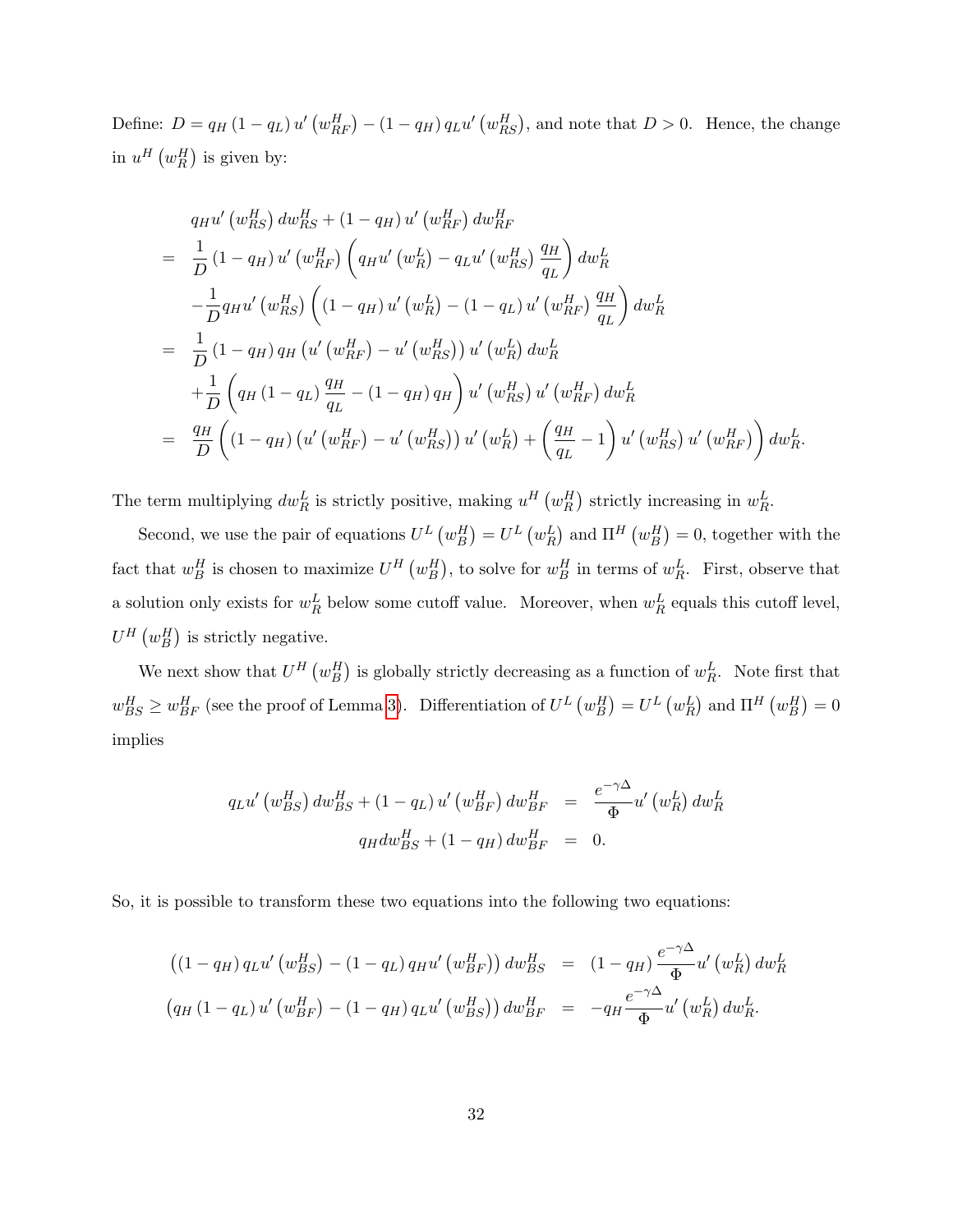Hence, the change in  $U^H(w_B^H)$  is given by:

$$
q_H u' \left(w_{BS}^H\right) \Phi dw_{BS}^H + \left(1 - q_H\right) u' \left(w_{BF}^H\right) \Phi dw_{BF}^H
$$
  
= 
$$
\frac{-1}{e^{-\gamma \Delta} D} \left(q_H \left(1 - q_H\right) u' \left(w_{BF}^H\right) + q_H \left(1 - q_H\right) u' \left(w_{BS}^H\right)\right) u' \left(w_R^L\right) dw_R^L.
$$

The term multiplying  $dw_R^L$  is strictly negative, making  $U^H(w_B^H)$  strictly decreasing in  $w_R^L$ .

Existence and uniqueness are then immediate from continuity.

#### A.2 Proofs of results stated in main text

**Proof of Lemma [1:](#page-11-0)** Suppose to the contrary that an equilibrium in which banks expect to extract strictly positive profits from a worker type *i* exists. Let  $w_B^L$  and  $w_B^H$  be the equilibrium contracts.

There cannot be an equilibrium in which a bank expects strictly positive profits from both types, i.e.,  $\Pi^L(w_B^L) > 0$  and  $\Pi^H(w_B^H) > 0$ , since in this case a bank can profitably deviate by making both contracts slightly more attractive and capturing the whole market. So the bank must make weakly negative profits from type  $j \neq i$ . (This includes the case in which all workers of type  $j$  are in regulation.)

Next, let  $\tilde{w}_B^i$  be a contract that strictly improves the utility of type i relative to  $w_B^i$ , but strictly worsens the utility of type j relative to  $w_B^i$ . Because the success probabilities differ, one can always construct such a contract, and moreover, can ensure that the profits  $\Pi^i(\tilde{w}_B)$  are arbitrarily close to the profits  $\Pi^{i}(w_{B}^{i}) > 0$ . It is then a strictly profitable deviation for a bank to offer a single contract,  $\tilde{w}_B^i$ , in place of the menu of contracts,  $\{w_B^H, w_B^L\}$ , as follows. By construction, type i accepts the contract, and  $\Pi^i(\tilde{w}_B) > 0$ . Moreover, type j does not accept the contract, since in the conjectured equilibrium he is at most indifferent between selecting  $w_B^i$  and some other contract, which remains available; and  $U^j(\tilde{w}_B^i) < U^j(w_B^i)$ . The existence of a strictly profitable deviation contradicts the equilibrium definition, and establishes the result.

A similar proof by contradiction applies for regulatory agencies and the productivity per dollar of their workers.

**Proof of Proposition [1:](#page-13-0)** See paragraph that precedes proposition.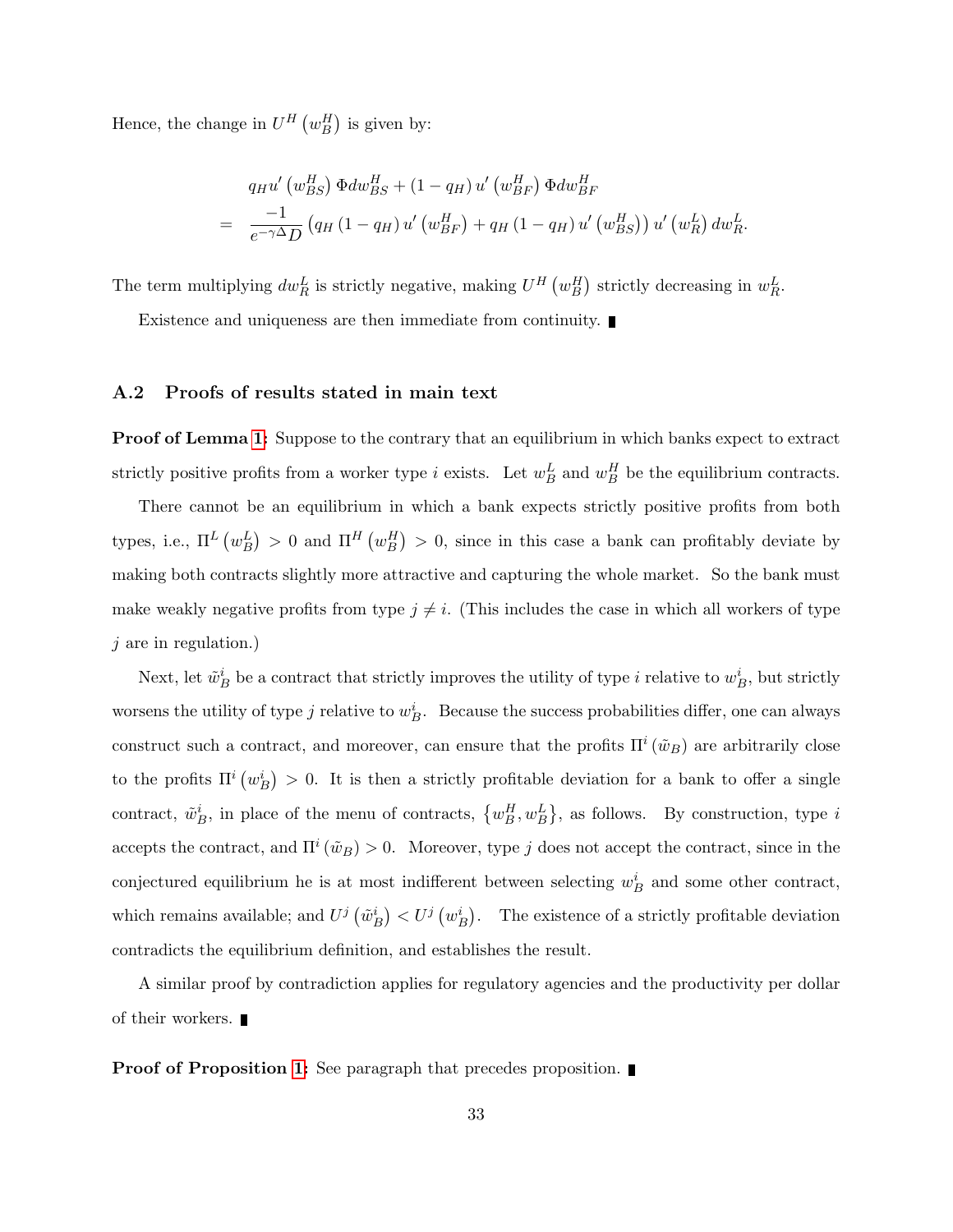**Proof of Proposition [2:](#page-15-3)** For each possible number of bankers  $n \in (0, \eta) \cup (\eta, 1 + \eta)$ , we construct a candidate equilibrium that satisfies all the equilibrium conditions other than the regulator budget constraint. We then calculate the regulatory sector's total compensation bill for each possible number of bankers n. Finally, we use a version of the intermediate-value theorem to show that at least one candidate equilibrium satisfies the regulatory budget constraint.

Let  $n \in [0, 1 + \eta]$  be the total number of bankers. Let  $Y(n)$  be the associated total output of the banking sector (i.e., the number of successful projects funded). From Proposition [1,](#page-13-0) we know

$$
Y(n) = \begin{cases} nq_H & \text{if } n \le \eta \\ \eta q_H + (n - \eta) q_L & \text{if } n > \eta \end{cases}
$$

.

Note that Y is continuous in n. The average profit from investing in a successful project is  $p = P(n)$ and is also continuous in n.

As discussed in the main text, we can assume without loss that banks offer contracts  $(w_{BS}^L, w_{BF}^L)$  =  $(w_{BS}^H, w_{BF}^H) = (p, 0)$  and regulatory agencies offer contracts  $(w_{RS}^L, w_{RF}^L) = (w_{RS}^H, w_{RF}^H) = (w_{RS}, 0),$ where  $w_{RS}$  is as determined below:

Case:  $n \in (0, \eta)$  When  $n \in (0, \eta)$ , all bankers have high skill and  $w_{RS}$  is determined by the high-skill workers' indifference condition such that  $w_{RS} = p - \frac{\Delta - \phi(r)}{g_H}$  $\frac{-\varphi(r)}{q_H}$ . This wage satisfies utility-maximization, profit-maximization, and misbehavior minimization conditions. First, low-skill workers do not become bankers since

$$
q_L w_{RS} + \Delta - \phi(r) = q_L p - \frac{q_L}{q_H} (\Delta - \phi(r)) + \Delta - \phi(r) > q_L p.
$$

Second, each bank cannot raise profits by paying high-skill workers less since it would not be able to hire any. To hire a low-skill worker, a bank would have to offer expected compensation greater than  $q_L w_{RS} + \Delta - \phi(r)$  and it would be unprofitable. Third, each regulatory agency hires both types of agents, and gets the same efficiency from both. So it cannot gain by dropping one of the types, and if it tries reducing wages it will not be able to hire anyone.

Case:  $n \in (\eta, 1 + \eta)$  When  $n \in (\eta, 1 + \eta)$ , all regulators have low skill and  $w_{RS}$  is determined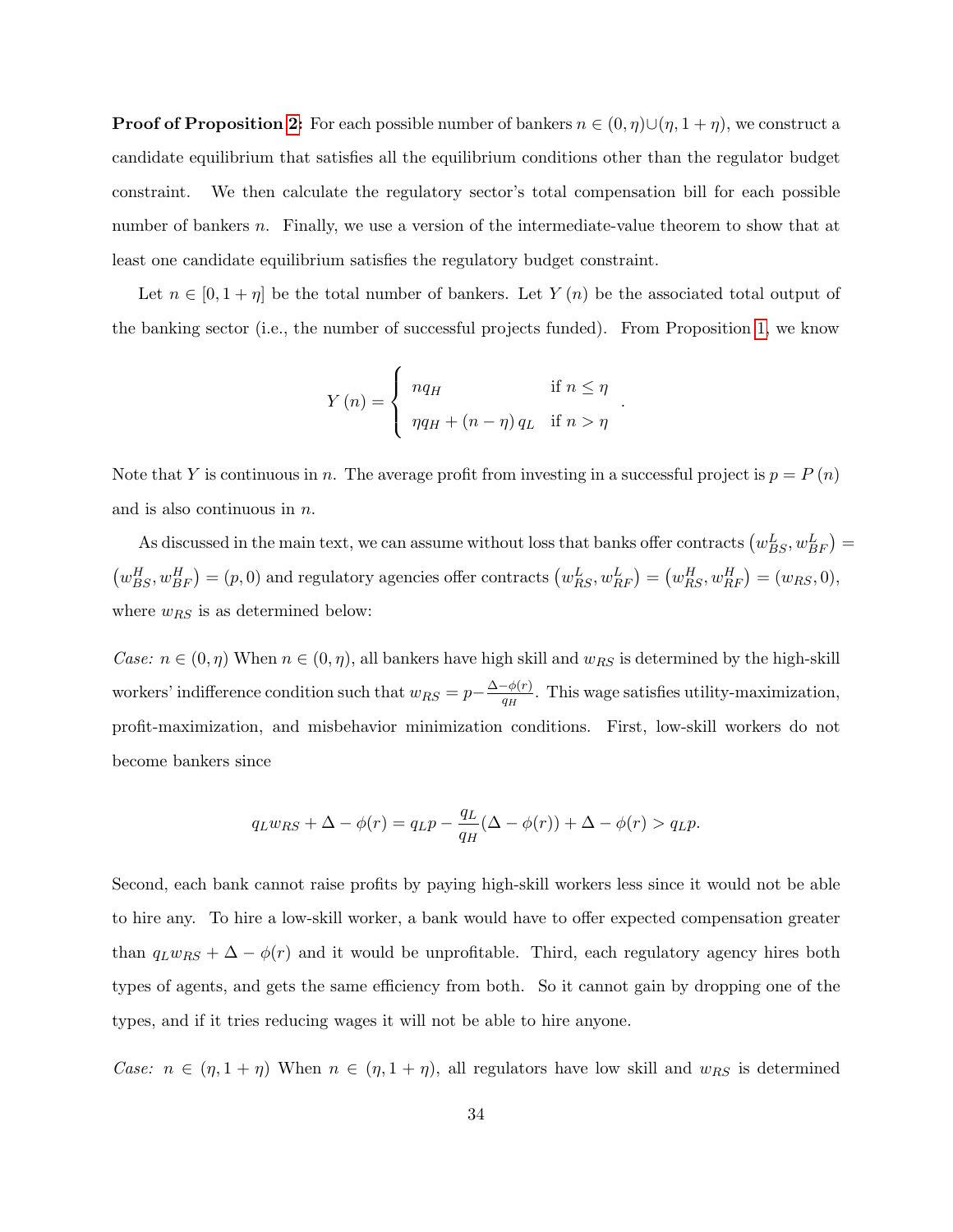by the low-skill workers' indifference condition such that  $w_{RS} = p - \frac{\Delta - \phi(r)}{q_I}$  $\frac{-\varphi(r)}{q_L}$ . This wage satisfies utility-maximization, profit-maximization, and misbehavior minimization conditions. First, highskill workers do not become regulators since

$$
q_H w_{RS} + \Delta - \phi(r) = q_H p - \frac{q_H}{q_L} (\Delta - \phi(r)) + \Delta - \phi(r) < q_H p.
$$

Second, each bank hires both types of agents, and cannot raise profits by paying any agent less since it would not be able to hire them. Third, each regulatory agency hires only low-skill workers. To hire high-skill workers, it would need to pay them  $p - \frac{\Delta - \phi(r)}{g_m}$  $\frac{-\varphi(r)}{q_H}$ , which would make them less productive at catching misbehavior per expected dollar paid than low-skill workers earning  $w_{RS} = p - \frac{\Delta - \phi(r)}{q_I}$  $\frac{-\varphi(r)}{q_L}$ .

Case:  $n = \eta$  When  $n = \eta$ , any value of  $w_{RS}$  in the closed interval

$$
\left[p - \frac{\Delta - \phi(r)}{q_L}, p - \frac{\Delta - \phi(r)}{q_H}\right]
$$

is consistent with the equilibrium conditions. These values for  $w_{RN}$  satisfy utility-maximization, profit-maximization, and misbehavior minimization conditions. First, high-skill workers do not become regulators and low-skill workers do not become bankers since  $q_{HP} \geq q_H w_{RS} + \Delta - \phi(r)$ and  $q_L p \leq q_L w_{RS} + \Delta - \phi(r)$ . Second, each bank cannot raise profits by paying high-skill workers less since it would not be able to hire any. To hire a low-skill worker, a bank would have to offer expected compensation of at least  $q_L w_{RS} + \Delta - \phi(r)$ , and would yield at most zero profits (and potentially less). Third, each regulatory agency hires only low-skill workers. To hire high-skill workers, it would need to pay them  $p - \frac{\Delta - \phi(r)}{q_H}$  $\frac{-\varphi(r)}{q_H}$ , which would make them at most as productive at catching misbehavior per expected dollar paid than low-skill workers and potentially less.

For any n, let  $W(n)$  be the total regulatory wage bills associated with the candidate equilibrium characterized above. Since for  $n = \eta$  the candidate equilibrium is not unique, in this case  $W(n)$ is a set. Hence W defines a correspondence from  $[0, 1 + \eta]$  into  $\Re$ . Substituting in the above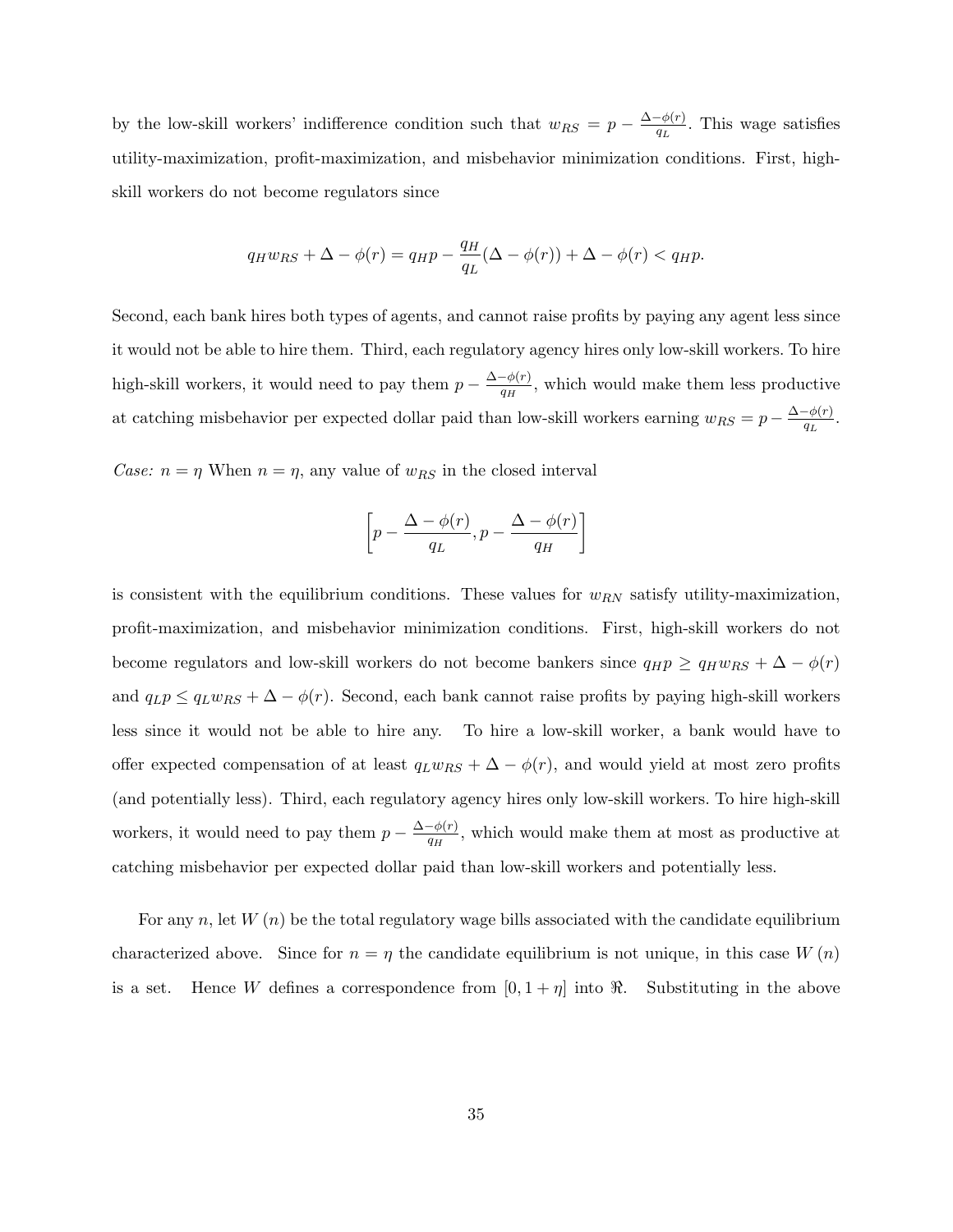characterization of contracts,

$$
W(n) = \begin{cases} ((\eta - n) q_H + q_L) \left( p - \frac{\Delta - \phi(r)}{q_H} \right) & \text{if } n < \eta \\ \left\{ q_L \left( p - \frac{\Delta - \phi(r)}{\chi} \right) : \chi \in [q_L, q_H] \right\} & \text{if } n = \eta \\ (1 - (n - \eta)) q_L \left( p - \frac{\Delta - \phi(r)}{q_L} \right) & \text{if } n > \eta \end{cases}
$$

Note that  $\lim_{n\to 0} W(n) = +\infty$  since  $\lim_{n\to 0} P(n) = +\infty$ , and so banking and hence regulator compensation must grow arbitrarily large. Moreover,  $\lim_{n\to 1+\eta} W(n) = 0$ , since in this case regulatory agencies do not employ anyone (and compensation is bounded, since banker compensation is bounded). Since the detection probability r and hence  $\phi(r)$  are continuous in n, the function  $W(n)$  is continuous over each of  $(0, \eta)$  and  $(\eta, 1 + \eta)$ .

Moreover,  $Y(\eta) = \left[ q_L \left( p - \frac{\Delta - \phi(r)}{q_L} \right) \right]$ qL ),  $q_L$   $\left(p - \frac{\Delta - \phi(r)}{q_H}\right)$  $\left\lceil \frac{\phi(r)}{q_H} \right\rceil \right\rceil, \, \lim_{n \nearrow \eta} W\left( n \right) \, = \, q_L \left( p - \frac{\Delta - \phi(r)}{q_H} \right)$  $q_H$ ) and  $\lim_{n\searrow\eta}W(n)=q_L\left(p-\frac{\Delta-\phi(r)}{q_L}\right)$  $\overline{q_L}$ ). So by an obvious extension of the mean-value theorem,<sup>[20](#page-36-0)</sup> there exists  $n \in (0, 1 + \eta)$  such that  $W(n) = M$ .

**Proof of Lemma [2:](#page-17-0)** "Only if" is immediate from the fact that, given risk-neutrality, both banks and regulatory agencies are able to offer contracts that are accepted by only one type, and deliver arbitrary utility to a worker without entailing any inefficiency.

For the "if" part, fix an equilibrium  $(w_B^H, w_B^L, w_R^H, w_R^L, \alpha^H, \alpha^L, p, r)$  of the full-information economy. The full-information analogue of Lemma [1](#page-11-0) is easily established: there exists s such that a banker of type i has an expected compensation of  $q_i p$  and a regulator of type i has an expected compensation of  $q_i s$ . But then the simple wage contracts  $w_B^H = w_B^L = (p, 0)$  and  $w_R^H = w_R^L = (s, 0)$ , together with the full-information equilibrium values of  $\alpha^H, \alpha^L, p, r$ , constitute an equilibrium of the asymmetric information economy.

**Proof of Proposition [3:](#page-18-0)** Fix a decentralized equilibrium. Write r for the equilibrium detection probability, and n for the equilibrium number of bankers. In equilibrium, there is an s such that worker type i gets  $P(n) q_i + \phi(r)$  as a banker and  $sq_i + \Delta$  as a regulator. Observe that  $s > 0$ , since otherwise regulator agencies would hire all workers.

<span id="page-36-0"></span><sup>&</sup>lt;sup>20</sup>More formally, W is upper hemi-continuous, and Lemma 4.1 of John (1999) applies.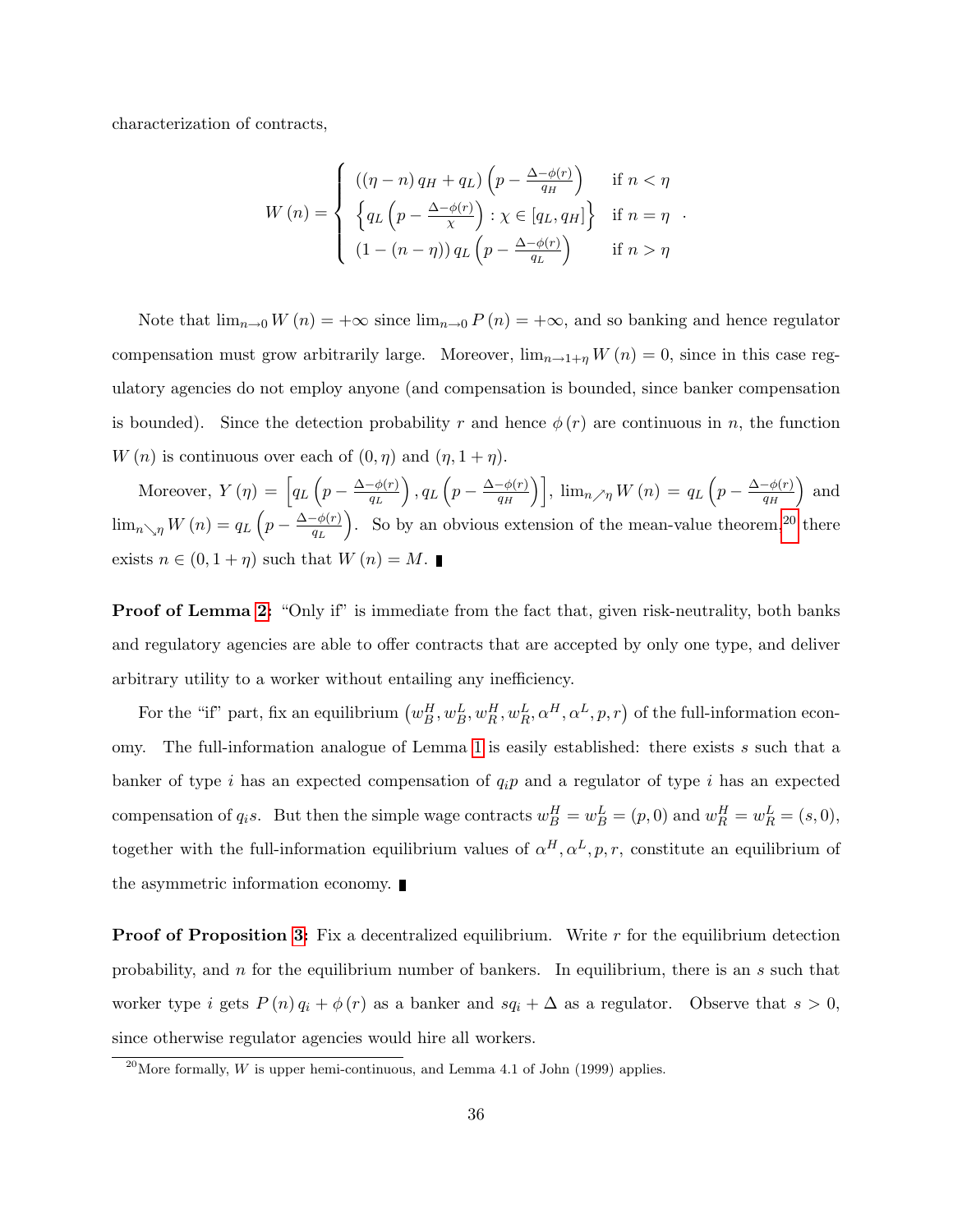Suppose that, contrary to the claimed result, there exists a Pareto superior alternative allocation. Relative to the decentralized equilibrium, in the new allocation,  $\varepsilon_L$  and  $\varepsilon_H$  low- and high-skill workers are moved from banking to regulation; and  $\delta_L$  and  $\delta_H$  low- and high-skill workers are moved from regulation to banking. Arbitrary payments are allowed in the new allocation, subject to the constraint that total payments to regulators do not exceed M.

Write  $B$  for the increase in utility experienced by the subset of workers who are regulators in the new allocation. By the supposition that the new allocation is Pareto superior,  $B \geq 0$ . In the new allocation, the combined utility of these workers is simply

$$
M + \left(1 + \eta - n - \sum_{i} \delta_i + \sum_{i} \varepsilon_i\right) \Delta.
$$

In the decentralized equilibrium, the  $\varepsilon_i$  workers of type i who were switched, for the alternative allocation, from banking to regulation received  $P(n)q_i + \phi(r)$ , while the  $1 + \eta - n - \sum_i \delta_i$  who are regulators in both the new and old allocation received a combined utility of

$$
M - \sum_{i} \delta_i s q_i + \left(1 + \eta - n - \sum_{i} \delta_i\right) \Delta.
$$

So

$$
B = M + \left(1 + \eta - n - \sum_{i} \delta_{i} + \sum_{i} \varepsilon_{i}\right) \Delta - \sum_{i} \varepsilon_{i} \left(P\left(n\right) q_{i} + \phi\left(r\right)\right) - \left(M - \sum_{i} \delta_{i} s q_{i} + \left(1 + \eta - n - \sum_{i} \delta_{i}\right) \Delta\right)
$$

which simplifies to

<span id="page-37-0"></span>
$$
B = \sum_{i} \delta_{i}sq_{i} - \sum_{i} \varepsilon_{i} (P(n) q_{i} + \phi (r) - \Delta).
$$
 (5)

Observe that  $\varepsilon_i > 0$  is possible only if the decentralized equilibrium featured type i workers in banking; but in this case,  $P(n) q_i + \phi(r) \geq \Delta + sq_i$ , since otherwise a regulatory agency could strictly increase its number of useful reports by deviating and offering a contract that would attract these workers away from banking. Consequently,  $\sum_i \delta_i sq_i - \sum_i \varepsilon_i sq_i \geq B \geq 0$ , and so the number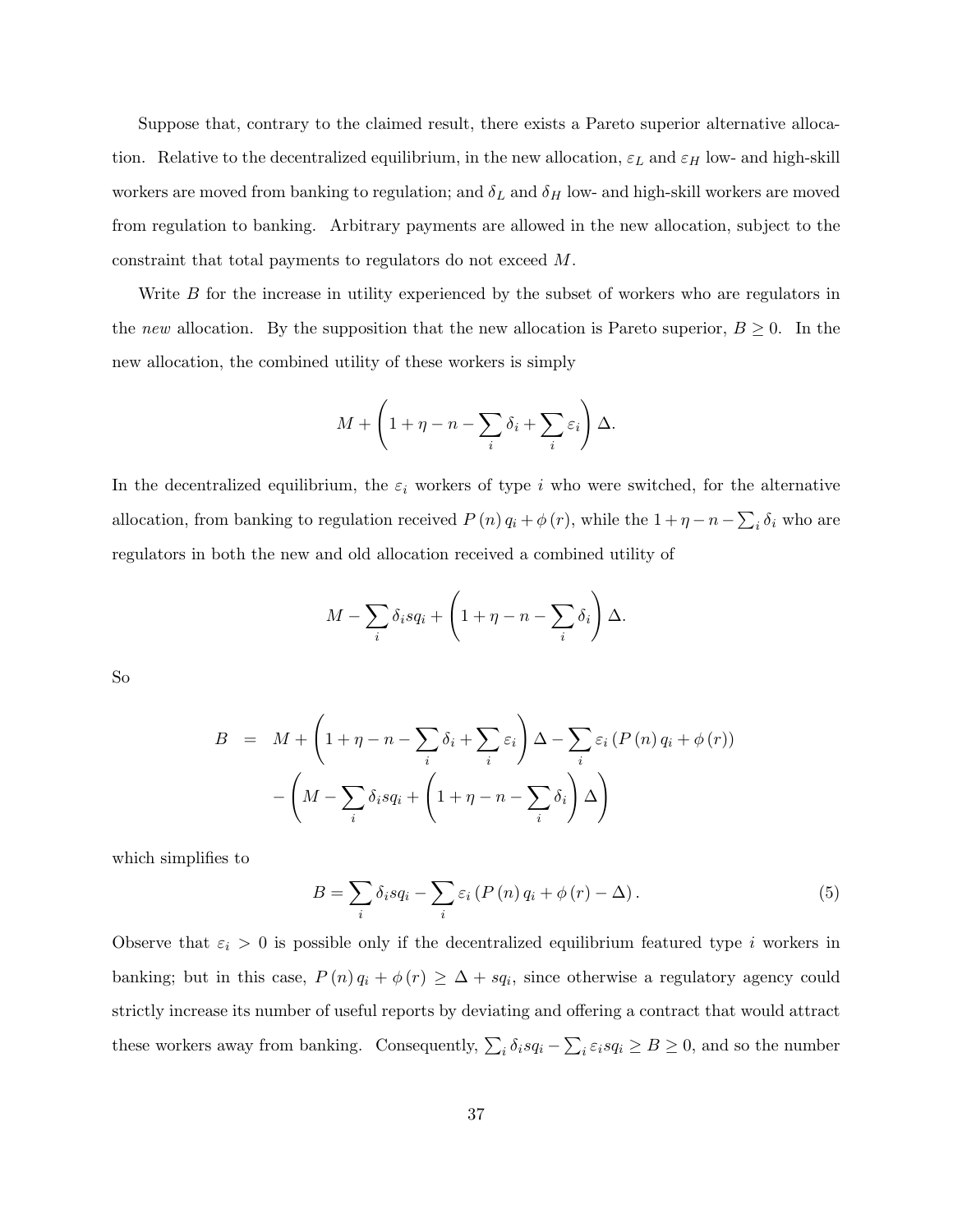of useful reports must be lower in the new allocation, i.e.,

<span id="page-38-0"></span>
$$
(\varepsilon_H - \delta_H) q_H + (\varepsilon_L - \delta_L) q_L \le 0.
$$
\n<sup>(6)</sup>

In the decentralized equilibrium either all low-skill workers are in regulation, or all high-skill workers are in banking. Consequently, either  $\varepsilon_L = 0$  or  $\delta_H = 0$ , and so inequality [\(6\)](#page-38-0) implies that the new allocation has more bankers,  $\sum_i \varepsilon_i - \sum_i \delta_i \leq 0$ .

Write  $n' = n - \sum_i (\varepsilon_i - \delta_i)$  for the number of bankers in the new allocation, and r' for the misbehavior detection probability in the new allocation. As noted, the new allocation has more bankers,  $n' \geq n$ ; and since there are more bankers and fewer useful reports, the new detection rate is lower,  $r' \leq r$ , given the properties of G.

Write  $\Psi(n,r)$  for the net total social cost of misbehavior, i.e., the social harm of misbehavior and the social cost of penalties imposed on bankers net of the gains experienced by bankers. Note that  $\Psi(n,r)$  depends on the number of bankers, n, and the misbehavior detection probability, r; and in particular, the social cost of misbehavior is higher in the new allocation,  $\Psi(n', r') \ge \Psi(n, r)$ .

Consider the sum of all utilities in the economy. In the decentralized equilibrium this is

$$
P(n)\left(\eta\alpha^H q_H + \alpha^L q_L\right) + M + (1+\eta-n)\Delta - \Psi(n,r),
$$

where the first term is monetary payments to bankers, the second term is monetary payments to regulators, and the third term is the total intrinsic utility received by regulators. So the sum of utilities in the new allocation is

$$
P(n')\left(\eta\alpha^H q_H + \alpha^L q_L + \sum_i (\delta_i - \varepsilon_i) q_i\right) + M + (1 + \eta - n')\Delta - \Psi(n', r')
$$
  
\n
$$
\leq P(n)\left(\eta\alpha^H q_H + \alpha^L q_L\right) + M + (1 + \eta - n)\Delta
$$
  
\n
$$
+ \sum_i (\delta_i - \varepsilon_i) (q_i P(n) - \Delta) - \Psi(n', r').
$$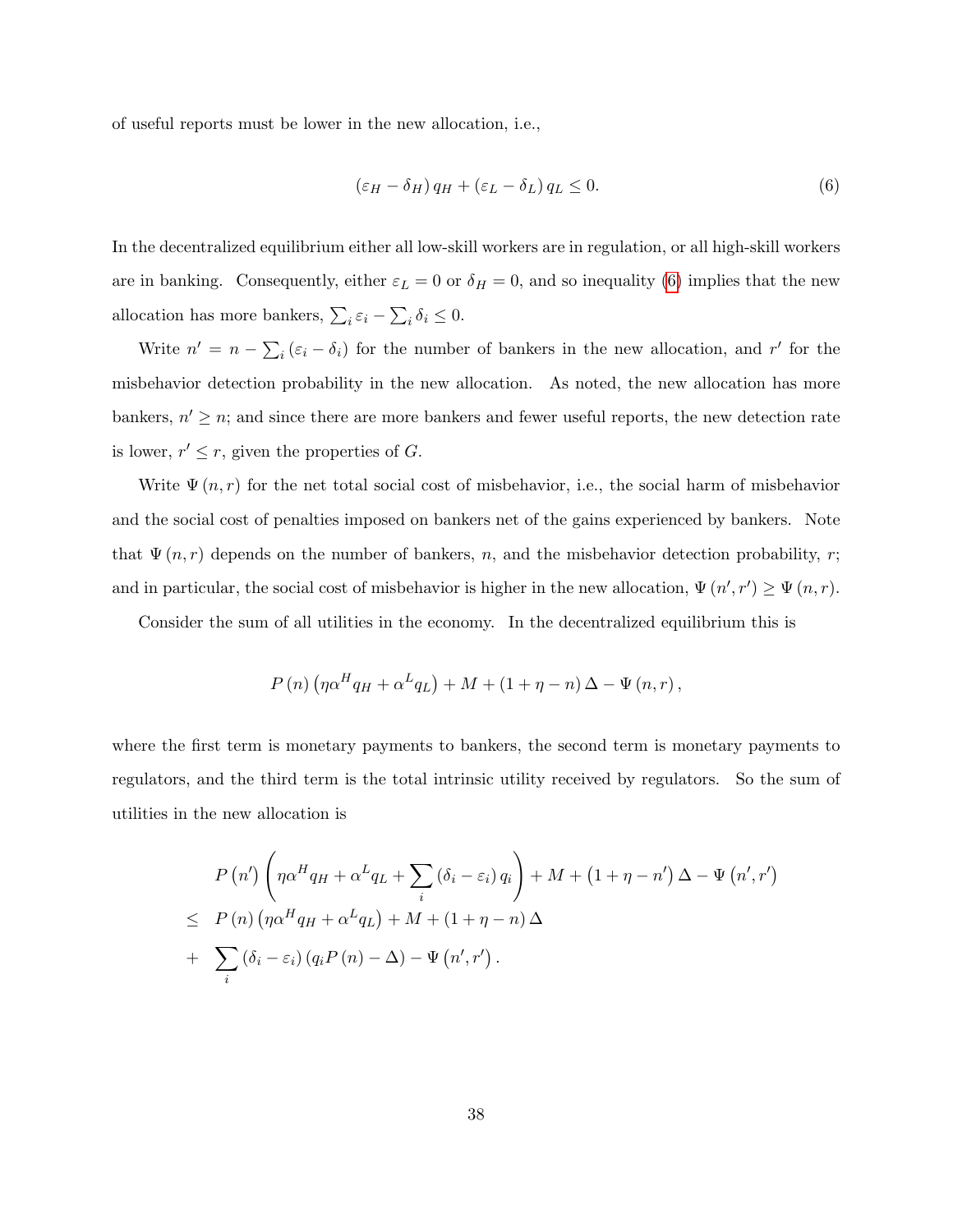Hence the change in the sum of utilities is less than

$$
\sum_{i} (\delta_{i} - \varepsilon_{i}) (q_{i} P(n) - \Delta) - (\Psi (n', r') - \Psi (n, r))
$$
  
=  $B + \sum_{i} \delta_{i} (q_{i} P(n) - \Delta - s q_{i}) + \sum_{i} \varepsilon_{i} \phi (r) - (\Psi (n', r') - \Psi (n, r)),$ 

where the equality follows from  $(5)$ .

Observe that  $\delta_i > 0$  is possible only if the decentralized equilibrium featured type i workers in regulation; but in this case,  $q_i P(n) + \phi(r) \leq \Delta + sq_i$ , since otherwise a bank could make strictly positive profits by deviating and offering a contract that would attract these workers away from regulation. So the change in the sum of utilities is bounded above by

$$
B+\sum_{i}\left(\varepsilon_{i}-\delta_{i}\right)\phi\left(r\right)-\left(\Psi\left(n',r'\right)-\Psi\left(n,r\right)\right).
$$

From above,  $\sum_i (\varepsilon_i - \delta_i) \leq 0$  and  $\Psi(n', r') \geq \Psi(n, r)$ . Consequently, the change in the sum of utilities is smaller than the utility gain experienced by regulators in the new allocation, B. Therefore, the sum of utilities for workers who are not regulators in the new allocation is lower than in the decentralized equilibrium, and is strictly so whenever the (new allocation) regulators are strictly better off (i.e.,  $B > 0$ ) in the new allocation. But this contradicts the supposition that the new allocation is a Pareto improvement, completing the proof.

**Proof of Proposition [4:](#page-20-0)** Suppose to the contrary that such an equilibrium exists. Consider first the deviation in which a bank offers the contract  $(\tilde{w}_{BS}, \tilde{w}_{BF}) = (w_{RS}^H + \lambda + \varepsilon_S, w_{RF}^H + \lambda - \varepsilon_F),$ where  $\lambda$  is such that, if  $\varepsilon_S = \varepsilon_F = 0$ , the new contract offers to any worker exactly the same utility as the regulator contract  $(w_{RS}^H, w_{RF}^H)$  offers, i.e.,

$$
u(w + \lambda) \Phi(r) = u(w + \Delta)
$$
 for all w,

or equivalently,

$$
\Delta - \lambda = -\frac{1}{\gamma} \ln \Phi(r) .
$$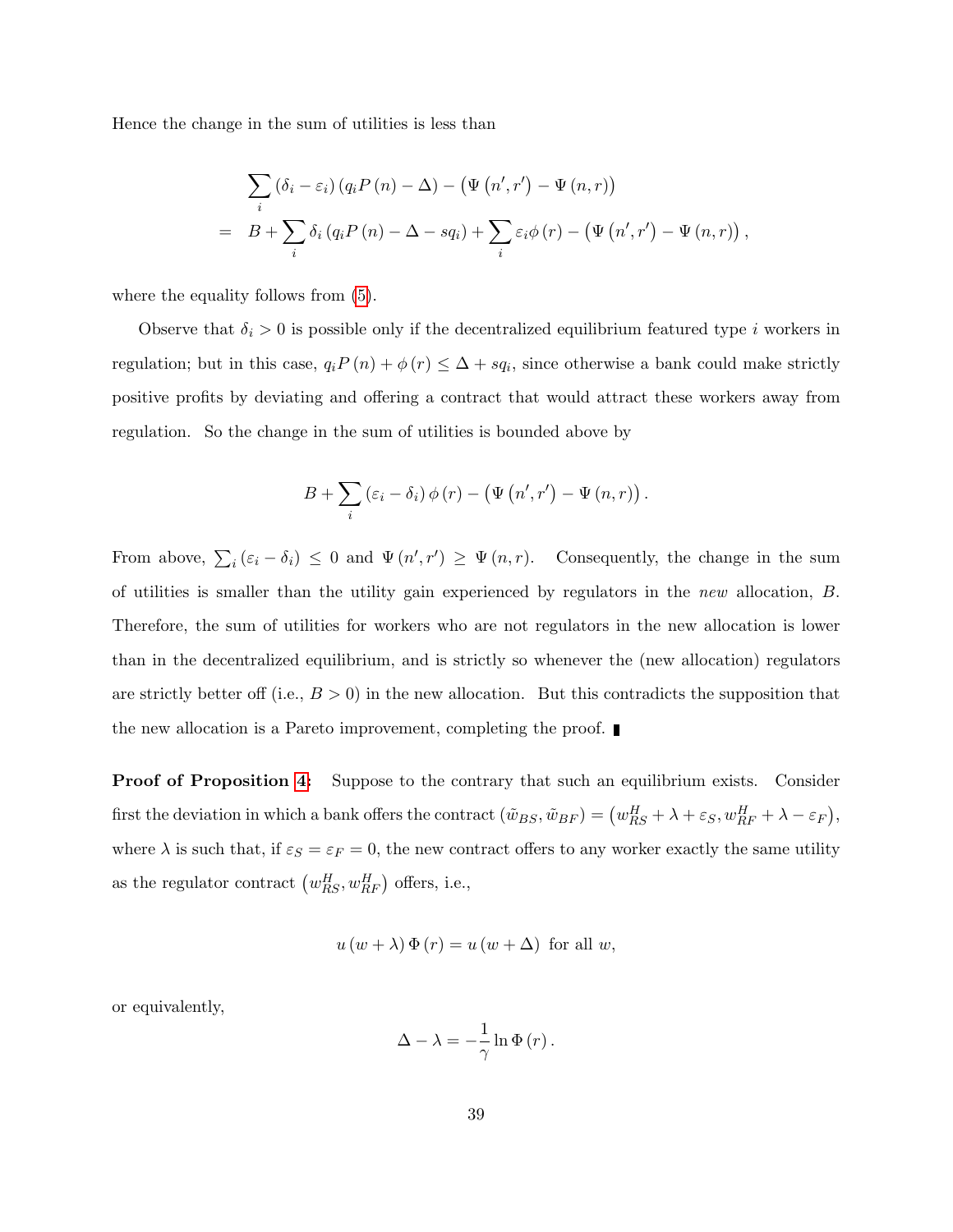For use below, note that, from the condition stated in the proposition,  $\lambda > 0$ : in words, if offered the same wages, workers prefer regulation to banking, and so a bank must raise wages by  $\lambda$  above that of a regulatory agency if it is to offer the same utility. Choose  $\varepsilon_S$  and  $\varepsilon_F$  such that the new contract offers strictly more utility to high-skill workers but strictly less utility to low-skill workers than the regulator contract  $(w_{RS}^H, w_{RF}^H)$ . Consequently, high-skill workers in regulation will accept this contract, while no low-skill workers will accept this contract, since it is strictly worse than a contract they already reject.

By supposition, the original set of contracts is an equilibrium, and so any deviation of the type just described must deliver weakly negative profits for the bank offering it, i.e.,  $q_H\tilde{w}_{BS}$  +  $(1 - q_H) \tilde{w}_{BF} \geq q_H p$ . If that was not the case, the original set of contracts could not be part of an equilibrium. It follows that

<span id="page-40-0"></span>
$$
q_H w_{RS}^H + (1 - q_H) w_{RF}^H + \lambda \ge q_H p. \tag{7}
$$

Next, consider a deviation by a regulatory agency to  $(\tilde{w}_{RS}, \tilde{w}_{RF}) = (w_{BS}^L - \lambda - \varepsilon_S', w_{BF}^L - \lambda + \varepsilon_F'),$ where  $\lambda$  is as defined above. Given CARA utility,

$$
u(w) \Phi(r) = u(w - \lambda + \Delta)
$$
 for all w.

Consequently, when  $\varepsilon'_{S} = \varepsilon'_{F} = 0$ , the new contract offers exactly the same utility as the bank contract  $(w_{BS}^L, w_{BF}^L)$ . Let  $\varepsilon_S'$  and  $\varepsilon_F'$  be such that the new contract offers strictly more utility to low-skill workers but strictly less utility to high-skill workers than the banker contract  $(w_{BS}^L, w_{BF}^L)$ . Consequently, low-skill workers working in banking will accept this contract, while no high-skill worker will accept this contract, since it is strictly worse than a contract they already reject.

The productivity of this deviation contract (i.e., useful reports per dollar spent in expectation) is

$$
\frac{q_L}{q_L\tilde{w}_{RS}+\left(1-q_L\right)\tilde{w}_{RF}}.
$$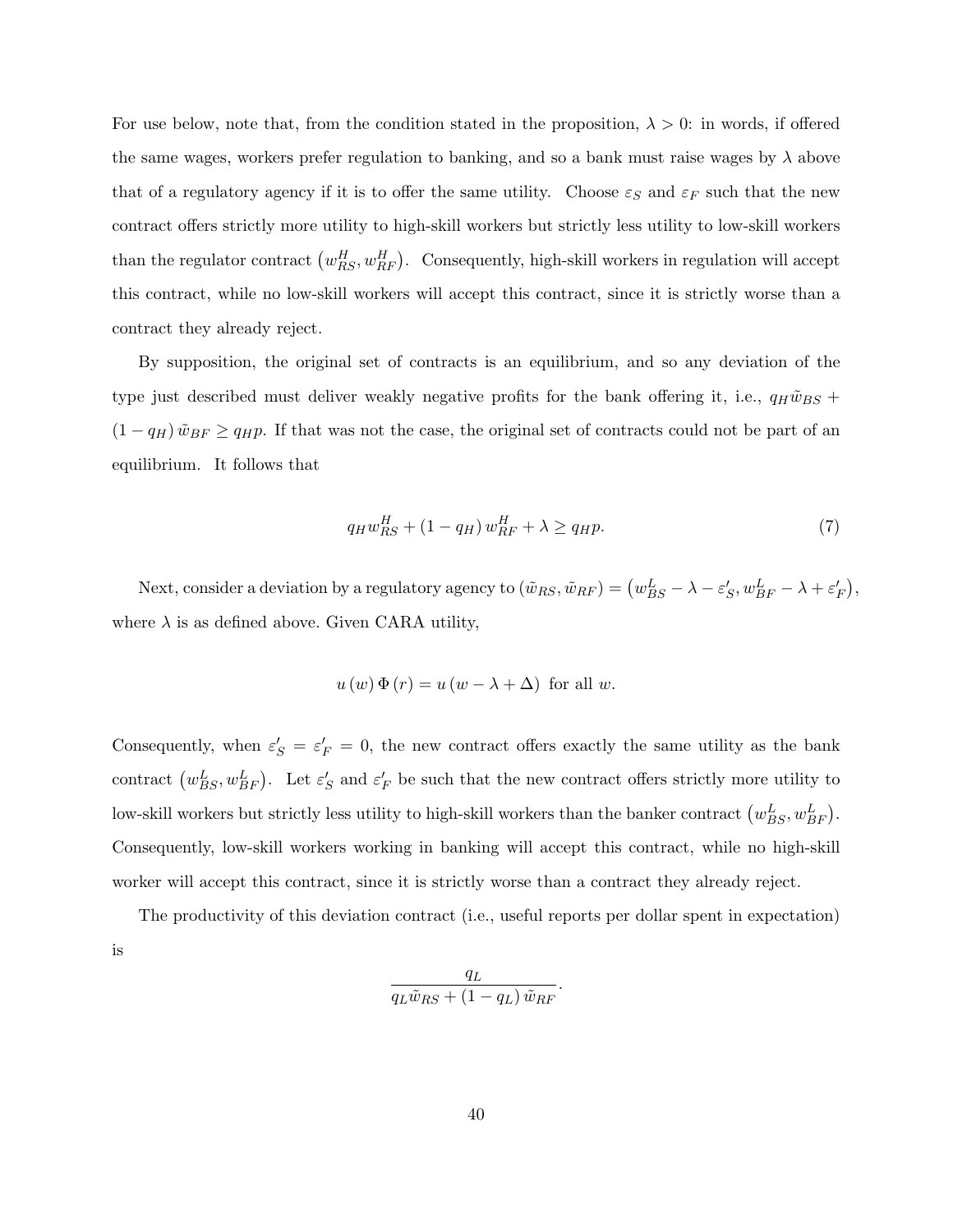By setting  $\varepsilon_S'$  and  $\varepsilon_F'$  small, this can be made arbitrarily close to

$$
\frac{q_L}{q_L w_{BS}^L + (1 - q_L) w_{BF}^L - \lambda}.
$$

By supposition  $(w_{BS}^L, w_{BF}^L)$  is an equilibrium contract, and since  $\alpha^L > 0$ , is accepted by some low-skill workers. So the zero-profit condition for banks implies that this ratio equals  $\frac{q_L}{q_L p - \lambda}$ , which since  $\lambda > 0$  is strictly greater than  $\frac{q_H}{q_H p - \lambda}$ , which by [\(7\)](#page-40-0) is weakly greater than

$$
\frac{q_H}{q_H w_{RS}^H + \left(1 - q_H\right) w_{RF}^H},
$$

the productivity of the equilibrium contract for high-skill regulators,  $(w_{RS}^H, w_{RF}^H)$ . Hence there exists a deviation that strictly raises the regulator's productivity, contradicting the supposition that the original set of contracts was an equilibrium, and completing the proof.

Proof of Proposition [5:](#page-21-1) The main text deals with the cases in which both types of worker are employed by banks, and in which both types of worker are employed by regulatory agencies. The only remaining case is that all regulators are low-skill, and all bankers are high-skill. Suppose that, contrary to the claimed result, the banking contracts have fixed wages, i.e.,  $w_{BS}^H = w_{BF}^H = w_B^H$ . From the main text, low-skill regulators have a fixed wage, i.e.,  $w_{RS}^L = w_{RF}^L = w_R^L$ . So for both worker types  $i = \{L, H\}$ ,  $U^i(w_B^H) = u(w_B^H) \Phi(r)$  and  $U^i(w_R^L) = u(w_R^L) e^{-\gamma \Delta}$ . Since these utilities are independent of a worker's type, they must equal one another, since otherwise all workers would be either bankers, or all would be regulators. But then a regulatory agency could strictly increase its productivity by offering a fixed wage just above  $w_R^L$  and attracting both types of worker.

**Proof of Proposition [6:](#page-22-1)** The structure of the proof is similar to that of Proposition [2.](#page-15-3) For each  $n \in (0, \eta) \cup (\eta, 1 + \eta)$ , we construct a candidate equilibrium. We also show that, given n, the candidate equilibrium is unique; this matters for comparative statics, though not for equilibrium existence. We then calculate the regulatory sector's total compensation bill for each possible number of bankers n. Finally, we use a version of the intermediate-value theorem to show that at least one candidate equilibrium exists. The only equilibrium condition we then need to check is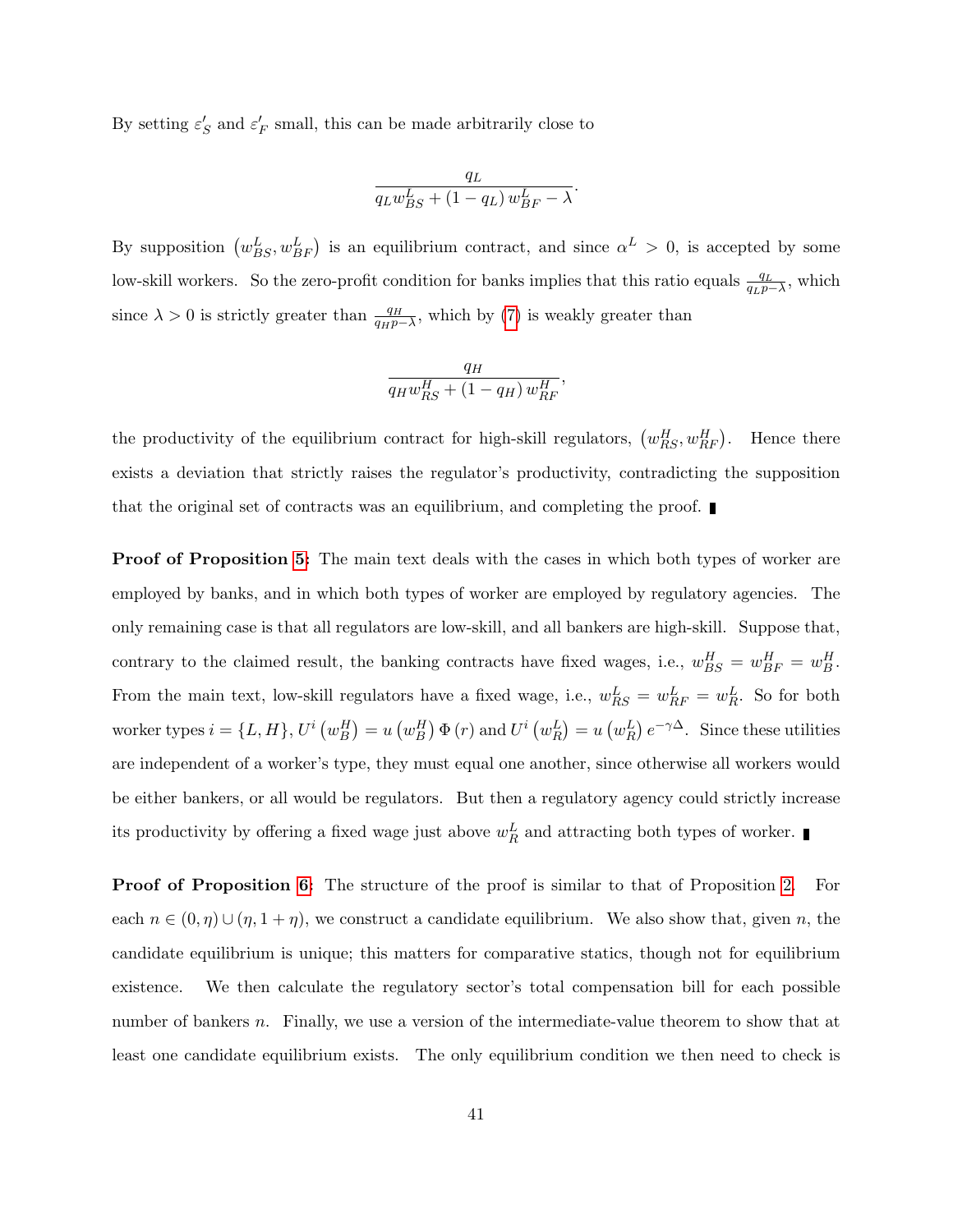that there is no "pooling" deviation in which an employer offers an alternate contract that attracts both types of workers, as in Rothschild and Stiglitz (1976). Finally, the comparative statics follow straightforwardly from the mapping used to establish equilibrium existence.

We start by considering, in turn, the cases  $n \in (0, \eta)$  and  $n \in (\eta, 1 + \eta)$ . Banking output  $Y(n)$ is defined as in the proof of Proposition [2.](#page-15-3) Likewise, as in the proof of Proposition [2](#page-15-3) we construct a correspondence  $W : [0, 1 + \eta] \rightarrow \mathbb{R}$  giving the total regulator wage bill for each candidate number of bankers n.

#### Case:  $n \in (0, \eta)$

When the number of bankers  $n < \eta$ , all bankers have high skill. So the contracts accepted in equilibrium are  $w_R^L$ ,  $w_R^H$ ,  $w_B^H$ . From the text prior to Proposition [5,](#page-21-1)  $w_{RS}^L = w_{RF}^L$ . From Lemma [3,](#page-29-0)  $w_R^H$  solves  $\max_{w_R^H} U^H(w_R^H)$  such that  $U^L(w_R^H) = U^L(w_R^L)$  and  $\rho^H(w_R^H) = \rho^L(w_R^L)$ . Note that from Lemma [3,](#page-29-0)  $w_{RS}^H > w_{RF}^H$  and  $U^H(w_R^H) = U^H(w_B^H)$ , since otherwise either banks or regulatory agencies could profitably reduce the compensation of high-skill workers. Full-insurance for the contract  $w_B^H$  is impossible in equilibrium, since in this case,  $U^L(w_B^H) = U^H(w_B^H) = U^H(w_R^H) >$  $U^H(w_R^L) = U^L(w_R^L)$ , implying no low-skill worker would accept the regulation contract intended for him. So Lemma [4](#page-30-1) implies that  $w_B^H$  solves  $\max_{w_B^H} U^H(w_B^H)$  such that  $U^L(w_B^H) = U^L(w_R^L)$  and  $\Pi^H(w_B^H) = 0$ . From Lemma [5,](#page-30-0) this system of equations has a unique solution. In this case, the total wage bill of the regulatory sector is  $W(n) = (\eta - n) (q_H w_{RS}^H + (1 - q_H) w_{RF}^H) + w_{RS}^L$ .

### Case:  $n \in (\eta, 1 + \eta)$

When the number of bankers  $n > \eta$ , all regulators have low skill. So the contracts accepted in equilibrium are  $w_R^L$ ,  $w_B^L$ ,  $w_B^H$ . From the text prior to Proposition [5,](#page-21-1)  $w_{RS}^L = w_{RF}^L$  and  $w_{BS}^L = w_{BF}^L$ . From Lemma [3,](#page-29-0)  $w_B^H$  solves  $\max_{w_B^H} U^H(w_B^H)$  such that  $U^L(w_B^H) = U^L(w_B^L)$  and  $\Pi^H(w_B^H) = 0$ . Finally,  $\Pi^L (w_B^L) = 0$  and  $U^L (w_B^L) = U^L (w_R^L)$ .

Note that  $\Pi^L(w_B^L) = 0$  and  $w_{BS}^L = w_{BF}^L$  uniquely determines  $w_B^L$ , and that  $\max_{w_B^H} U^H(w_B^H)$ such that  $U^L(w_B^H) = U^L(w_B^L)$  and  $\Pi^H(w_B^H) = 0$  then uniquely determines  $w_B^H$ . Finally,  $w_{RS}^L =$  $w_{RF}^L$  and  $U^L(w_B^L) = U^L(w_R^L)$  uniquely determines  $w_R^L$ . In this case, the total wage bill of the regulatory sector is  $W(n) = (1 + \eta - n) w_{RS}^L$ .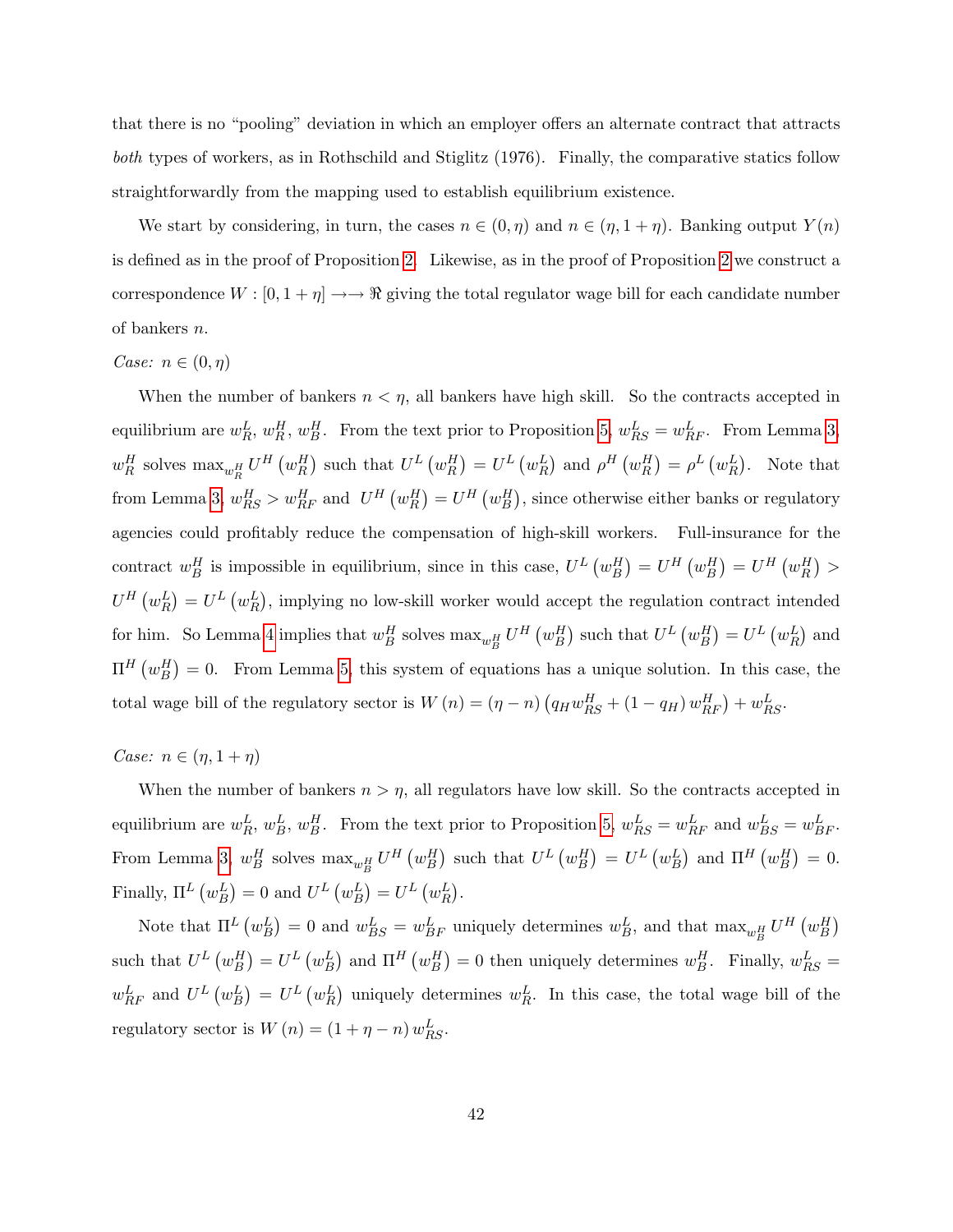#### Existence of candidate equilibrium n such that  $W(n) = M$ :

Note that  $\lim_{n\to 0} W(n) = +\infty$  since  $\lim_{n\to 0} P(n) = +\infty$ , and so banking and hence regulator compensation must grow arbitrarily large. Moreover,  $\lim_{n\to 1+\eta} W(n) = 0$ , since in this case regulatory agencies do not employ anyone (and compensation is bounded, since banker compensation is bounded). Since the detection probability r and hence  $\Phi(r)$  are continuous in n, the function  $W(n)$  is continuous over each of  $(0, \eta)$  and  $(\eta, 1 + \eta)$ .

Define  $w_R^{-L}$  $\overline{R}^L$  as the limiting value of  $w_R^L$  in the case  $n < \eta$  as  $n \nearrow \eta$ , and  $w_R^{+L}$  $R^{\dagger L}$  as the limiting value of  $w_R^L$  in the case  $n > \eta$  as  $n \searrow \eta$ .

If  $w_R^{-L} < w_R^{+L}$ , then  $\lim_{n \nearrow \eta} W(n) < \lim_{n \searrow \eta} W(n)$ . If  $\lim_{n \nearrow \eta} W(n) < M$  then by the intermediate value theorem there exists at least one  $n \in (0, \eta)$  such that  $W(n) = M$ . If instead  $\lim_{n \nearrow \eta} W(n) \geq M$  then  $\lim_{n \searrow \eta} W(n) > M$ , and by the intermediate value theorem there exists at least one  $n \in (\eta, 1 + \eta)$  such that  $W(n) = M$ .

Next, we turn to the harder case in which  $w_R^{-L} \ge w_R^{+L}$  $R^+$ . For this case, we consider the possible equilibria when the number of bankers  $n = \eta$ , and so all regulators have low skill and all bankers have high skill. So the contracts accepted in equilibrium are  $w_R^L$ ,  $w_B^H$ . From the text prior to Proposition [5,](#page-21-1)  $w_{RS}^L = w_{RF}^L$ .

There is no equilibrium with  $w_R^L < w_R^{+L}$ , as follows. By the definition of  $w_R^{+L}$  $\frac{+L}{R}$ , there exists a contract  $w_B^L$  that banks can offer to low-skill workers such that  $U^L(w_B^L) = U^L(w_R^{+L})$  $\binom{+L}{R}$  and  $\Pi^L(w_B^L) = 0$ . Hence there is a contract  $\tilde{w}_B^L$  that banks can offer to low-skill workers such that  $U^L(\tilde{w}_B^L) > U^L(w_R^L)$  and  $\Pi^L(w_B^L) > 0$ .

There is no equilibrium with  $w_R^L > w_R^{-L}$ , as follows. By the definition of  $w_R^{-L}$  $\overline{R}^L$ , and from the proof of Lemma [5,](#page-30-0) there exists a contract  $w_R^H$  that regulatory agencies can offer to high-skill workers such that  $U^H(w_R^H) > U^H(w_B^H)$  and  $\rho^H(w_R^H) = \rho^H(w_R^L)$ , and such that only high-skill workers accept the contract. Hence there is a contract  $\tilde{w}_R^H$  that regulatory agencies can offer to high-skill workers such that  $U^L(\tilde{w}_B^L) > U^L(w_R^L)$  and  $\rho^H(w_R^H) > \rho^H(w_R^L)$ , and such that only high-skill workers accept the contract.

Consider any  $w_R^L$  in  $\left[w_R^{+L}\right]$  $\left[\begin{array}{c} +L, w_R^{-L} \end{array}\right]$ . Full insurance in the contract  $w_B^H$  is impossible in equilibrium: in this case,  $U^L(w_B^H) = U^H(w_B^H)$ ; since  $w_R^L \leq w_R^{-L}$  $R^{-L}$ , the proof of Lemma [5](#page-30-0) implies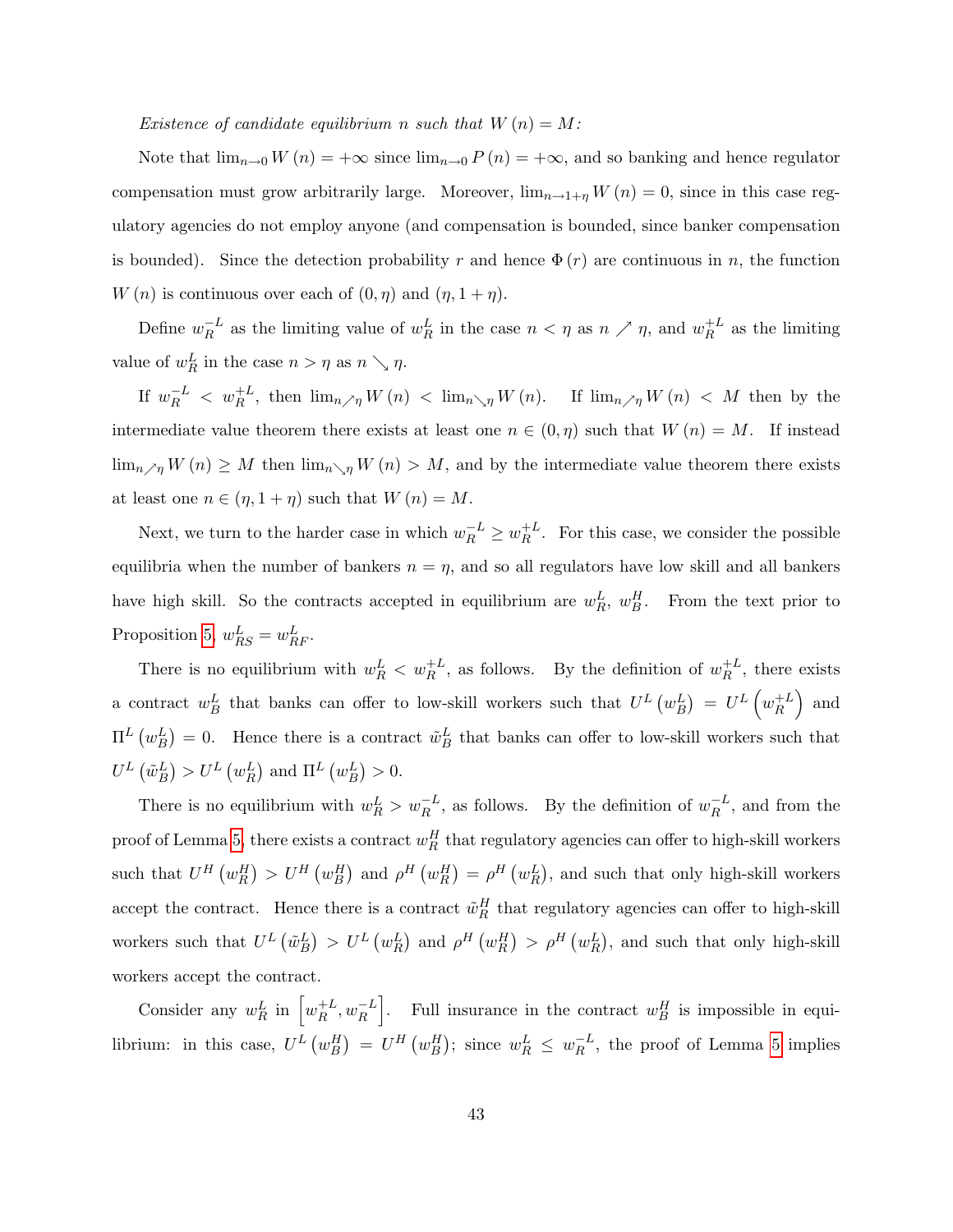$U^H\left (w^H_B\right )\geq U^H\left (w^H_R\right ),$  and also  $w^H_{RS}>w^H_{RF},$  and hence  $U^H\left (w^H_B\right )>U^L\left (w^H_R\right );$  but then  $U^L\left (w^H_B\right )>$  $U^L(w_R^H)$ , a contradiction. Lemma [4](#page-30-1) then implies that in any candidate equilibrium,  $w_B^H$  solves  $\max_{w_B^H} U^H(w_B^H)$  such that  $U^L(w_B^H) = U^L(w_R^L)$  and  $\Pi^H(w_B^H) = 0$ . This ensures that no bank can profitably poach the high-skill workers employed by other banks. Moreover, straightforward adaptation of the arguments in the last two paragraphs implies that no bank can profitably poach the low-skill workers employed by regulatory agencies, and no regulatory agency can profitably poach the high-skill workers employed by banks. So for any value of  $w_R^L$  in  $\left[w_R^{+L}\right]$  $\left. \frac{1}{R} L, w_R^{-L} \right],$  there is a candidate equilibrium.

In this case, W is a correspondence, since it takes multiple values at  $n = \eta$ . Moreover,  $W(\eta) = \begin{bmatrix} w_R^{+L} \end{bmatrix}$  $\left[\frac{1}{R}, w_R^{-L}\right], \lim_{n \nearrow \eta} W(n) = w_R^{-L}$  $_{R}^{-L}$  and  $\lim_{n\searrow\eta}W(n) = w_{R}^{+L}$  $R^+$ . So by an obvious extension of the mean-value theorem,<sup>[21](#page-44-0)</sup> there exists  $n \in (0, 1 + \eta)$  such that  $W(n) = M$ .

The arguments above establish the existence of a candidate equilibrium in which no bank or regulatory agency can profitably deviate by offering a contract that is accepted by just one type. It remains to check that there is no profitable deviation involving a contract that is accepted by both types. The most profitable deviation of this type entails a full-insurance contract, since workers are strictly risk-averse. Since high-skill workers strictly prefer their contracts to the low-skill worker contracts (see above), the deviation must entail a discrete increase in the utility of low-skill workers. So the deviation results in losses from the low-skill workers who accept it. Provided the fraction of high-skill workers  $\eta$  is sufficiently small, it follows that the deviation is unprofitable.

<span id="page-44-0"></span><sup>&</sup>lt;sup>21</sup>More formally, *W* is upper hemi-continuous, and Lemma 4.1 of John (1999) applies.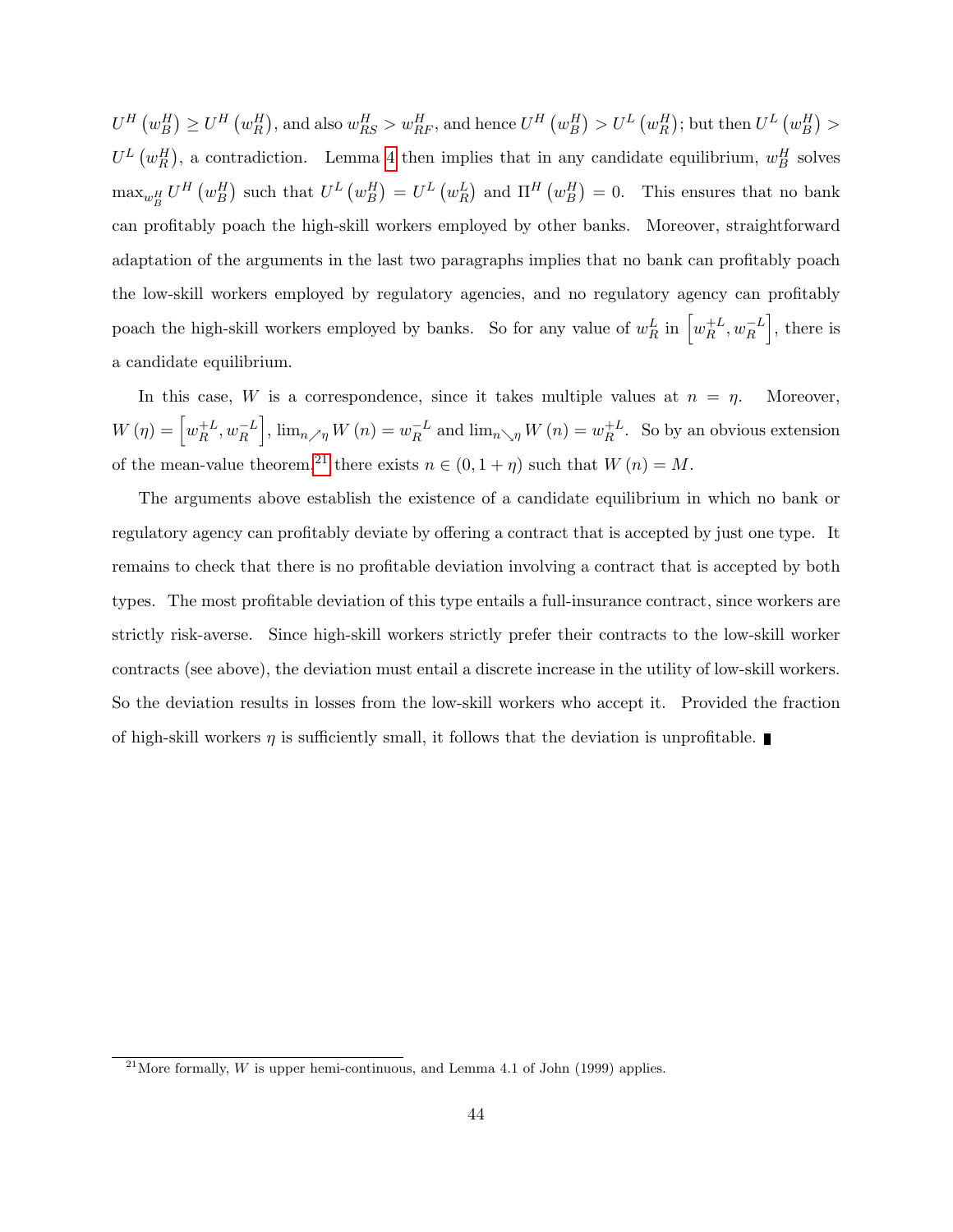# References

 $\lceil 1 \rceil$ 

- Becker G., 1974, "A Theory of Social Interactions", Journal of Political Economy 82, 1063-1093.
- Besley T. and M. Ghatak, 2005, "Competition and Incentives with Motivated Agents", American Economic Review 95, 616-636.
- Bolton P. and M. Dewatripont, 2005, "Contract Theory", MIT Press, Cambridge, MA.
- Bolton, Patrick, Tano Santos, and Jose A. Scheinkman, 2011, "Cream Skimming in Financial Markets," Working Paper, Columbia University.
- Brennan M., 1994, "Incentives, rationality, and society", *Journal of Applied Corporate Finance* 7, 31-39.
- Burgess S. and P. Metcalfe, 1999, "The Use of Incentive Schemes in the Public and Private Sectors: Evidence from British Establishments," Unpublished Working Paper, University of Bristol.
- Carlin B. and S. Gervais, 2009, "Work Ethic, Employment Contracts, and Firm Value," Journal of Finance 64, 785-821.
- Delfgaauw J. and R. Dur, 2008, "Incentives and Workers' Motivation in the Public Sector," Economic Journal 118, 171-191.
- Delfgaauw J. and R. Dur, 2010, "Managerial Talent, Motivation, and Self-Selection into Public Management," Journal of Public Economics, forthcoming.
- Dewatripont M., I. Jewitt and J. Tirole, 1999, "The Economics of Career Concerns, Part II: Application to Missions and Accountability of Government Agencies," Review of Economic Studies 66, 199-217.
- Dixit A., 2002, "Incentives and Organizations in the Public Sector: An Interpretative Review," Journal of Human Resources 37, 696-727.